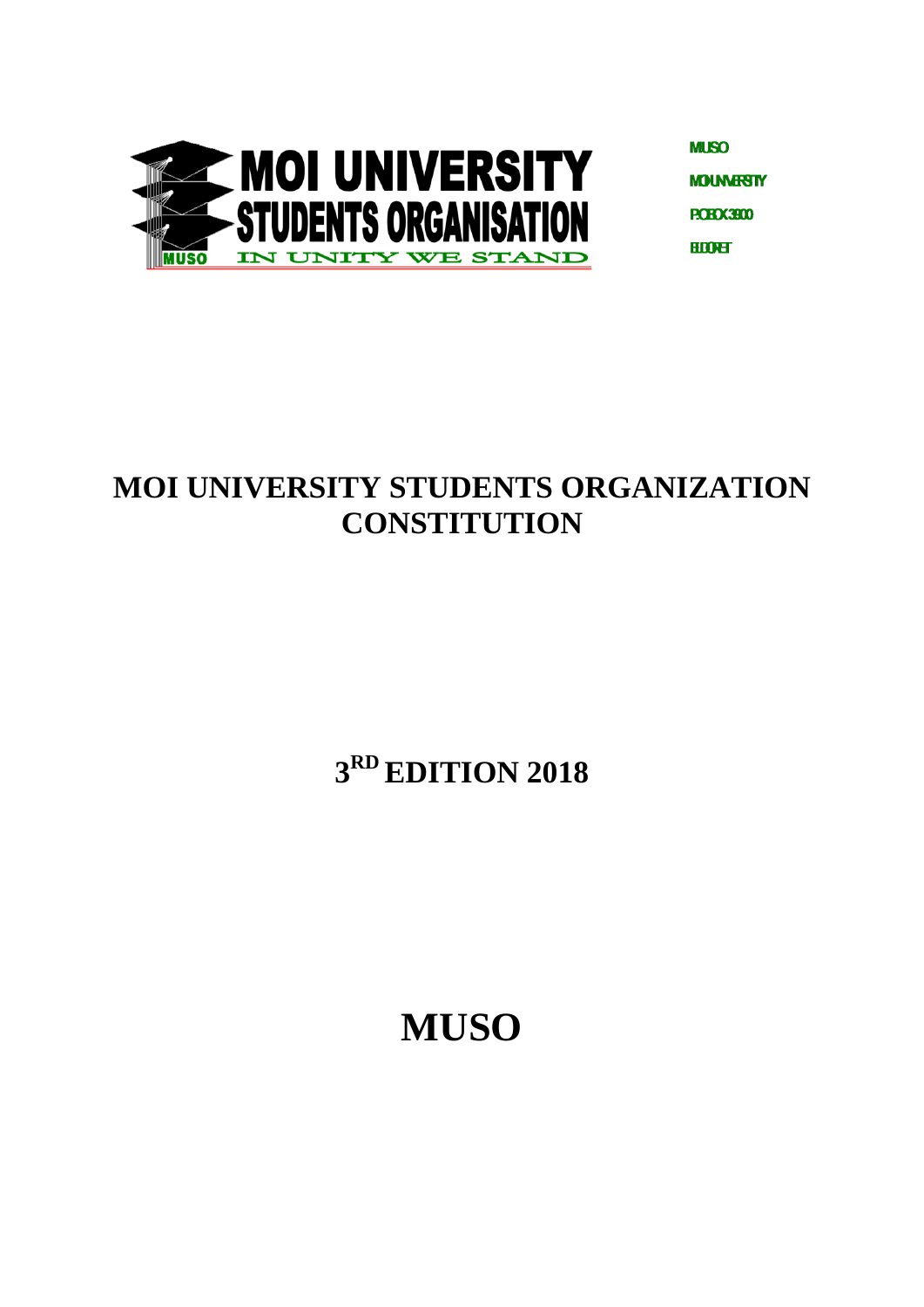<span id="page-1-0"></span>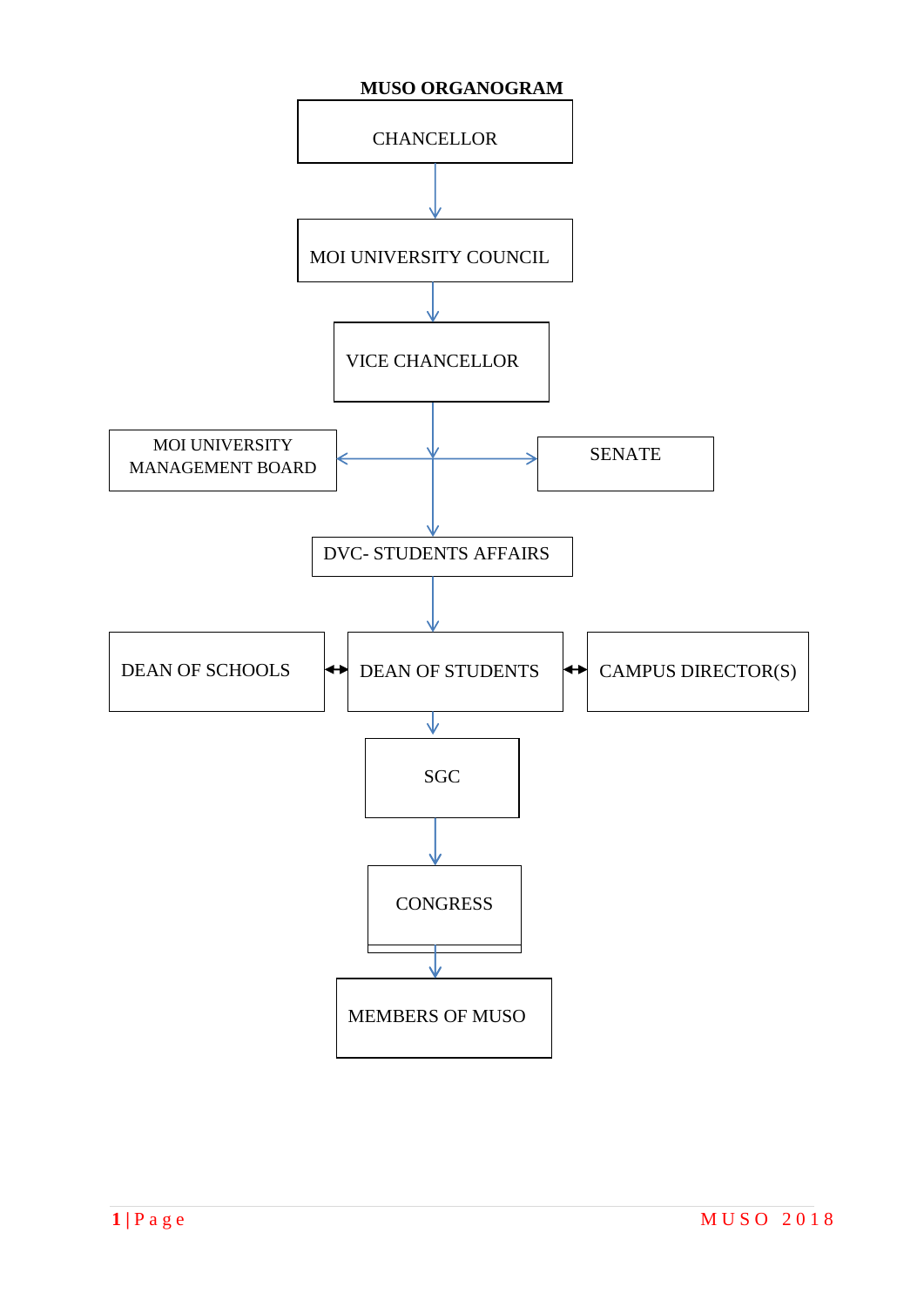## **PREAMBLE**

<span id="page-2-0"></span>**We,** the students of Moi University,

**AWARE** that the organization of students at Moi University was created to serve the student community in the pursuit of academic and social welfare, peace, prosperity, integrity and dignity;

**EXERCISING** our right to determine the form of leadership we deem suitable for our organization;

**CONSCIOUS** of our sacred role as the foundation upon which the promotion of morality, individual judgment, and academic achievement depends;

**APPRECIATING** the existence of different autonomous campuses as the primary units of MUSO;-

**ENCOURAGING** working transitions of academic life and cultivation of a genuine and responsible sense of leadership, noting that the democratic values of transparency, accountability and respect for students' rights; and social justice, must be institutionalized in our system of organization so as to ensure that democracy is enjoyed by all students;-

**CONVINCED**, that this Constitution shall guarantee continued peaceful existence of the Association of students known as the MOI UNIVERSITY STUDENTS ORGANIZATION; best principles of student leadership within the Authority of The Universities Act, Statutes of Moi University, and the Laws of Kenya;

DO hereby **ADOPT**, **ENACT**, and **GIVE** to ourselves and to future generations this Constitution, as the Constitution of MOI UNIVERSITY STUDENTS ORGANIZATION (MUSO CONSTITUTION).

This Constitution shall be respected and acknowledged by members at all times as the guiding document of the Moi University Students Organization (MUSO)

## *MAY GOD BLESS MOI UNIVERSITY.*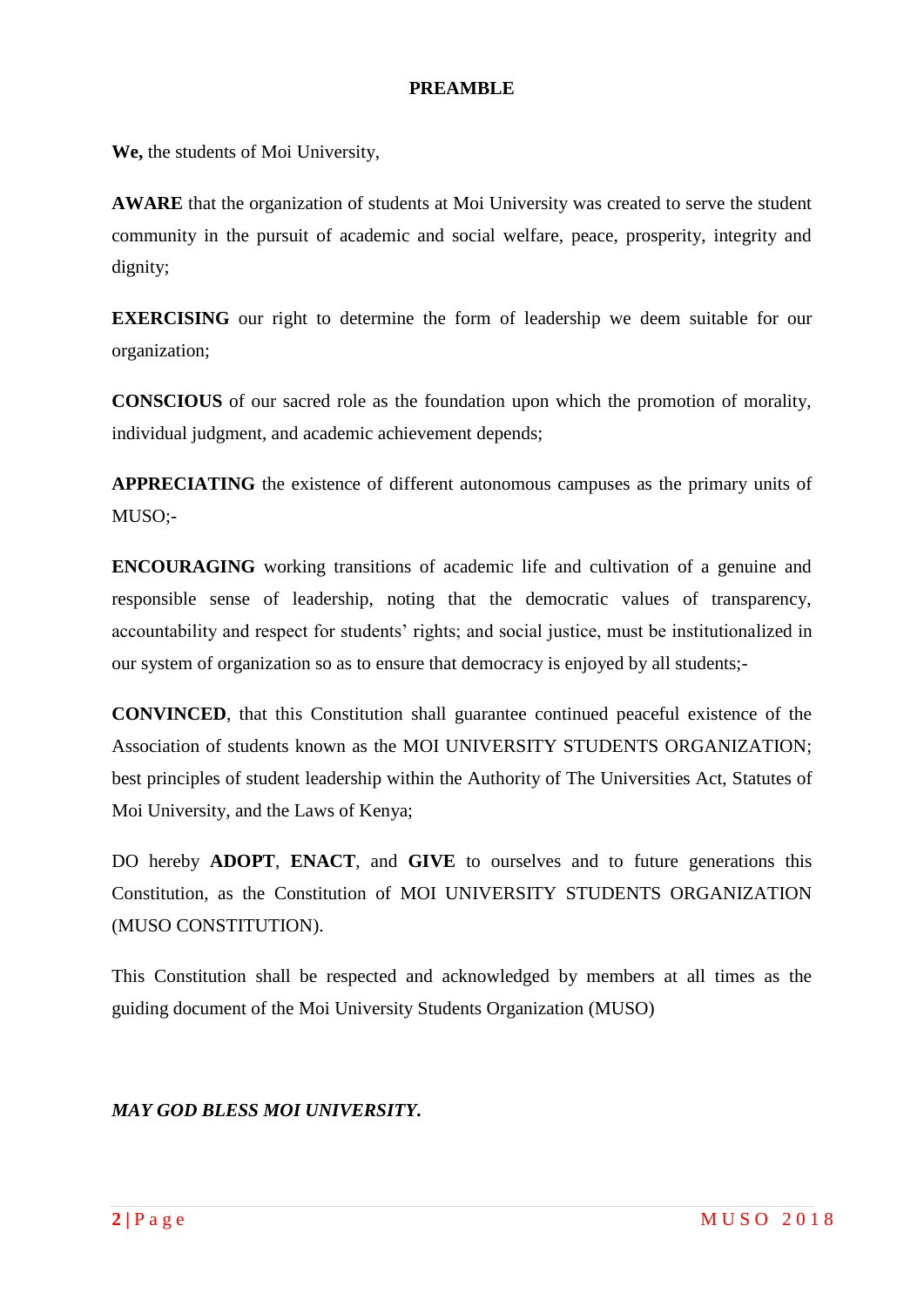## **TABLE OF CONTENTS**

<span id="page-3-0"></span>

| PART THREE: LEADERSHIP AND INTEGRITY OF MUSO OFFICIALS 12   |  |
|-------------------------------------------------------------|--|
|                                                             |  |
|                                                             |  |
| <b>CHAPTER FOUR: ORGANS AND STRUCTURE OF MOI UNIVERSITY</b> |  |
|                                                             |  |
|                                                             |  |
|                                                             |  |
|                                                             |  |
|                                                             |  |
|                                                             |  |
|                                                             |  |
|                                                             |  |
|                                                             |  |
|                                                             |  |
|                                                             |  |
|                                                             |  |
|                                                             |  |
|                                                             |  |
|                                                             |  |
|                                                             |  |
|                                                             |  |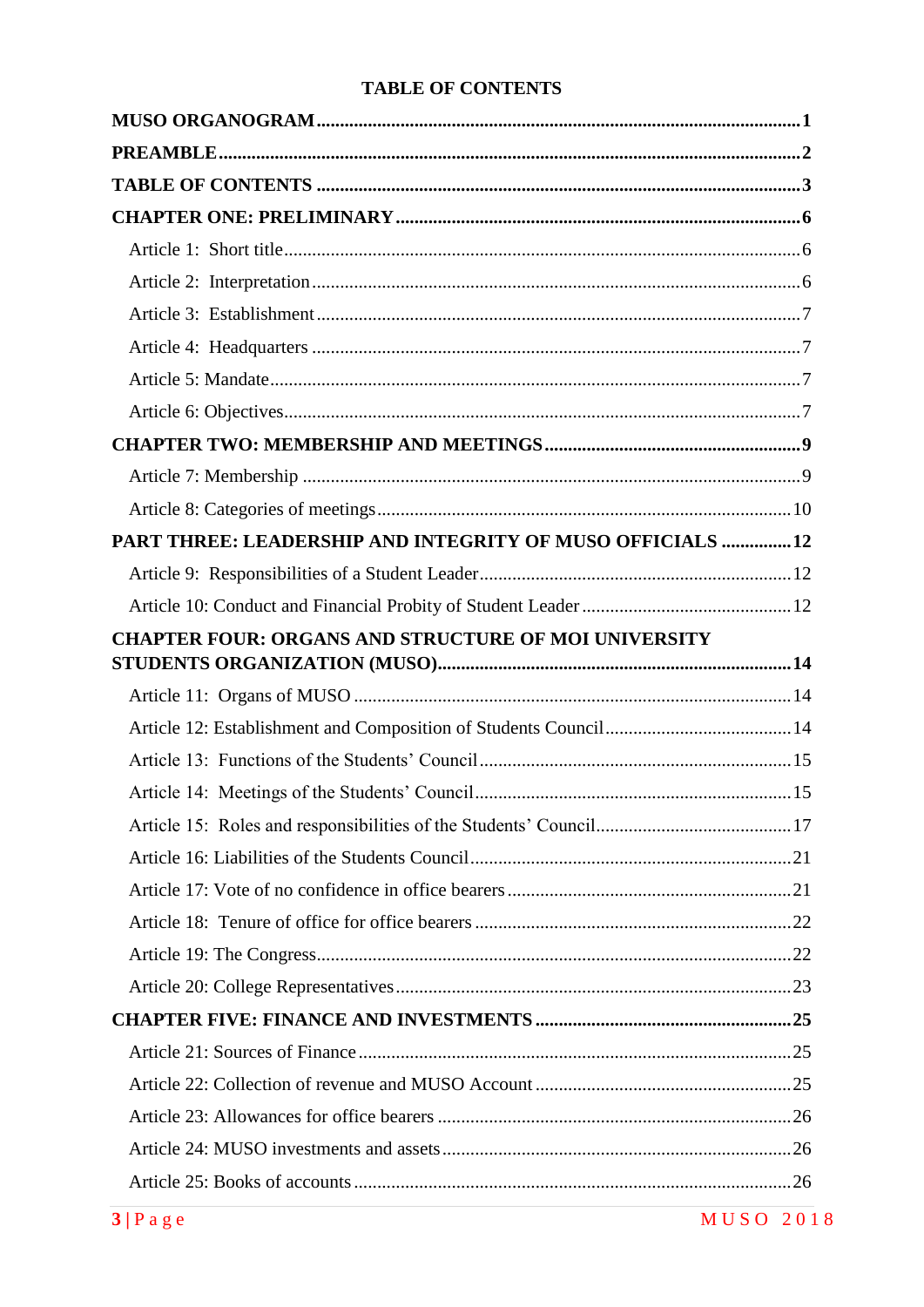| Article 29: Composition and Establishment of the Independent Electoral Commission |  |
|-----------------------------------------------------------------------------------|--|
|                                                                                   |  |
|                                                                                   |  |
|                                                                                   |  |
|                                                                                   |  |
|                                                                                   |  |
|                                                                                   |  |
|                                                                                   |  |
|                                                                                   |  |
|                                                                                   |  |
|                                                                                   |  |
|                                                                                   |  |
|                                                                                   |  |
|                                                                                   |  |
|                                                                                   |  |
|                                                                                   |  |
|                                                                                   |  |
|                                                                                   |  |
|                                                                                   |  |
|                                                                                   |  |
|                                                                                   |  |
|                                                                                   |  |
|                                                                                   |  |
|                                                                                   |  |
|                                                                                   |  |
|                                                                                   |  |
|                                                                                   |  |
|                                                                                   |  |
|                                                                                   |  |
|                                                                                   |  |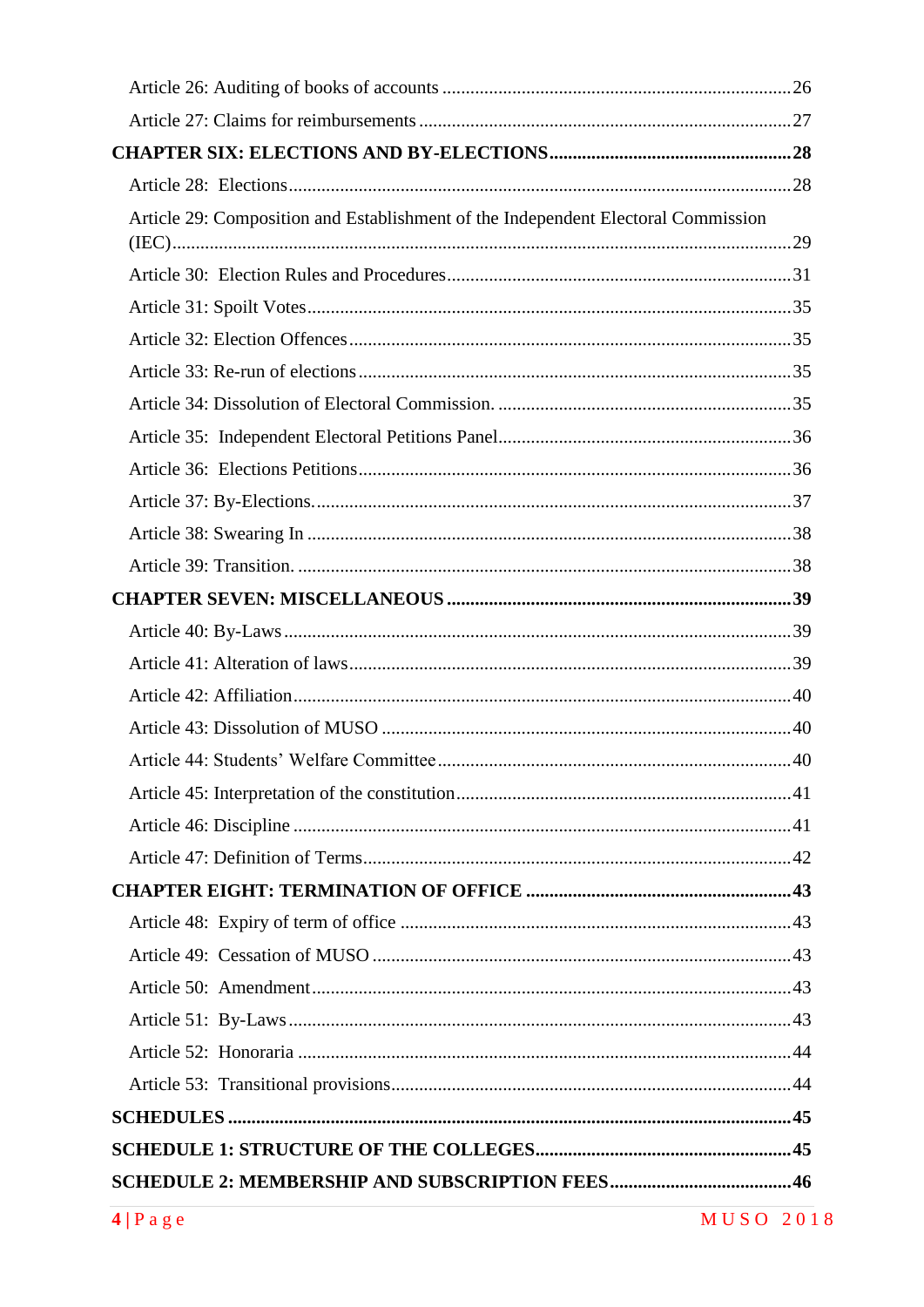| <b>SCHEDULE 3: FINANCIAL BENEFITS OF OFFICE BEARERS 47</b> |  |
|------------------------------------------------------------|--|
|                                                            |  |
|                                                            |  |
|                                                            |  |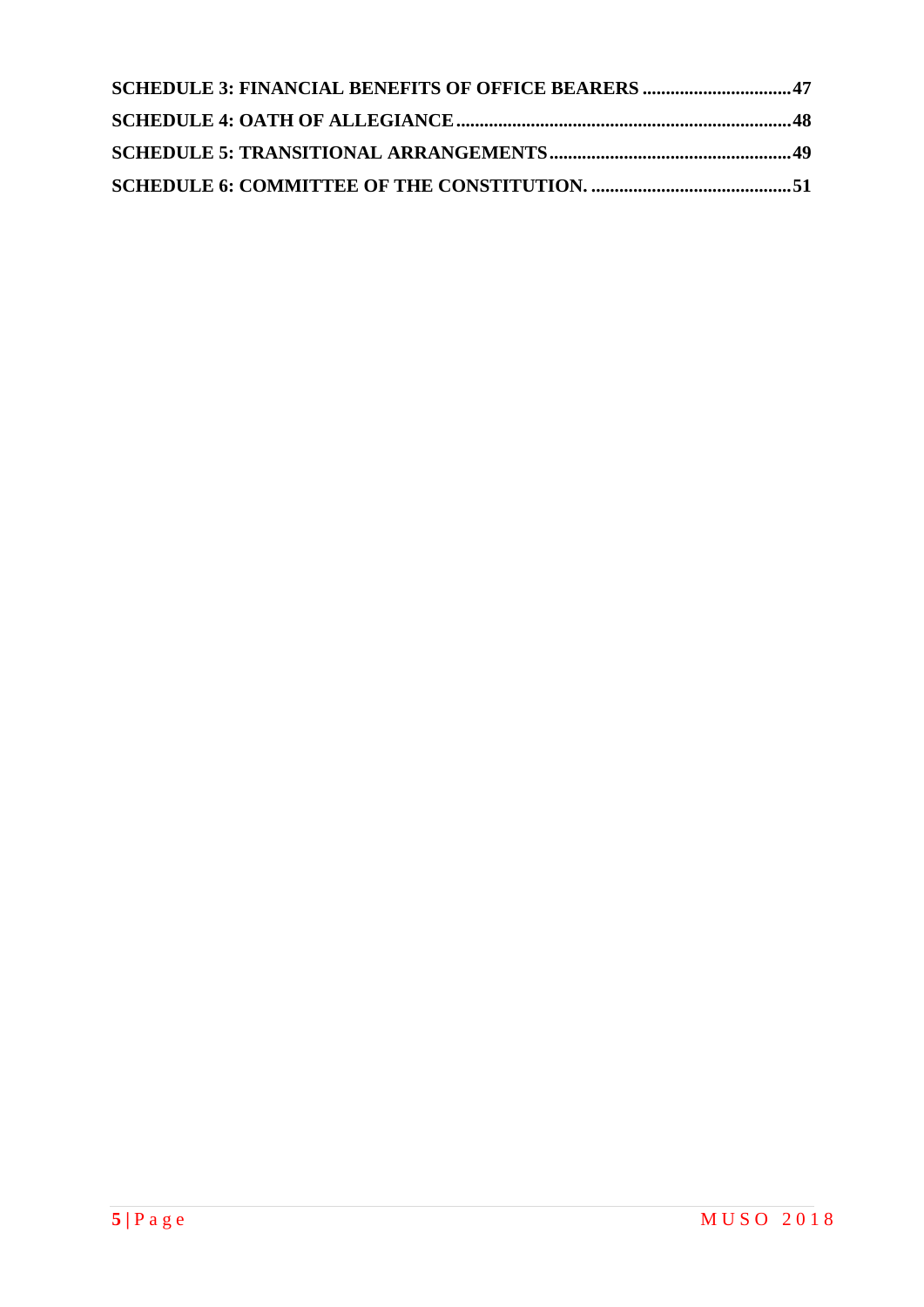#### **CHAPTER ONE: PRELIMINARY**

#### <span id="page-6-1"></span><span id="page-6-0"></span>**Article 1: Short title**

Moi University Students Organization Constitution may be cited as "the MUSO Constitution 2017".

#### <span id="page-6-2"></span>**Article 2: Interpretation**

In this Constitution, unless the context requires otherwise: -

- *"ACT"* means: The Universities Amendment Act, Number 41 of 2016 of the Laws of Kenya;
- "*Bona fide student"* means: A student who is legally registered at Moi University and fully paid fees and requisite MUSO registration and subscription fees.

*"Charter"* means: The Charter of Moi University under the Act.

- "*Class Representative*" means: An individual elected by a simple majority of votes by the respective class members on the basis of one member one vote. And their jurisdiction shall be restricted to their respective classes by which they are elected.
- *"Congress"* means: Unless otherwise stated, Congress shall mean a body established under the chapter of this constitution.
- *"Disability"* means: sensory, mental or any other impairment including any visual hearing learning or physical incapability which impacts on their day today activities.
- **"Election Offence"** means: Offences that interfere with the free exercise to vote such as bribery, giving false information, rigging or intimidation.
- *"IEPP"* means: Independent Election Petition Panel.
- *"Governing Council*" means: The MUSO Students" Governing Council.
- *"Monthly Allowance" (M.A.)* Means the allowance paid every month to a MUSO official in office.
- *"MUSO"* means: Moi University Students Organization.
- *"Senate Disciplinary Committee":* Is responsible for hearing all complaints or allegations made against a student which constitutes a major violation of academic integrity regulations and non-academic misconduct in accordance with Rules and Regulations Governing the Conduct and Discipline of Students.

*"Statutes"* means: Statutes of Moi University currently in force.

*"Student with special needs*" means: A student with sensory, mental or any other impairment including any visual hearing learning or physical incapability which impacts on their day today activities.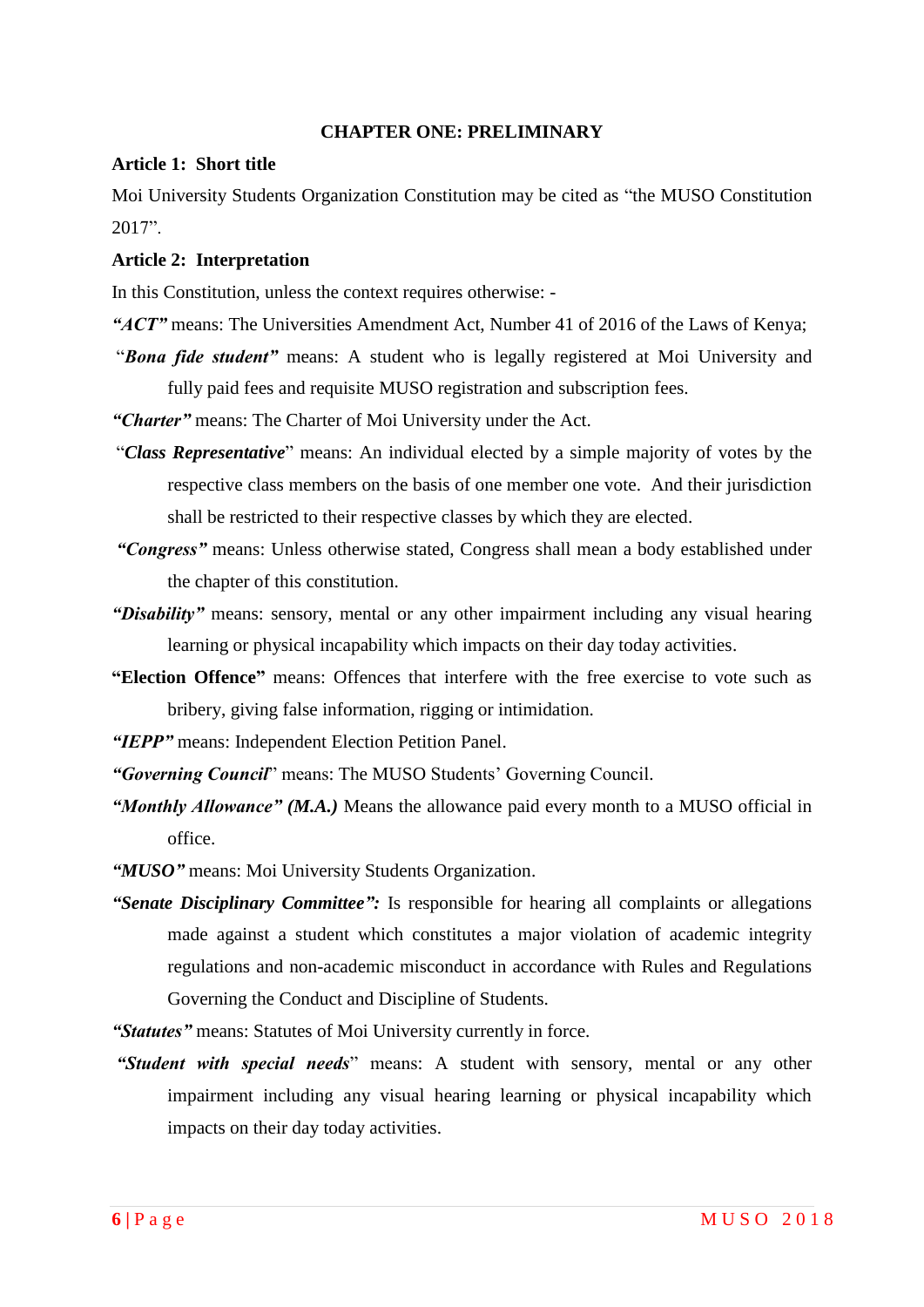*'Student'* means: A person validly registered by the University or any other person who is determined by the Senate to be a bona fide student of Moi University;

*"University"* means: Moi University

"*University Council"* means: The Council of Moi University as provided for in the Act.

- *Vice Chancellor" means:* The Vice Chancellor of Moi University as provided for in the Act and Statutes.
- *University Auditor:* An accountant appointed by the Finance Department of the University to inspect the expenditures of MUSO and according to this Constitution.

## <span id="page-7-0"></span>**Article 3: Establishment**

(a) There is established the Moi University Students Organization in accordance with Section

41 of the Universities Amendment Act, 2016.

(b) The name of the Organization shall be Moi University Students Organization (referred to as MUSO)

## <span id="page-7-1"></span>**Article 4: Headquarters**

(a) The Headquarter and the registered office of the Organization shall be Moi University, Main Campus

(b) The Association may also have its offices outside the Headquarters in any other location as may be approved by the University.

## <span id="page-7-2"></span>**Article 5: Mandate**

- 1) To represent, advocate for, and enhance the interest and welfare of students and also to provide selected services and provide moral and academic leadership to the students of Moi University.
- 2) To aspire to the highest levels of excellence, ethical standards, integrity, honesty and transparency in all matters related to this Constitution.
- 3) To accomplish this goal, MUSO must be accountable to its constituents: the students.

## <span id="page-7-3"></span>**Article 6: Objectives**

The objectives of this constitution are to:-

- 1. promote and protect rights of the students in academics, disciplinary actions, administration and health services, catering and accommodation, social welfare services and security.
- 2. work in solidarity with the students" fraternity in championing and promoting the enjoyment of the freedom of rights, privileges and in developing a sense of responsibility towards the society and the nation.
- 3. ensure equitable gender participation in students' affairs.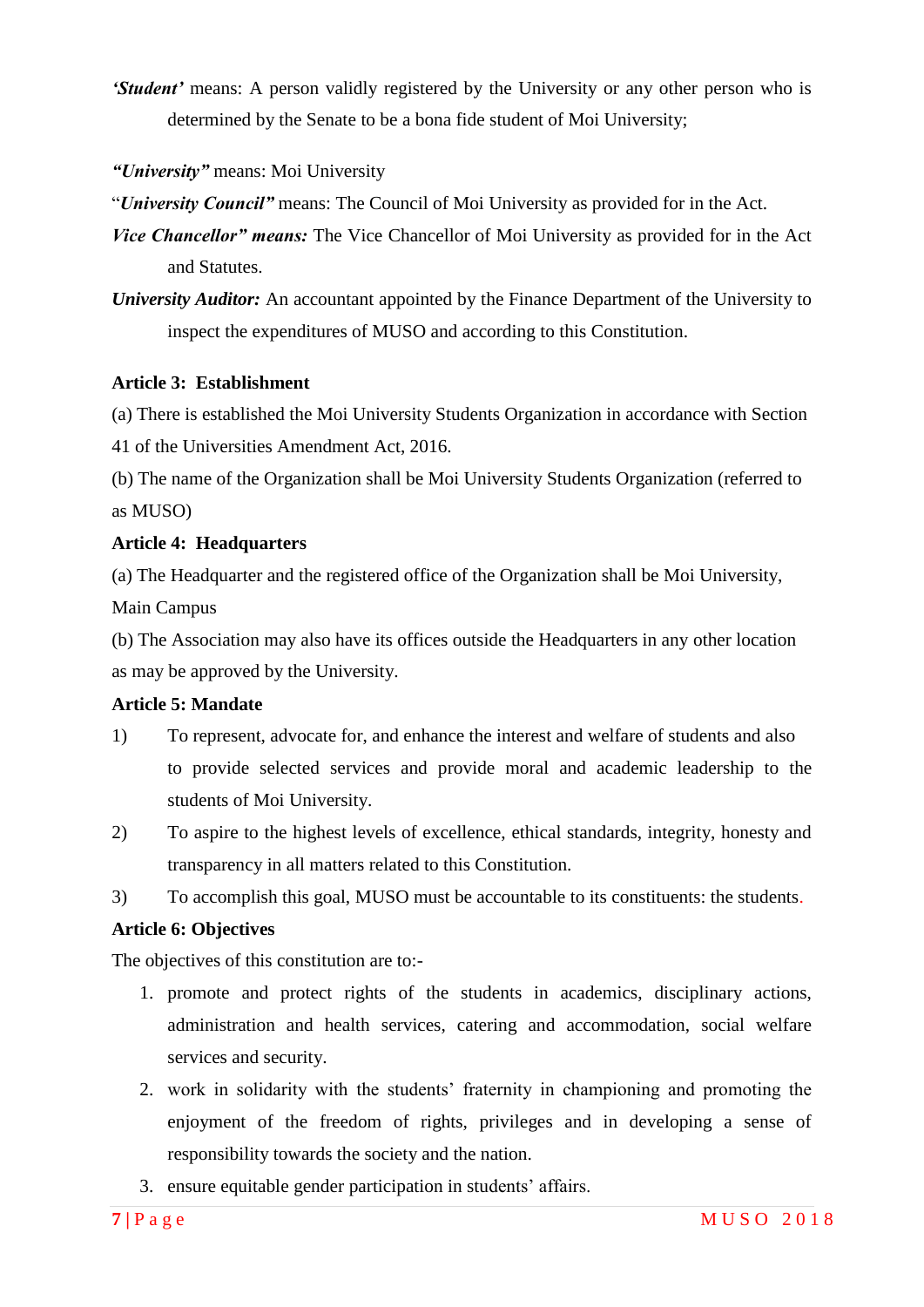- 4. promote the integration of persons with special needs in Moi University.
- 5. honor members of the students" body who have made outstanding contributions to the University in academic and extracurricular activities.
- 6. strengthen and broaden external linkages in collaboration with the office in charge of Networks, Partnerships and Linkages in the University.
- 7. encourage students to engage in creative and innovative academic, technological research; present research papers and/or participate in symposia, seminars and conferences locally and internationally.
- 8. raise funds through lawful means for the purposes of achieving the aims and objectives of MUSO.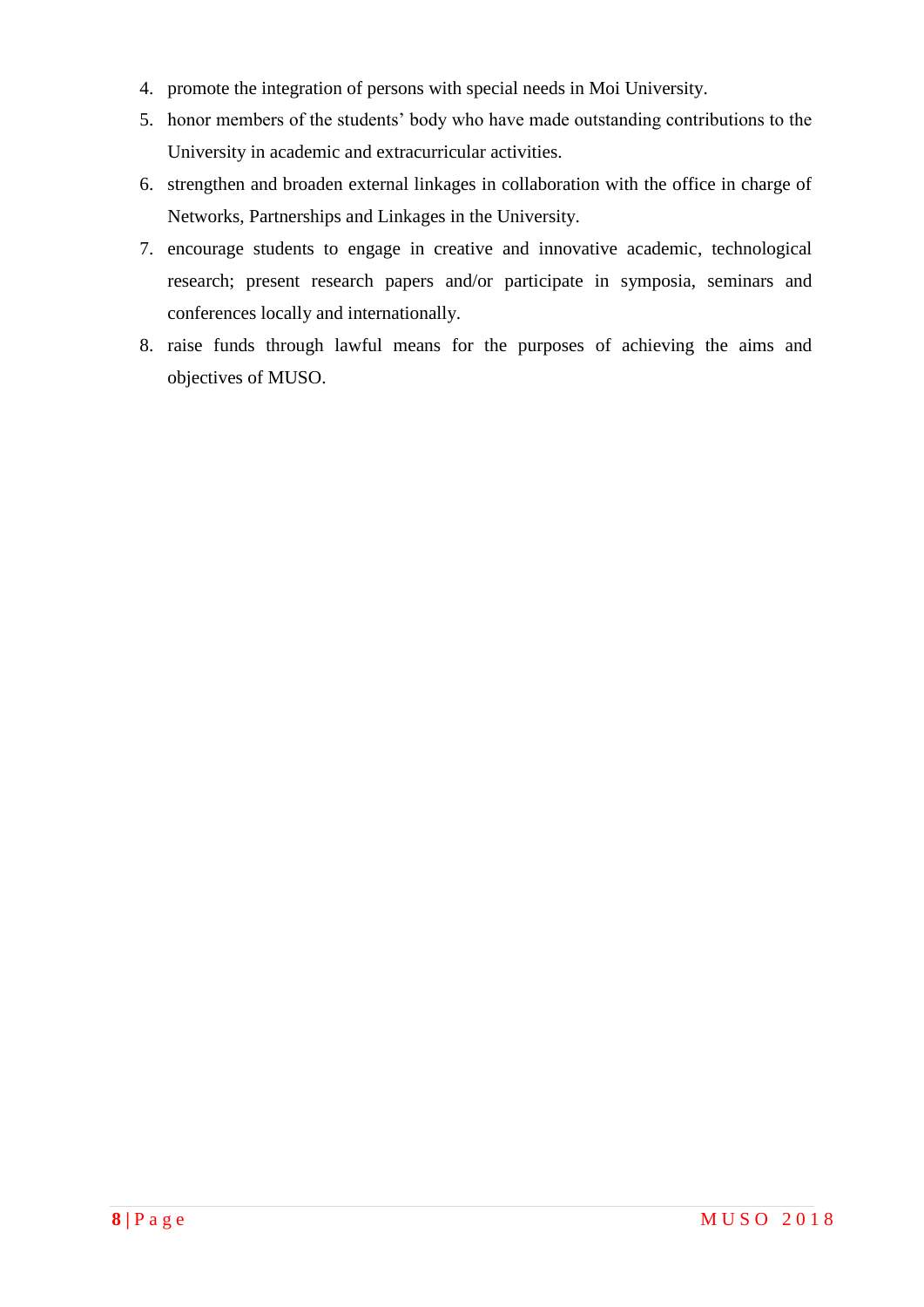#### **CHAPTER TWO: MEMBERSHIP AND MEETINGS**

## <span id="page-9-1"></span><span id="page-9-0"></span>**Article 7: Membership**

It shall be open to all bona fide Moi University students who shall have paid registration and Annual Subscription fee which is subject to review by the University Council from time to time.

## **1.Rights of Members**

- a) Each member is entitled to a free copy of the MUSO Constitution upon registration; copies in Braille and large print shall be available at the office of the Secretary General, MUSO.
- b) Each member is entitled to active participation in the legal, valid and legitimate activities of the Association.
- c) Each member is entitled to seek an elective position established in this constitution.
- d) Each registered member is eligible to vote (in this case voting for the College Representatives).
- e) A member shall have the right to access all relevant information relating to affairs of the Association including books and records of accounts, audit reports and minutes of meetings so far as it is reasonable.
- f) Each member shall have the right to express opinions, suggestions, complaints, compliments and ideas in a lawful manner.

## **2. Obligations of Members**

(a) All members shall recognize the MUSO officials as the valid and legitimate representatives of the student body and shall abide by all constitutional decisions as agreed upon.

- (b) Every member shall respect the property of MUSO, the University and the public.
- (c) Every member shall be required to honor his/her financial obligations to MUSO.

## **3. Discipline and suspension of membership**

(a) Every member shall respect the property of MUSO, the University and the public. Any member who causes damage to the aforementioned properties shall be liable to disciplinary action by the University Senate Disciplinary Committee and/or the Laws of Kenya.

(b) Every member shall ensure that his/her conduct does not adversely affect the reputation or dignity of MUSO, the University and the public; any member whose behavior is adverse shall be liable to disciplinary action by the University Senate Disciplinary Committee and/or the laws of Kenya.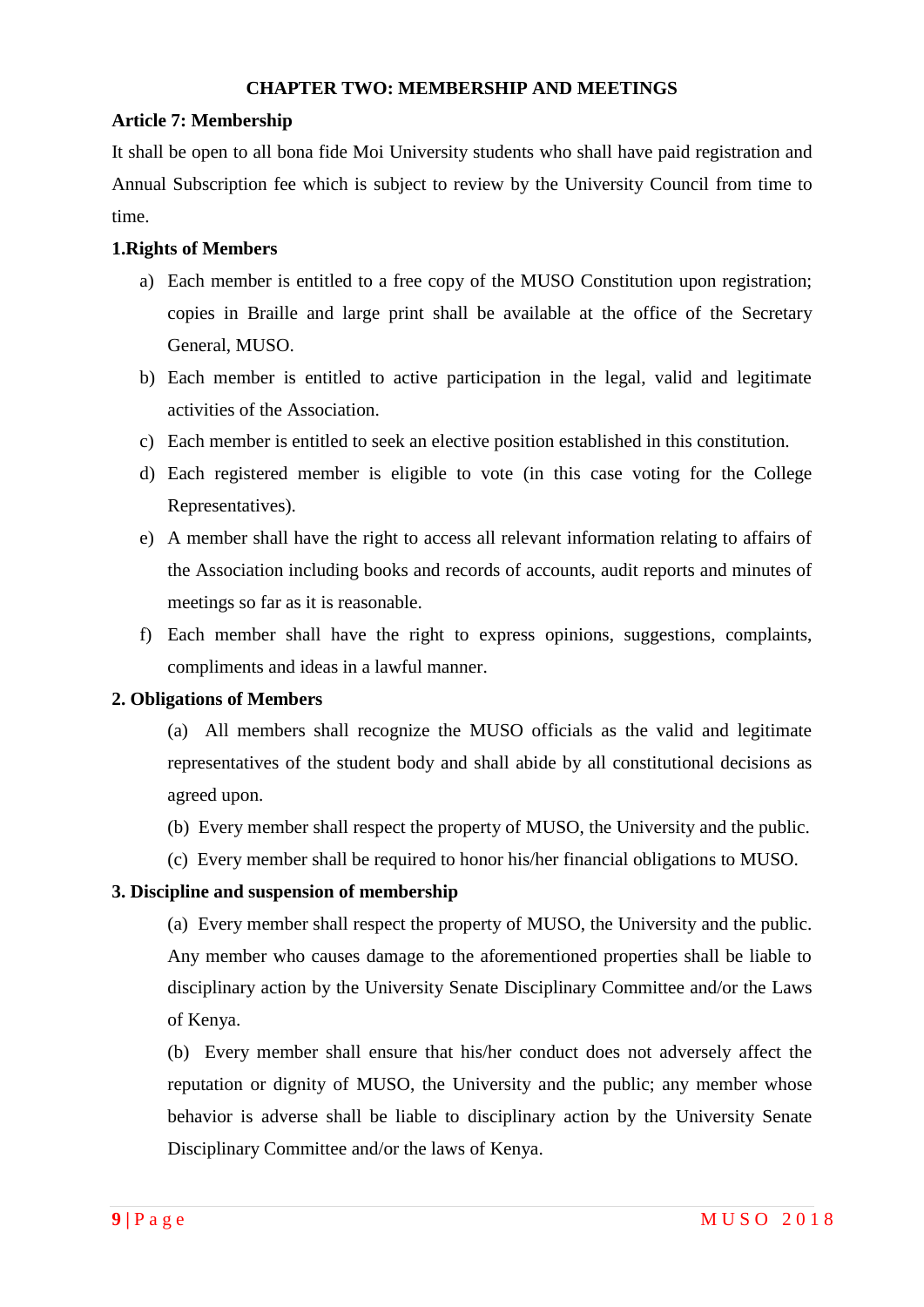(c) Any member(s) accused of indiscipline shall be summoned in writing by the Dean of Students.

## **5. Cessation of Membership**

Membership shall cease for upon: -

- a) completion of studies at the University
- b) transfer to another University, death, expulsion, discontinuation or for any other reason as may be determined by the University Senate.

## **6. Appeal to Cessation**

Any member who is dissatisfied with a decision of suspension or cessation of membership by disqualification made by MUSO and the Students" Governing Council, may appeal to the University Senate in writing within fourteen (14) days of such decision being made and the determination of the University Senate will be final.

#### <span id="page-10-0"></span>**Article 8: Categories of meetings**

## **(a) Annual General Meetings (AGM)**

1. MUSO Annual General Meeting shall be held each year, and not later than twelve (12) months following the last AGM.

2. Notice in writing of such AGM, accompanied by the Annual Report Accounts and the Agenda for the meeting, shall be sent to all members of MUSO by the Secretary General of the SGC not less than fourteen (14) days before the date of the meeting and, where practicable, the notice of the meeting shall be widely advertised and publicized through all available media not less than seven (7) days before the date of the meeting.

3. The Annual Report and Account as set out in this Constitution shall be tabled at the AGM and shall be open for inspection by members.

4. The Agenda of any AGM shall involve the following;

- i. Confirmation of the previous AGM minutes
- ii. Tabling and adoption of Annual Reports and Accounts. The annual report is usually presented by the Chairperson. The report shall give an overview of the main achievements of the year. The accounts are presented by the Treasurer who gives a general overview of the financial position of MUSO.
- iii. Confirmation of any other management report on the activities of MUSO during the past year.
- iv. Unless otherwise provided in this Constitution, every resolution of the AGM shall be by a simple majority of the members present and by voting.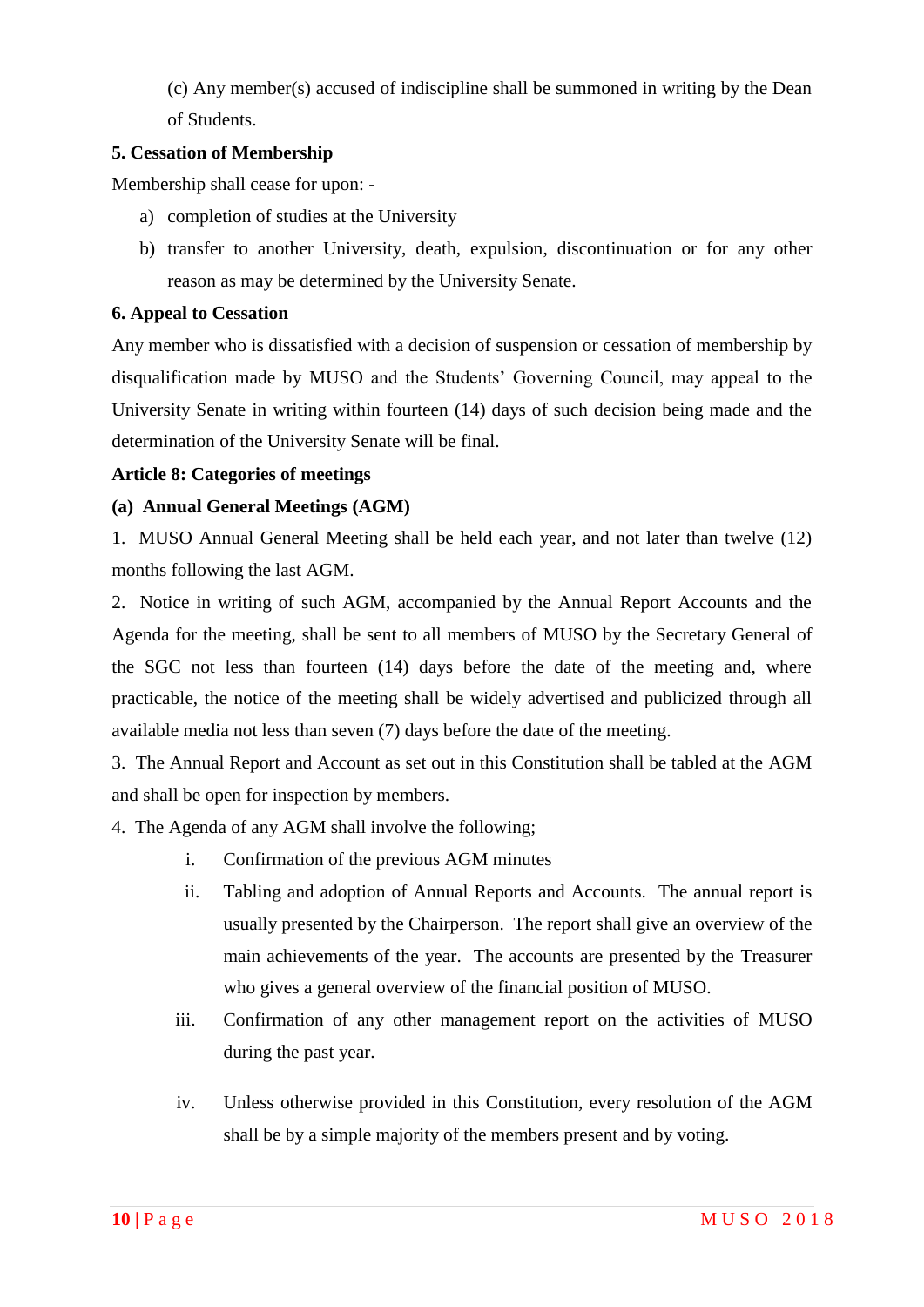- v. Voting at the A.G.M. shall be by raising of a hand unless two-thirds of the members present resolves otherwise.
- vi. The quorum for the commencement of business of the AGM shall be 35% of members registered for studies during that semester. If a quorum is not present 30 minutes after the scheduled time of the meeting, the Chairperson shall convene and conduct the business of the meeting and the resolutions made shall be binding to all MUSO members.

## **(b) Special General Meeting (SGM)**

Any member may at one time petition the Secretary General to convene an SGM by a written proposal for the SGM signed by not less than 51% of members of that MUSO chapter indicating their official names, registration numbers and signatures and copies served to the Dean of Students and the Chief Security Officer of the university who shall consent in writing and submitted to the Secretary General within 14 days prior to the proposed date of the meeting, and shall detail the agenda of the meeting. The Secretary General shall be obliged to respond within 7 days of the proposal being served. If the Secretary General fails to call the SGM, the said student will petition the Dean of Students to call the SGM.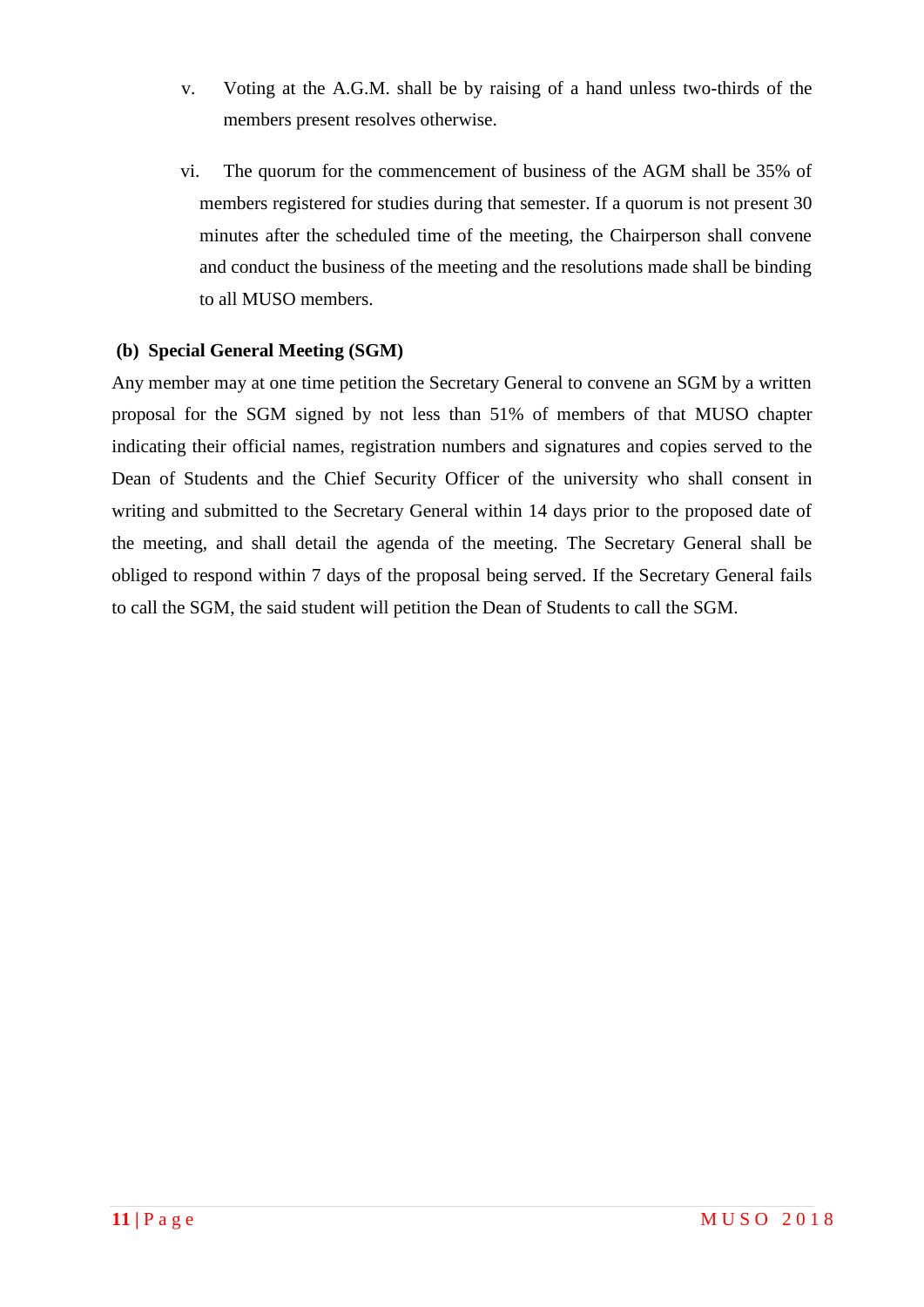### **PART THREE: LEADERSHIP AND INTEGRITY OF MUSO OFFICIALS**

## <span id="page-12-1"></span><span id="page-12-0"></span>**Article 9: Responsibilities of a Student Leader**

(a) Authority assigned to a student leader is a public trust to be exercised in a manner that  $i$ s:-

- i) consistent with the aims, objectives and intents of this Constitution;
- ii) demonstrates respect for Moi University students; their wishes and aspirations;
- iii) upholds the dignity and place of Moi University; and
- v) instills in the student leader the courage and determination to serve, rather than rule MUSO.

(b) Any student, elected, nominated or appointed to any organ of MUSO and any authority mandated to elect, nominate, or appoint shall ensure that such causes are performed on the basis of:

- (i) personal integrity, competence and suitability, or election in free and fair elections;
- (ii) impartiality and objectivity in decision making ensuring that decisions are not influenced by nepotism, favoritism, other improper motives or corrupt practices;

(iii) honesty in the execution of public duties;

(iv) the declaration of any personal interest that may conflict with the execution of public duty;

(v) discipline and commitment in the service to the MUSO.

## <span id="page-12-2"></span>**Article 10: Conduct and Financial Probity of Student Leader**

## 1. **Conduct of Student Leaders**

(a) A student leader shall behave, whether in public, official, private or in an Organization with other persons, in a manner that avoids:

- (i) any conflict between personal interests and public or official duties;
- (ii) compromising the interest of students of Moi University and a personal interest;

#### **or**

- (iii) determining the office the student leader holds.
- (b) Any Student Leader who contravenes this Constitution:
	- (i) shall be subject to the applicable disciplinary procedures in the university; and
	- (ii) may, in accordance with the disciplinary action, be dismissed or otherwise removed from office.

(c) A student leader who has been dismissed from office for contravention of the provision of this constitution on conduct above is disqualified from holding any other office or position; be it elective, nominative, or appointive for the remaining period of academic life of such a student.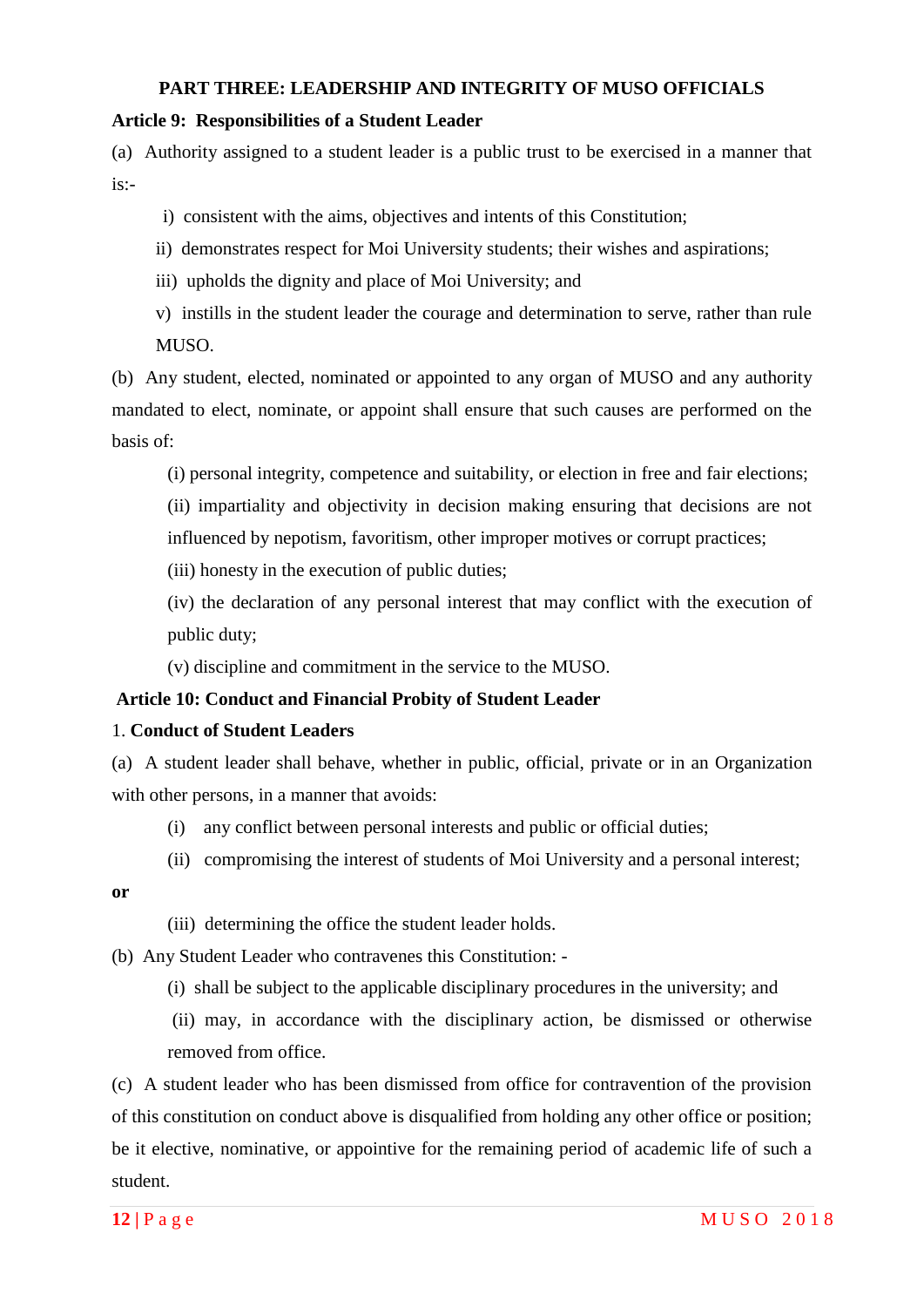## **2. Financial probity of Student Leaders**

(a) A gift or donation to a student leader on a public or official Organization is a gift or donation to the students of Moi University and shall be delivered to the Dean of Students for onward remittance to the appropriate organ of the Organization.

(b) A Student Leader shall not:-

(i) keep any money, in any form, belonging to the Students" Organization in his personal account; or

(ii) seek or accept a personal loan or benefit, using the resources of MUSO as surety, or benefit in circumstances that compromise the integrity of the student leader, the image of the Students" Organization and the reputation of Moi University.

## **3. Restriction on activities of student leaders**

Any elected student leader shall not hold office in any Organization (s), except if the Organization (s) is professional or faith based.

## **4. Regulation on leadership**

(a) The Congress shall recommend: -

(i) procedures and mechanisms for effective administration of this chapter;

(ii) penalties that may be imposed in the event of contravention of this chapter;

(iii) any other provisions necessary for ensuring the promotion of the principles of leadership,

the safeguarding of the preamble, and the achievement of the intents of this part of the Constitution.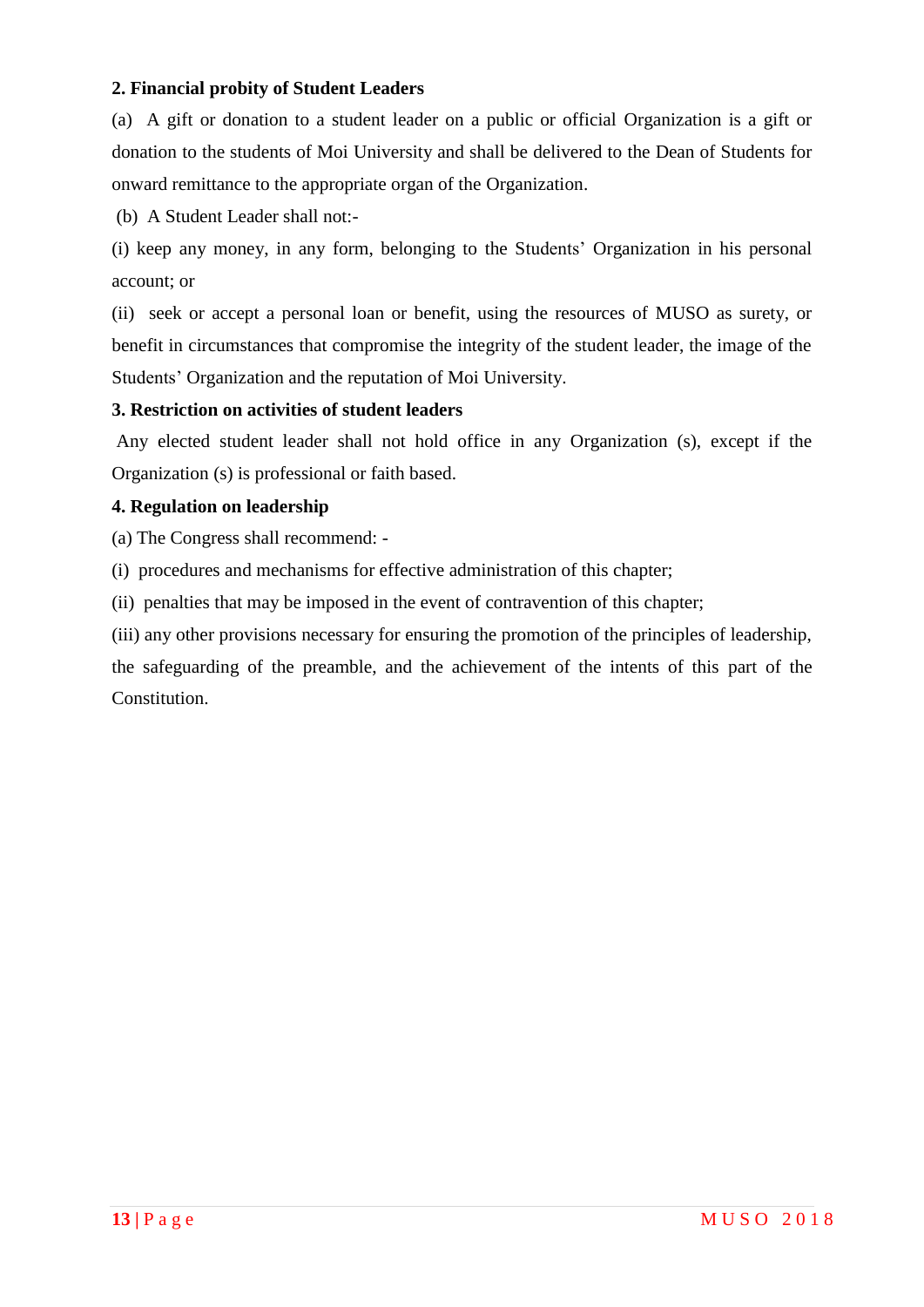# <span id="page-14-0"></span>**CHAPTER FOUR: ORGANS AND STRUCTURE OF MOI UNIVERSITY STUDENTS ORGANIZATION (MUSO)**

## <span id="page-14-1"></span>**Article 11: Organs of MUSO**

This Constitution establishes the Moi University Students Organization (MUSO) that is anchored in the Deputy Vice Chancellor, Students Affairs" Office and whose operations are coordinated by the Dean of Students.

- (1) The organs of MUSO shall be:-
- (a) The Students' Council
- (b) The College Representatives
- (c) Annual General Meeting herein also referred to as AGM;
- (d) Special General Meeting herein also referred to as SGM; and
- (e) Any other organ as determined by the SC subject to approval by congress.

#### <span id="page-14-2"></span>**Article 12: Establishment and Composition of Students Council**

#### **A. The Students' Council**

#### **(1) Establishment of the Students' Council**

(a) There is established the Students" Council of MUSO which shall report to the Dean of Students and the DVC, Students Affairs in that order.

(b) Subject to the provisions of this constitution, the Students" Governing Council shall be the chief administrative and managerial organ of MUSO.

(c) The office of the Students" Council shall be located at the Main Campus of Moi University.

(d) Meetings of the Students" Council shall be held at the Main Campus of the University unless determined by the University Senate.

#### **(2) Composition of the Students' Council**

The Students' Council (SC) shall consist of:-

- a) Chairperson
- b) Vice Chairperson
- c) Secretary General
- d) Treasurer

e) Three other members to represent special interests of students namely;

- (i) Academics Secretary
- (ii) Co-curricular Activities Secretary
- (iii) Special Needs and Social Affairs Secretary.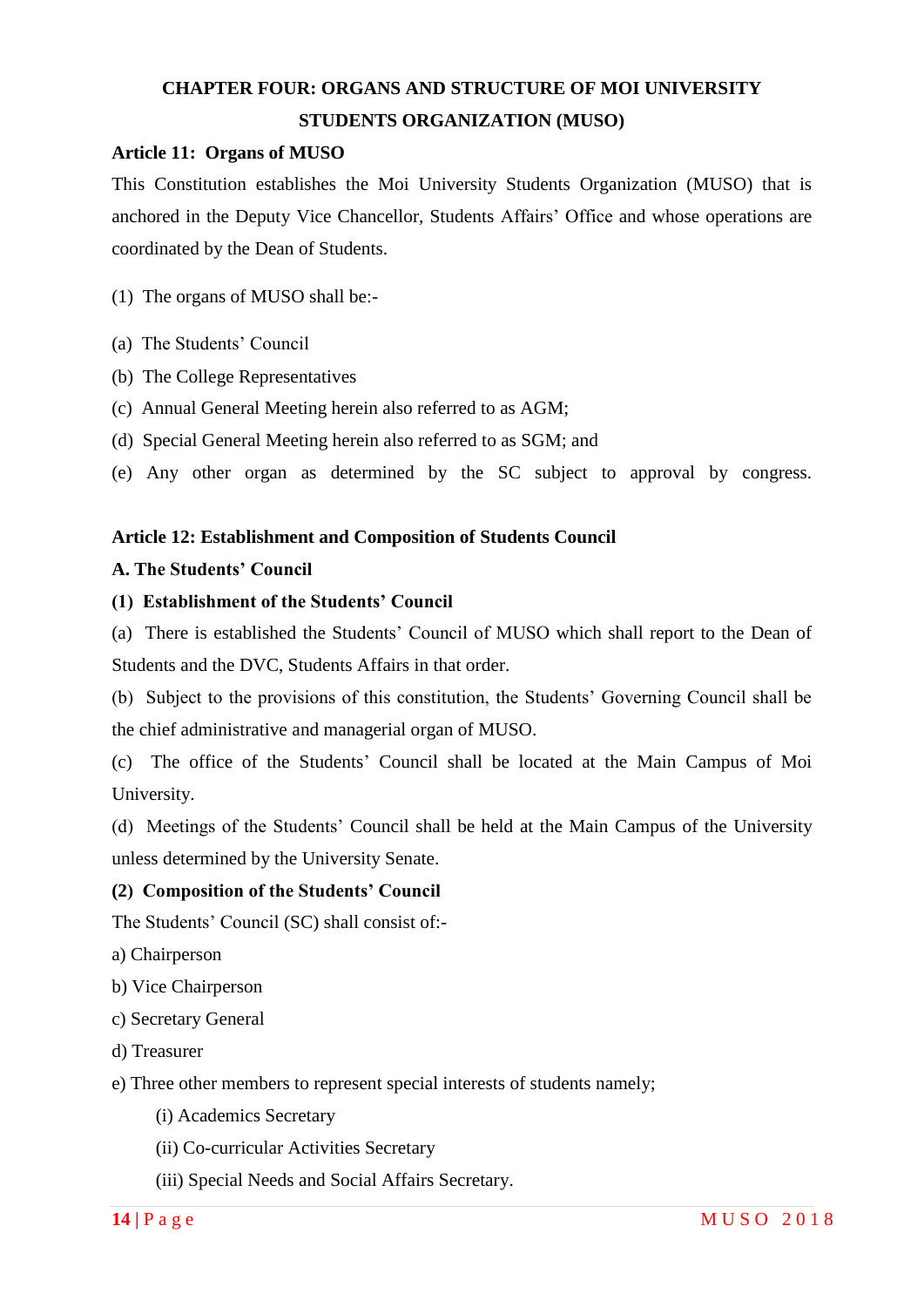## <span id="page-15-0"></span>**Article 13: Functions of the Students' Council**

(1) The Students" Council shall have the authority and responsibility provided for in this Constitution and in particular shall: -

(a) be responsible for the day-to-day running of MUSO;

(b) implement decisions of the Congress;

(c) have powers to deal with emergency matters, but shall report to Congress at the next meeting;

(d) ensure that accurate records of the properties, income, liabilities and expenses of MUSO are well kept together with other documents and books of accounts;

(e) announce any vacant position in the Students" Governing Council between Annual General Meetings and report to the Congress for advertisement and subsequent elections;

(f) table before the Annual General Meeting a statement of financial position and financial statement of accounts of MUSO.

(g) ensure that all members uphold this Constitution, it"s by-laws, rules and regulations.

(i) have two members of the Students" Council entitled to attend Senate as long as the deliberations of the Senate are not touching on matters which are considered by the Chairperson of Senate to be confidential or which relate to examinations, the general discipline of students, and other related matters as shall be determined by the Chairperson of the Senate;

(2) further functions of the Students" Council are as enumerated in Section 41 of the Amended Universities Act, 2016: -

(a) oversee and plan, in consultation with the Senate, Students" activities for the promotion of academic, spiritual, moral, harmonious communal life and social well-being of all students;

(b) draw to the attention of the appropriate authorities, where necessary, special needs from particular students;

(c) offer suggestions to the Senate or its equivalent on matters affecting the well-being of students; and

(d) undertake such other functions as provided for in this Constitution.

#### <span id="page-15-1"></span>**Article 14: Meetings of the Students' Council**

(1) Meetings of the Students" Council shall be held at least ONCE every month during a semester.

(a) The meeting shall be conducted in accordance with clauses (3) and (6) (a) (b) (c).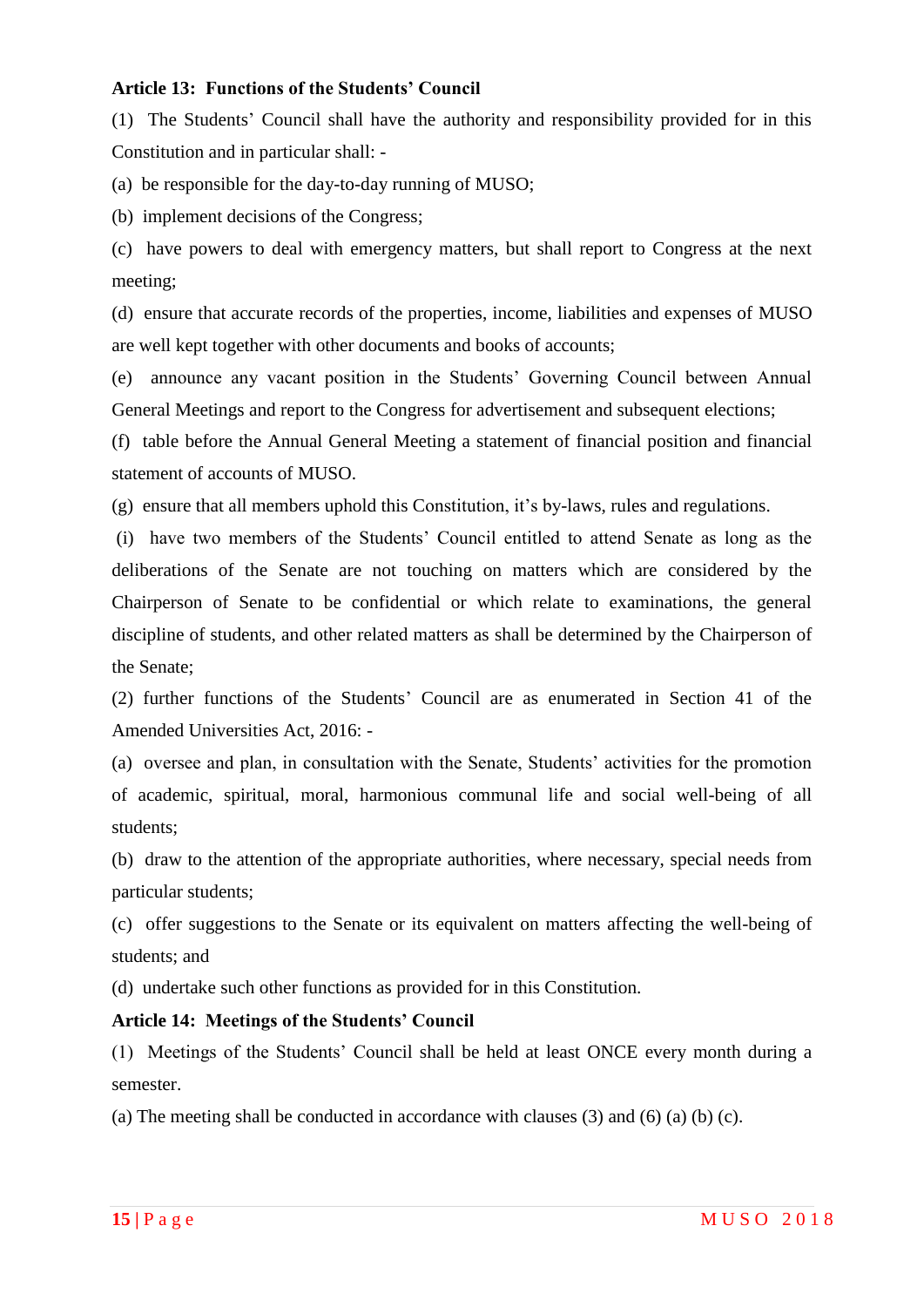(2) The Chairperson shall preside over every meeting of the Students" Council in a manner to be determined by the Students Council during its first meeting following inauguration into office.

(3). In the subsequent meetings of the Students" Council, the following shall preside: -

(a) the Chairperson,

(b) in the absence of the Chairperson, the Vice Chairperson,

(c) in the absence of the Chairperson and the Vice Chairperson, any other member of the Students" Council elected by members at that time

(4) The quorum for the commencement and holding of a meeting by the Students" Council shall be two thirds (⅔) of the members who should be present for not less than half the entire duration into office.

(5) All relevant deliberations of the meeting shall be recorded by the Secretary General as minutes which shall be signed by both the Chairperson and the Secretary General at the next meeting.

(a) If there are alterations to the minutes, such alterations shall be made below the Chairperson"s signature so as not to interfere with the original record.

(b) The Chairperson will then sign again and therefore update the final record.

(c) A copy of the minutes of each Students Council meeting shall be provided to the Dean of Students.

(6) A member who fails to attend three (3) consecutive meetings of the Students" Council without a reasonable excuse recorded in writing, shall lose his/her financial allowance for the month in which he/she is absent for the third time from a meeting of the SC.

## **(7) Decisions in the Students' Council**

- (i). Any question proposed for decision in a meeting of the Students" Council shall be determined by a majority of the votes of the members present.
- (ii). On any question proposed for decision in a meeting of the Council, the person presiding in the meeting shall: -
	- (a) if he or she is the Chairperson, have a casting vote but not an original vote; or
	- (b) If he or she is not the Chairperson, have both an original vote and a casting vote.

## **(8) Reporting System**

The Students Council shall report to the Dean of Students, Deputy Vice Chancellor (Students Affairs) and the Vice Chancellor in that order.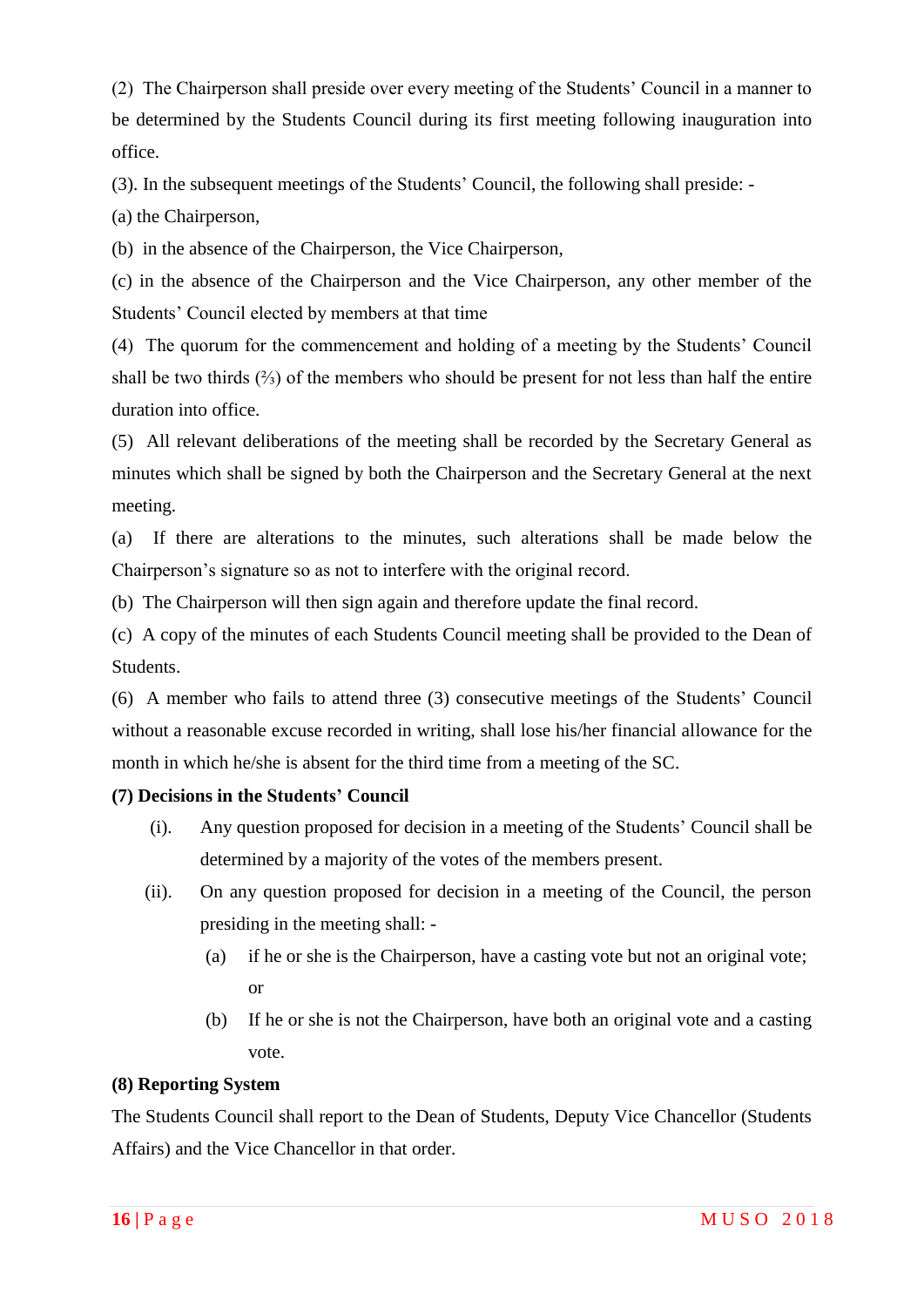## **(9) Qualification for election to the Students' Council:**

- (i). A person is qualified to be nominated as a candidate for election to the Students" Council if that person: -
	- (a) is an ordinary member of MUSO; and
	- (b) is nominated by not less than 10% members of each electoral college; and
	- (c) is a fully paid-up member of MUSO; and
	- (d) is a bona fide student at the University with at least two study semesters remaining and a cumulative score of not less than 60% in academic results.
- (ii). A person is disqualified to be nominated as a candidate for election to the Council if that person: -
	- (a) is a candidate for election to Congress; or College Representative (delegate); or
	- (b) is a member of the Electoral Commission, or the Election Appeals Committee; or
	- (c) has previously been removed from office for violation of the Constitution or for gross misconduct; or
	- (d) has been previously convicted of a criminal offence by a competent Court of Law in the Republic of Kenya; or
	- (e) has received an academic warning within any of the last two semesters;
- (iii). A candidate shall be disqualified for election to the Council if such a candidate fails to attend and take part (without prior written permission from the Electoral Commission) in the formal question-and-answer campaign and/or debate organized by the Electoral Commission.

## <span id="page-17-0"></span>**Article 15: Roles and responsibilities of the Students' Council**

## **1. The Chairperson**

(a) There is created the office of the chairperson in the SC. The chairperson shall have a running mate of opposite gender who shall be the vice chairperson.

(b) The Chairperson shall have authority and responsibility as provided in this constitution and in particular shall: -

(i) preside over all meetings of The Students" Council, The Annual General Meeting, Special General Meetings and Congress meetings

(ii) represent MUSO at Senate and the Students" Disciplinary Committee, unless he/she is the subject of a disciplinary hearing;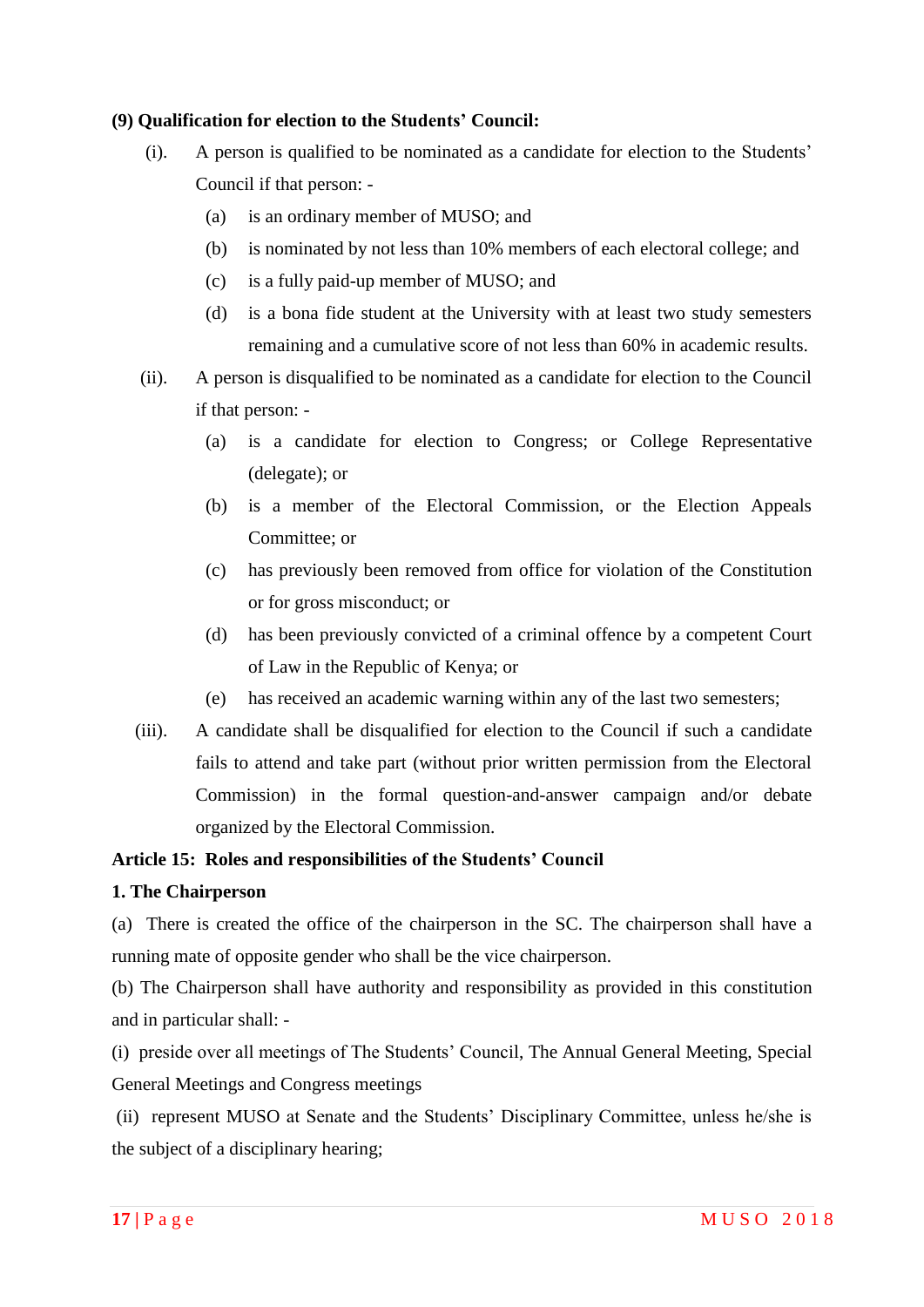(iii) ensure proper and cordial relations among the various organs of MUSO and the University"s Administration;

(iv) together with the Secretary General sign any contractual agreements with individuals and or organizations on behalf of MUSO after the approval of SC;

(vi) represent MUSO at national and international levels on issues relevant to MUSO interests provided that such representations are reported to the governing council;

(viii) delegate or assign duties to any member of the SC or any MUSO member subject to the approval of the SC;

(viii) address the opening of each newly elected MUSO officials and on every first seating of the Students Council each semester.

#### **2. The Vice Chairperson**

(a) There is created the office of the Vice Chairperson in the Students" Council which shall be contested in the manner of a running mate with the Chairperson and must be of the opposite gender.

(b) The Vice Chairperson shall have the authority and responsibility as provided in this constitution, and in particular shall: -

(i) deputize the Chairperson in the execution of the Chairperson"s functions and perform the functions conferred by this Constitution and any other functions of the Chairperson as the Chairperson may assign;

(iii) in conjunction with Club officials, coordinate all activities of registered clubs/movements/ Organizations in the University.

(iv) be responsible over all MUSO property.

(v) receive and record requests for financial assistance by members and in particular deal with matters affecting needy students and

(vii) co-ordinate general student"s welfare services like transport, benevolence, sickness and funeral in liaison with relevant Secretaries and authorities;

#### **3. The Secretary General**

(a) There is created the office of the Secretary General in the SC.

(b) The Secretary General shall have authority and responsibility as provided in this Constitution and as delegated to him/her by the Students' Council and in particular shall: -

(i) be the Secretary of the Students" Council and keep in a business-like manner, true and accurate records of the proceedings of every meeting of the Students" Council, AGM, SGM and any emergency meetings;

(ii) in consultation with the Chairperson, he/she shall conduct all general correspondence of the SC on behalf of MUSO;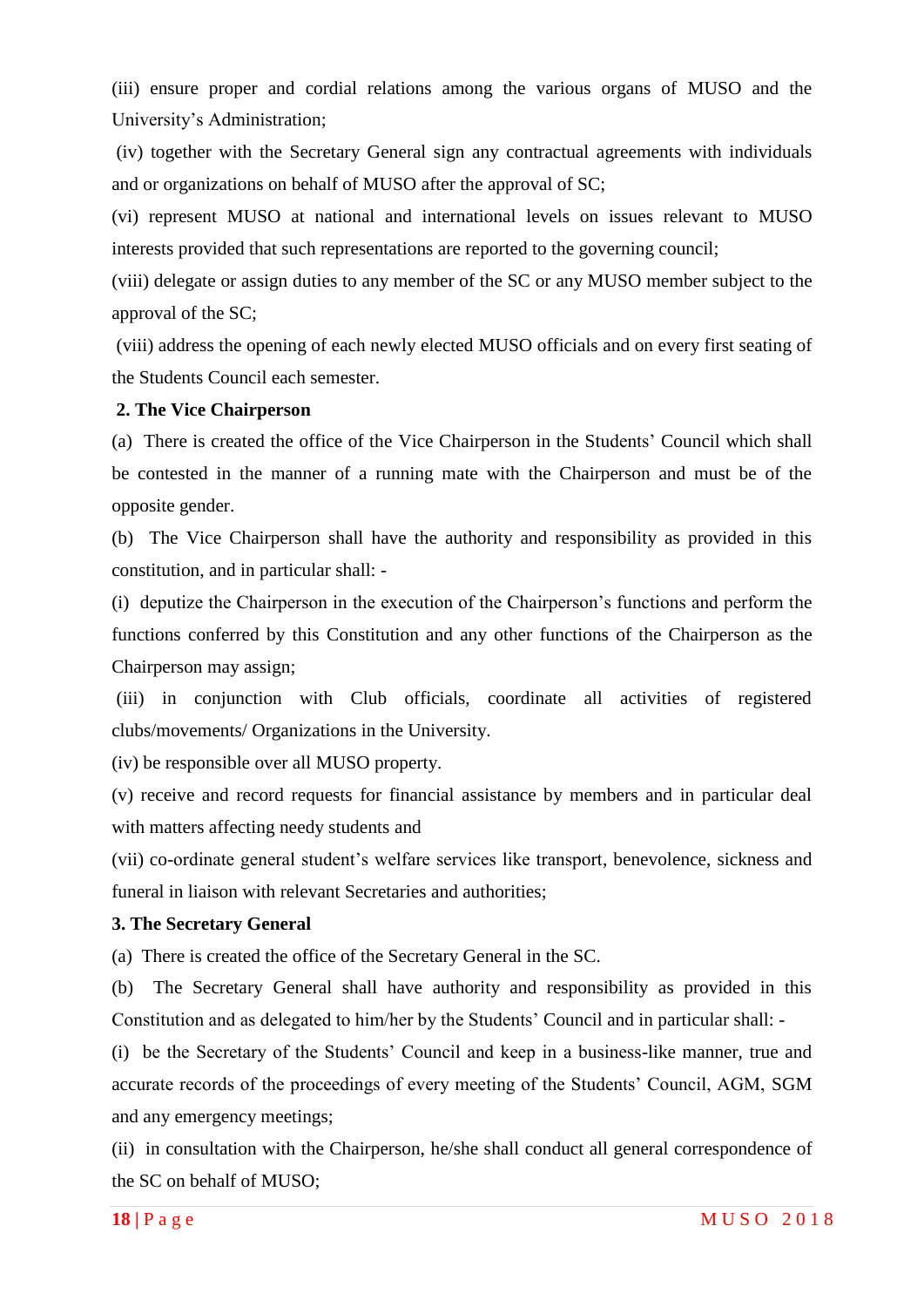(iii) manage and regularly update the MUSO website in liaison with the University"s Corporate Communications Officer;

(iv) be the custodian of the MUSO Constitution and ensure that the Constitution is free from willful and malicious interference and be in liaison with the University Legal Officer on MUSO"s legal matters;

(v) co-ordinate and facilitate community services and related projects;

(vi) advice the Congress on matters relating to external relations

(vii) with the authorization of the Vice Chancellor and the DVC students" Affairs, he/she may make public statements to the media and institutions outside the University;

(viii) be the spokesperson of MUSO; and

(ix) represent MUSO at the Students' Welfare Committees in the university and the Students' Disciplinary Committee (unless he is directly affected)

## **4. Treasurer**

(a) There shall be a Treasurer of the SC.

(b) The Treasurer shall have authority and responsibility as provided in this Constitution and in particular shall: -

(i) keep in a business-like manner, true, accurate, and timely record of the proceedings of every financial transaction of MUSO;

(ii) ensure that MUSO"s books of account including requisitions, receipts and vouchers are safe;

(iii) ensure that every payment and expenditure is duly authorized;

(iv) create awareness among the members regarding student-related financial policies, procedures and regulations of the University;

(v) present a budget at the first meeting of the Students" Council every semester;

(vi) Subject to this Constitution perform duties as delegated to him/her by the Students" Governing Council.

## **5. The Academics Secretary**

a) There is hereby created the office of the Academics Secretary of MUSO.

b) The Academics Secretary shall exercise authority and have responsibility as provided in this Constitution and in particular shall: -

(i) advocate for the provision of high quality academic facilities, resources and services for effective and better academic programs of the university;

(ii) liaise with and preside over as Chairperson to MUSO Editorial Board, call for and receive articles from the contributor newsletter publications and edit the articles on behalf of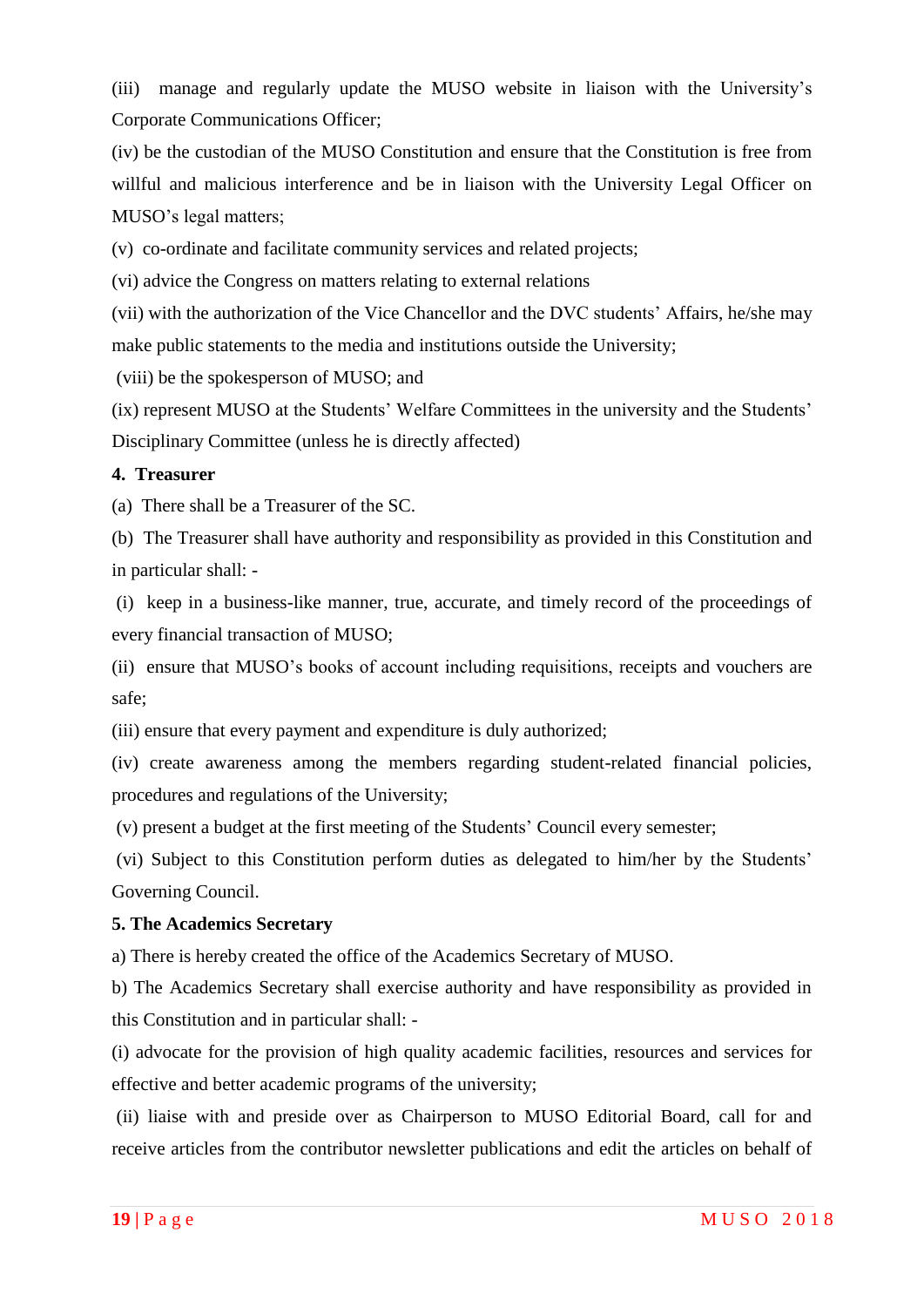the editorial board and in liaison with the MUSO editorial board oversee the printings, publishing, sales and distribution of the newsletter; and

(iii) in liaison with the Dean of Students, he/she shall develop and organize leadership training programs;

iv) coordinate students' academic loans and bursaries

v) perform any other functions or duties that may from time to time be assigned to him by the SC.

## **6. The Co-Curricular Activities Secretary**

a) There is hereby created the office of the Co-curricular Activities Secretary of the SC who shall have two diverse functions: -

(i) In terms of Entertainment, he/she shall organize for all entertainment and recreational activities only after approval by the SGC as well as make arrangements to pay for the entertainment in collaboration with the Treasurer;

(ii) In terms of sports and games activities he/she shall;

- develop the sports policy of MUSO and liaise with the University Sports Department to ensure members" welfare in matters pertaining to sports are realized;
- facilitate and encourage the formation of clubs and movements relevant to the needs of members of MUSO and whose objectives do not run contrary to the University rules and the laws of the land for sports;
- represent the MUSO in the management of the university sports teams; and
- Perform any other functions or duties that may from time to time be assigned to him/her by this Constitution.

## **7. The Special Needs and Social Affairs Secretary**

 a) There is hereby created the office of the Co-curricular Activities Secretary of the SC who shall have four diverse functions;

(i) In terms of Health of the Students he/she shall

- liaise with the department of health services in providing any possible assistance to students;
- recommend the introduction of relevant health services which may be found necessary from time to time;

(iii) In terms of Student"s Catering needs he/she shall:-

 work in close liaison with the Catering Unit in the University and help identify and find appropriate solutions to the student problems in that area;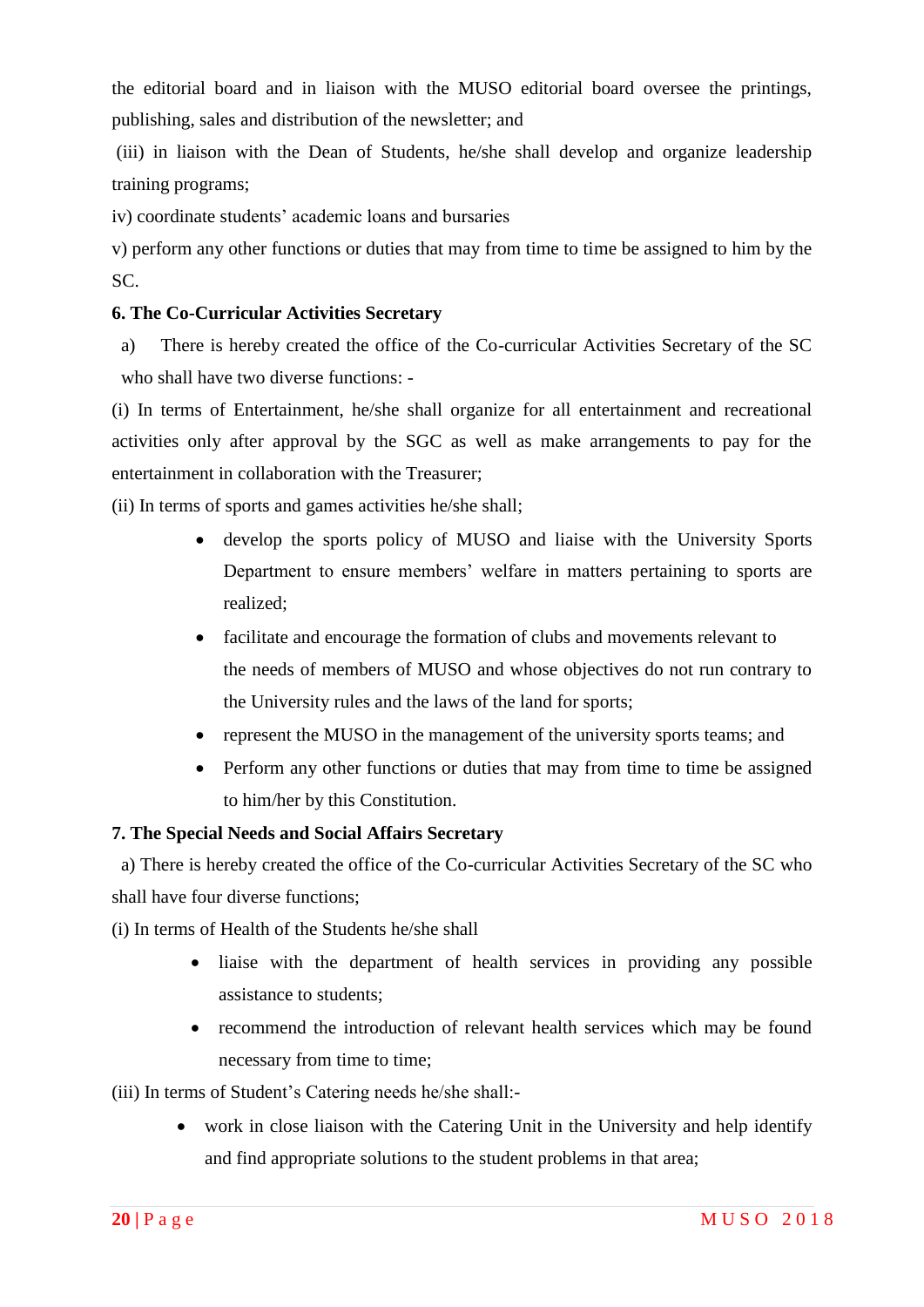ensure the provision of essentials in the catering department and that the students catering is up to the recommended standards;

(iv) In terms of Students" Accommodation and Security he/she shall: -

- work in close liaison with the Hostels Officer in the University and help identify and provide appropriate solutions to student problems in the area of accommodation and security; and
- Work in close liaison with the office of the Chief Security Officer to ensure student security;

(v) In terms of looking after the interests of Persons with Special Needs he/she shall perform any other duties as may be assigned by the SC from time to time

## <span id="page-21-0"></span>**Article 16: Liabilities of the Students Council**

- 1. The members of the Students Council may be held jointly and or severally for negligence and mismanagement of affairs of MUSO; but in any event, shall not be held liable for the misdeeds of individuals in their private capacity nor suffer victimization in the discharge of their responsibilities; provided that they shall carry themselves with responsibility and dignity and without misuse of their office.
- 2. (i) A member of the SGC shall vacate office if:
	- a. he/she ceases to be a member as provided for in this Constitution.
	- b. such a person, by reason of infirmity of mind or body, is unable to execute the functions of his/her office; or
	- c. members decide in accordance to this Constitution that they have no confidence in such a member being an office bearer; or
	- d. such an office bearer resigns, and personally hands a letter of resignation to the Dean of Students giving a seven working days" notice and reason(s) for resignation and accepted by the Student"s Governing Council.
- 3. In the event of vacancy created, except in the circumstance when a new office bearer is elected and inaugurate in accordance with the provisions of this Constitution, a byelection shall be held to replace him or her.

## <span id="page-21-1"></span>**Article 17: Vote of no confidence in office bearers**

- (i). Subject to this section, at any one time, one third of the members in full session may move a vote of no confidence in any office bearer(s); which shall be passed through a resolution supported by not less than 65% of the members in session at the time the motion is debated.
- (ii). Any move proposing a vote of no confidence shall be passed on to the Congress Secretary, who shall have it tabled in Congress and if supported by not less than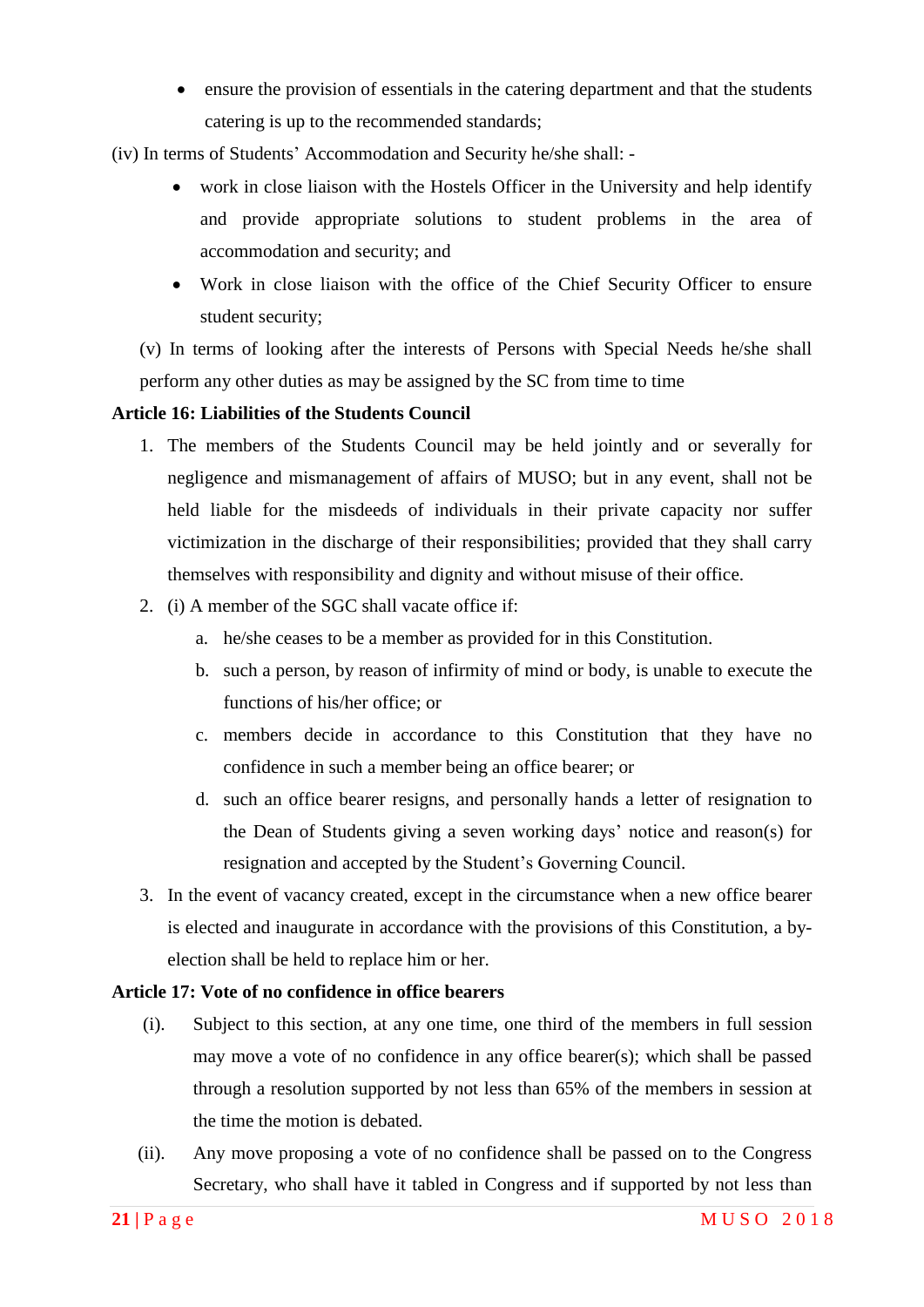75% of the members of the Congress, the Congress shall compel the Governing Council to convene an SGM for purposes of discussing such a move within 7 days of such a resolution. (After written notice of not less than five working days to the member who is the subject of the motion clearly stating the grounds for such motion). A motion of no confidence in a member of the Governing Council shall be moved for:-

- (a) blatant violation of the provisions of this Constitution or gross misconduct or
- (b) persistent inability to execute the duties of the office as provided in this Constitution.
- (c) financial mismanagement.

(iii) In the event a vacancy is created (except in the circumstances provided by subsection (1), paragraph (a) here above) as provided in this section:-

- (a) if the office left vacant has a deputizing officer, the Deputy shall assume and act in the vacancy created until the next general election, and the Governing Council shall appoint a member of Congress to act and serve in the vacancy now created after the elevation of the deputy; or
- (b) if the vacancy created has no deputy, the Governing Council shall appoint one person from among members of Congress to act and serve in the vacancy so created until the next general elections.

## <span id="page-22-0"></span>**Article 18: Tenure of office for office bearers**

(1) In accordance with this Constitution, the tenure of office for office bearers shall be one calendar year.

(2) A member of the Students" Governing Council shall hold office for a term of one year and may be eligible for re-election for one final term

#### <span id="page-22-1"></span>**Article 19: The Congress**

There is established the student"s Congress in Moi University.

#### **(a) Composition of the Congress**

i) The Congress shall consist of SGC and College Representatives with the Dean of Students as an ex-official member.

ii) The Chairperson of the SGC will chair Congress meetings and the Secretary General will take minutes.

iii) The Congress will meet two times per semester

#### **(b) Functions of the Congress**

The Congress shall: -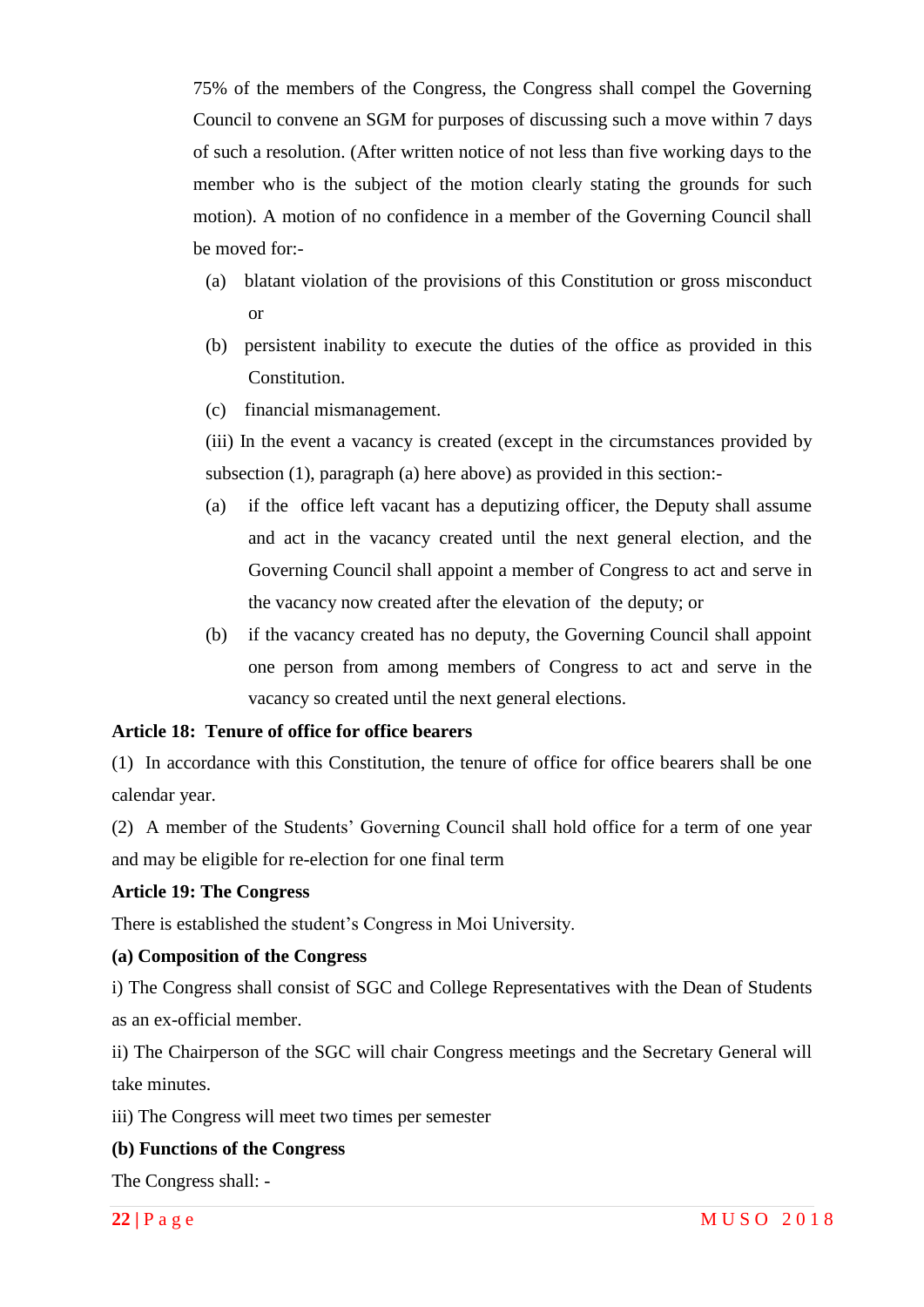(i) carry out discussions and approve MUSO policies, proposals and decisions

(ii) monitor the implementation of its resolutions by the SGC

(iii) discuss and recommend budgetary proposals prepared by the SGC

iv) discuss general matters of concern relating to members of MUSO

#### **(c). Congress Meetings**

Congress meetings shall be held not more than two times in a semester and shall be presided over by the Chairperson of the SGC and in the event the Chairperson is absent, the Vice Chairperson will preside over.

The main agenda will be, inter alia to: -

- i. receive quarterly financial reports from the Treasurer;
- ii. debate and approve budgetary proposals by the SGC
- iii. formulate the immediate future plans to MUSO;
- iv. **discuss** general matters touching on the welfare of students
- v. transact any other business of MUSO in the manner prescribed by this constitution.

### <span id="page-23-0"></span>**Article 20: College Representatives**

There is established the positions of College Representatives in every Campus. The Colleges shall be classified according to Schedule I and the election of College Representatives will be carried out according to the provisions of Chapter Six of this constitution and specifically Article 27.

The three posts at the College level shall be:

i) Academics Representative

(ii) Co-curricular Representative

(iii) Social Affairs & Special Needs Representative

#### **(b) Role of the College Representatives**

(i) to elect the SGC according to the provision of Chapter Six of this constitution

(ii) in consultation with the respective Secretaries in the SGC, discharge their duties according to the docket they represent

(iii) be members of the Congress and shall discharge their duties as per Article 17 of this constitution

(iv) to relay information/decisions made at the Congress to students in their respective Colleges

(v) to liaise with the Dean of Students on matters affecting the general welfare of students at their respective Colleges

#### **(c) The role of the Deputy Vice Chancellor, Students Affairs**

The Deputy Vice Chancellor, Students Affairs shall;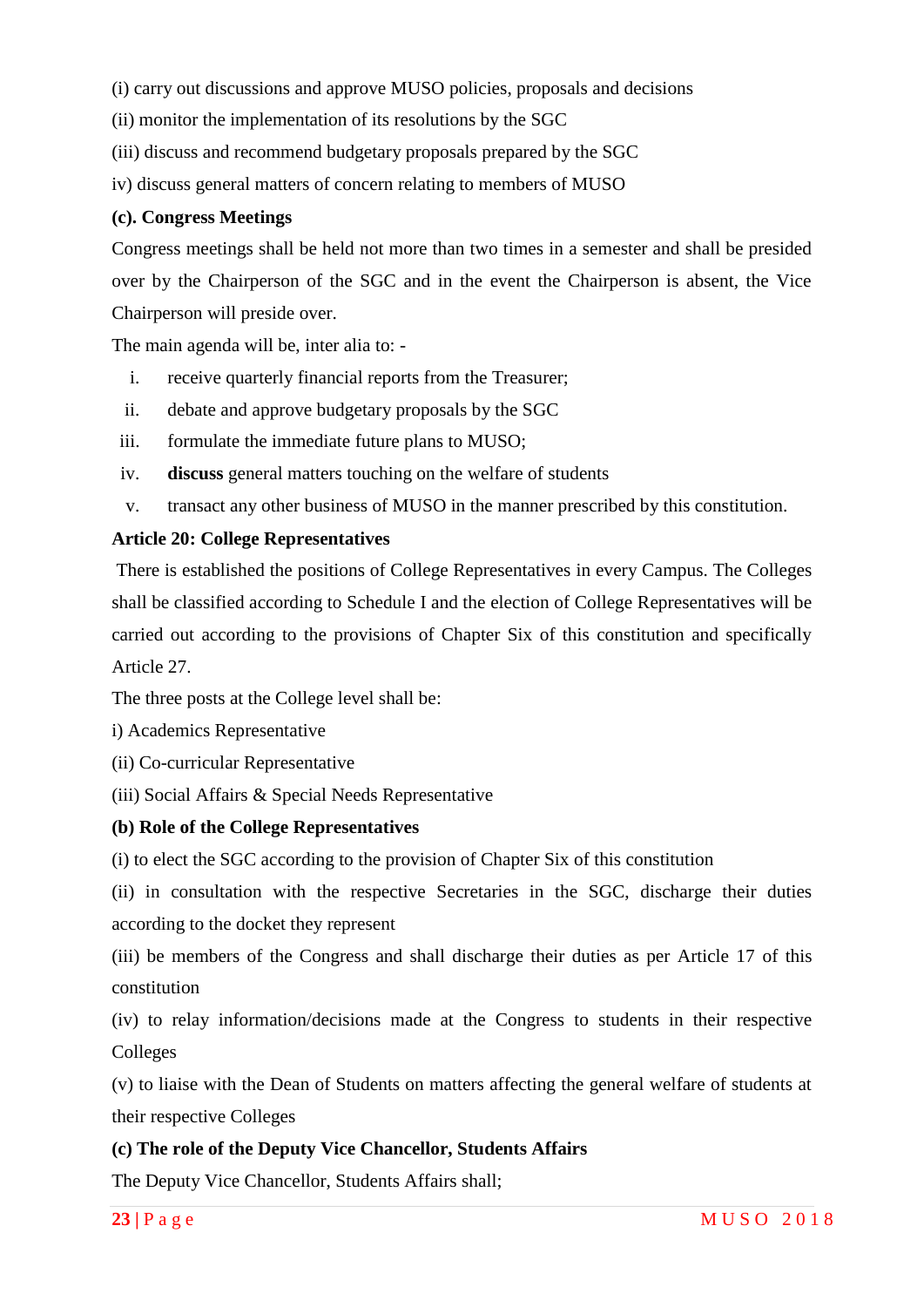- (i) from time to time advice the Congress on areas of administrative concern
- (ii) approve the expenditures of Congress
- (iii) appoint the Independent Electoral Commission to oversee the MUSO elections according to Chapter Six of this Constitution.

## **(d) Role of the Dean of Students**

The Dean of Students shall:

- (i) advice the Congress on the general running of the Organization
- (ii) from time to time advice the Congress on matters related to the University policies
- (iii) provide administrative guidance to Congress
- (iv) be an ex-official member in the Congress
- (v) guide the Congress in preparing budget estimates and monitor its implementation
- (vi) be the Accounting Officer of MUSO funds
- (vii) coordination of the MUSO elections as provided for in Chapter Six of this Constitution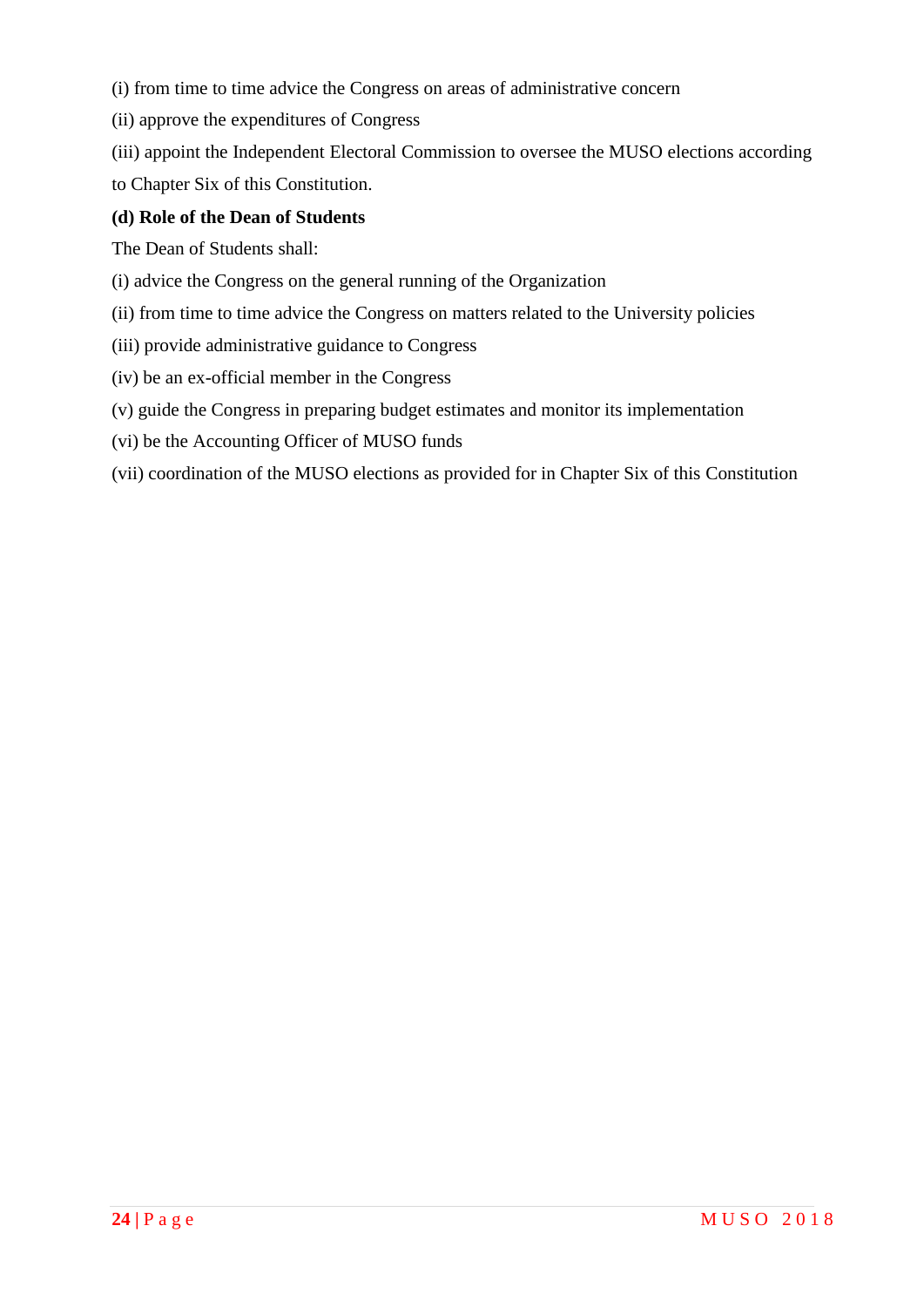## **CHAPTER FIVE: FINANCE AND INVESTMENTS**

#### <span id="page-25-1"></span><span id="page-25-0"></span>**Article 21: Sources of Finance**

- (i). The finances of MUSO shall be derived from:
	- (a) MUSO membership and subscription fees as per Article 7 (1) of this **Constitution**
	- (b) revenue earned from investments;
	- (c) fund raising activities, grants and donations;
	- (d) any other lawful undertakings as may be determined by the University Senate

#### <span id="page-25-2"></span>**Article 22: Collection of revenue and MUSO Account**

- (i). Collection of MUSO subscription fees shall be done, for onward remission to the MUSO Vote in the manner prescribed by the University financial regulations such that: -
	- (a) Membership fee (as contained in Schedule 1) shall be paid, once, upon registration for the first year of study at the University; and
	- (b) Subscription fee (as contained in Schedule 1) shall be paid in every subsequent year a member is registered for studies at the University.
- (ii) All fees collected shall be kept in the Finance Department in the University

#### **Article 20: Expenditure**

(a) The Treasurer in consultation with the Congress shall draft a budget for MUSO which shall be recommended by the Congress, forwarded to the Dean of Students and the DVC Students Affairs to recommend. The Organization's Budget shall be approved by the Deans' Committee before expenditure.

(b) The funds of MUSO shall be used for the following purposes: -

(i) bursary allocation to needy students,

(ii) general administration of the Association including meetings, stationery, correspondence, workshops and reimbursement of travelling expenses,

(iii) supporting any publications i.e. magazines, journals, periodicals which will be used to further the objectives of the Association,

(iv) financing clubs, society and religious groups in furthering the objectives of the Organizations,

(v) financing welfare matters and entertainment

(vi). financing students with special needs, according to the policies of the National Council of Persons with Disabilities (NCPWD).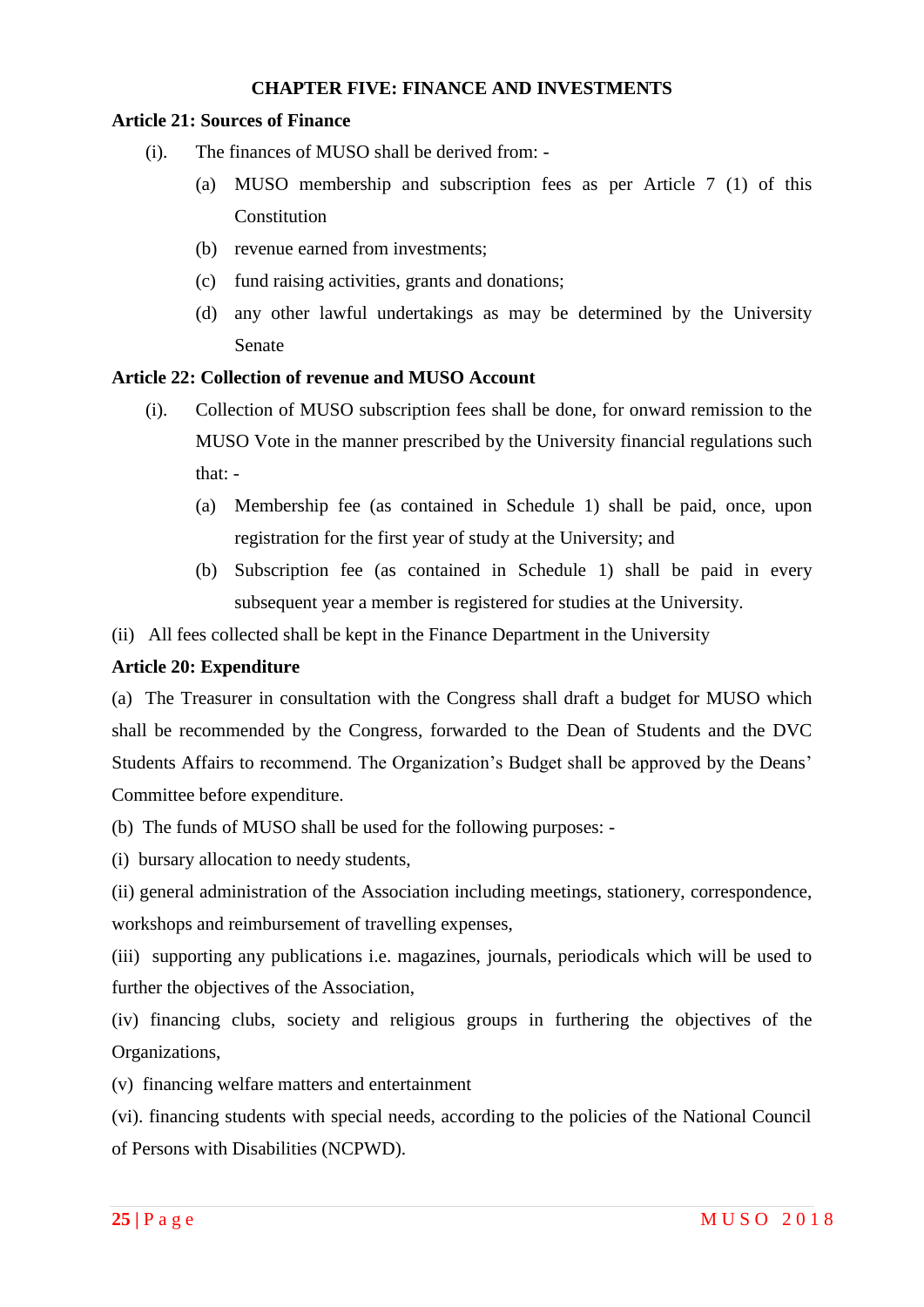(vii). any other expenditures of MUSO shall be approved by the University Management Board on the recommendation of the Dean of Students, the University Finance Officer, the DVC Students Affairs and the DVC Finance.

(c) The expenditure of the Association shall be conducted in accordance with the approved budget and the plan of activities ratified for the financial year

(d) All expenditures shall be subject to the University"s applicable financial regulations and procurement procedures

(e) All expenditures shall be recommended by the Chairperson, Secretary General and the Finance Secretary and forwarded to the Dean of Students for appraisal before approval is granted.

(f) Financial requisitions emanating from College Representatives must have at least two College Representatives from that particular Campus recommend, a member of the SGC in charge of the Campus and forwarded to the Dean of Students and the DVC Students Affairs for approval.

## <span id="page-26-0"></span>**Article 23: Allowances for office bearers**

The MUSO leaders will be entitled to monthly salaries and allowances whose figures shall be reviewed by the University Senate from time to time.

## <span id="page-26-1"></span>**Article 24: MUSO investments and assets**

a) Business Premises in the University are owned by the University. The SC may make an application to the University Management Board through the Dean of Students for approval to carry out business activities to generate revenue for the Organization.

b) Tendering of the Business premises will be coordinated by the Dean of Students and the MUSO leaders at respective Campuses.

## <span id="page-26-2"></span>**Article 25: Books of accounts**

All financial accounts of MUSO shall be entered into books of accounts by the Finance Secretary in consultation with the Finance Officer and shall be presented to the University Internal Auditor who will prepare a report for the AGM/SGM.

## <span id="page-26-3"></span>**Article 26: Auditing of books of accounts**

- (1) The accounts of MUSO shall be audited by the University Auditor at least four weeks before the AGM
- (2) The books of account and balance sheet shall be approved by the Finance Officer and presented to the University Internal Auditor who shall make a report.
- (3) The audited accounts and balance sheet shall be published after approval by Moi University Students" Council not later than seven calendar days before the AGM.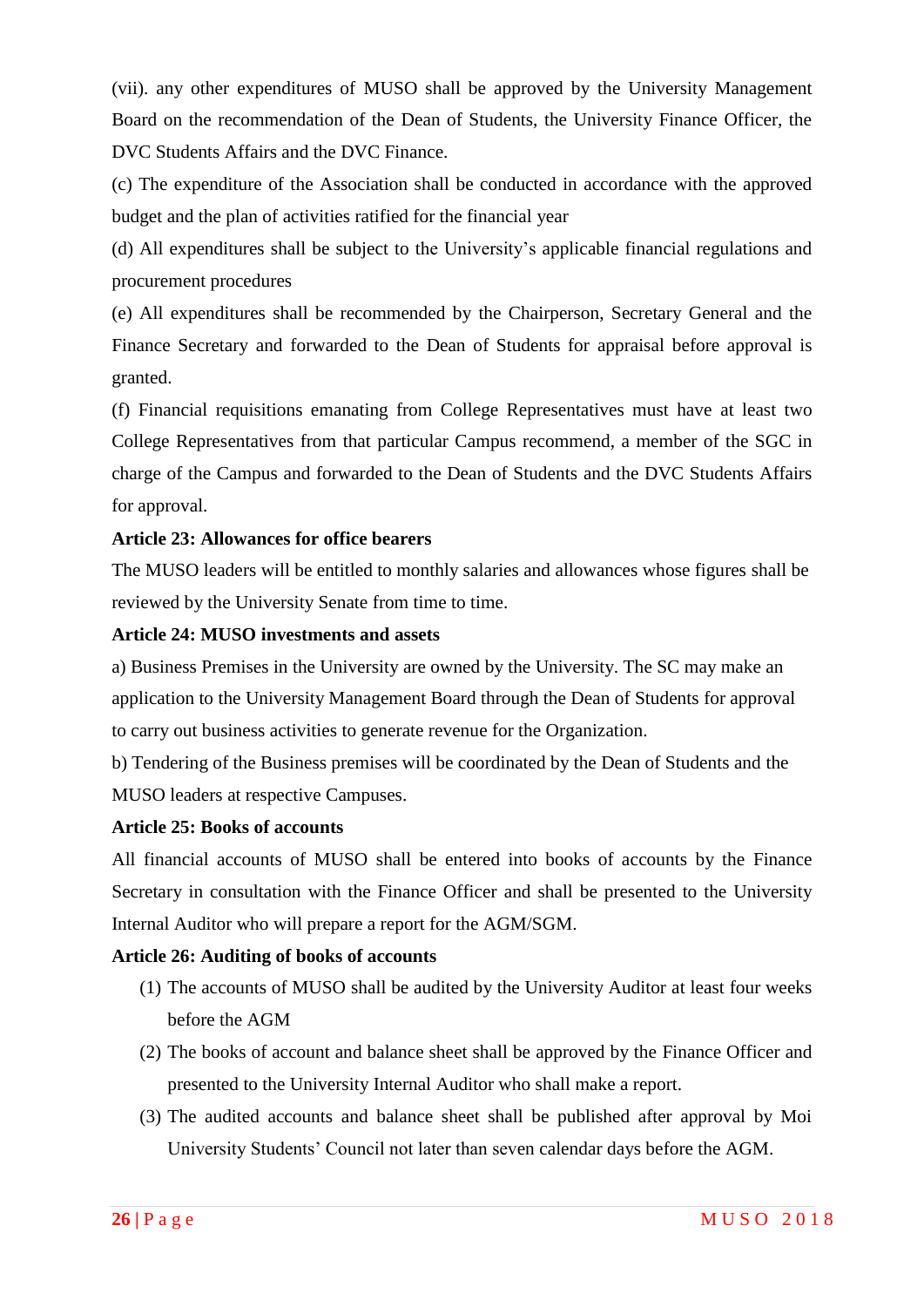(4) MUSO shall maintain proper records of books of accounts and all financial documents relevant thereto and shall be available for audit and scrutiny.

## <span id="page-27-0"></span>**Article 27: Claims for reimbursements**

Claims for reimbursements of personal finances used for the services of MUSO shall be made to the Treasurer; receipts attached thereto, on designated claim forms for submission to the Dean of Students and Finance Officer for processing.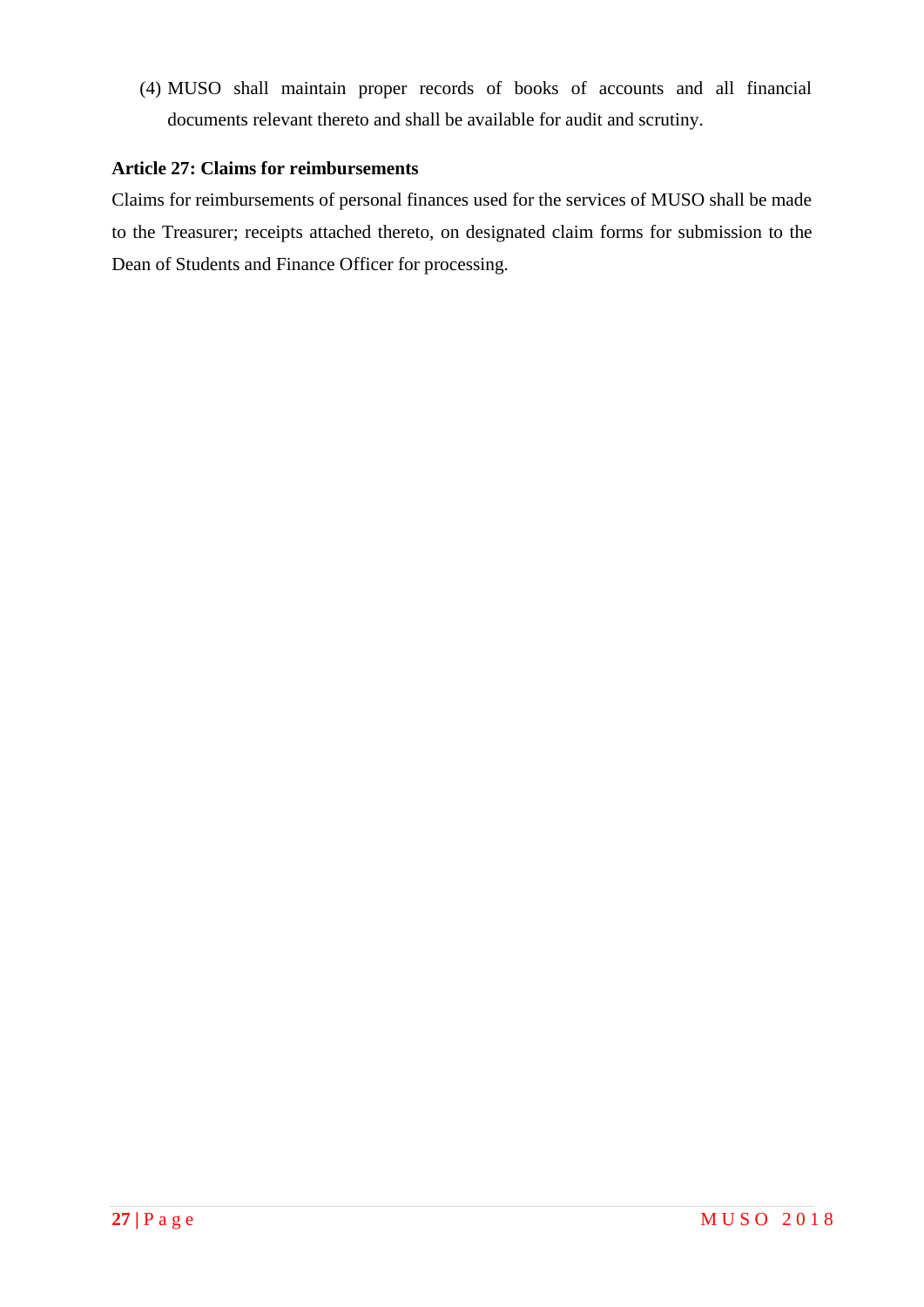#### <span id="page-28-0"></span>**CHAPTER SIX: ELECTIONS AND BY-ELECTIONS**

#### <span id="page-28-1"></span>**Article 28: Elections**

## **(1) General Principles**

(a) The Electoral system is based on the twin principles of equality of the vote, and the right of every member to vote, contest for election and hold electoral office.

(b) The elections must be free and fair in that they are: -

- i. by secret ballot.
- ii. free from violence, intimidation, improper influence or corruption.
- iii. ensure fair representation of all members, both in terms of gender and persons with disabilities.
- iv. conducted by an independent body.
- v. Transparent; and
- vi. administered in an impartial, neutral, efficient, accurate and accountable manner.

(c) Elections shall normally be held in the tenth week of the second semester of the academic year; safe for by-elections that can be conducted at any time of the semester in an event of any office falling vacant.

(d) The election of every MUSO official shall be conducted according to the provisions of this constitution and the Electoral Commission rules and regulations governing the conduct of elections.

## **(2) Election of MUSO Officials**

The election of MUSO officials both at the College level and the Student Governing Council shall be carried out as provided for in Article 41 of the Universities (Amendment) Act 2016.

## **Qualifications for Election**

(a) A member is qualified for elections to MUSO if at the time of elections, he/she: -

- i. is a registered and bona fide student of Moi University
- ii. has at least **TWO** semesters left for study or has at least completed **ONE** semester of study,
- iii. is registered in the college area he/she represents,
- iv. shall be a paid-up member,
- v. shall have a clean disciplinary record as captured under Article 60,
- vi. shall have successfully passed their examinations in the academic semester immediately preceding the elections and achieved a mean score of 60%,
- vii. shall have fully paid up their fee for the academic semester immediately preceding the elections,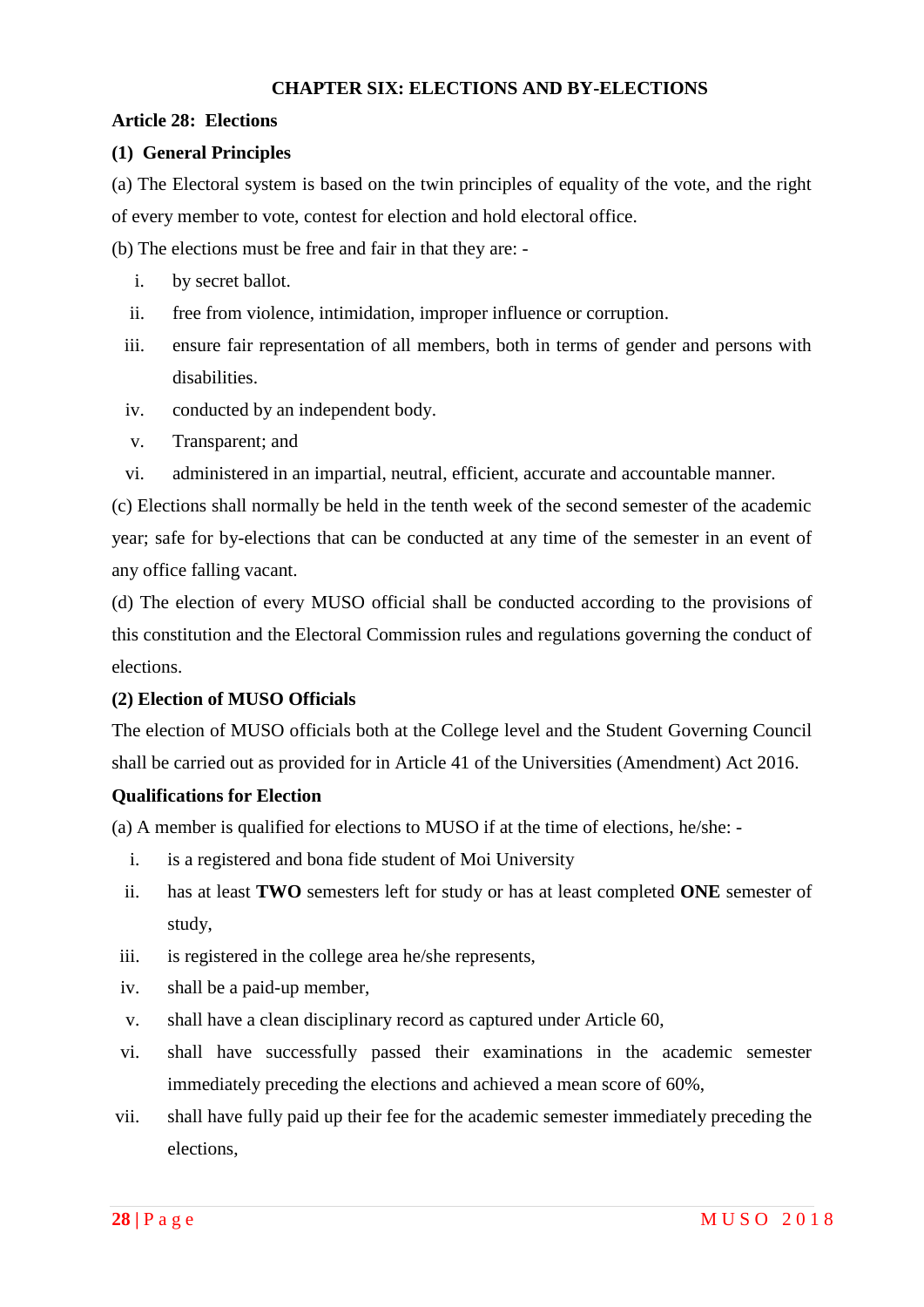- viii. shall have at least collected 10% of the signatures of the Electoral College which the aspirant is a member and in the case of an SGC aspirant one ought to collect at least 20% of each of the constituent Electoral Colleges,
- (b) no candidate shall contest for more than one elective position in the same election,

(c) no candidate shall contest for any leadership position unless he/she has been a member of MUSO for at least one academic year,

(d) no candidate who has contested and won a Students" post shall succeed himself/herself more than once

#### **3. Disqualification for Election**

The following categories of members are not eligible to vie for any electoral post(s) in MUSO: -

- i. a member of the Independent Electoral Commission
- ii. a person who has been convicted of a criminal offence in a court of law,
- iii. those who have been subjected to any disciplinary actions by the University for violation of the student code of conduct or any other form of indiscipline and have not been cleared by Dean of Students.
- iv. students admitted to Moi University on transfer from another/other University or universities must have been in Moi University for at least two semesters to be qualified for election.

# <span id="page-29-0"></span>**Article 29: Composition and Establishment of the Independent Electoral Commission (IEC)**

**(A).** There is established the Independent Electoral Commission (IEC). The DVC, Students Affairs shall appoint members of the IEC.

- (1) The Independent Electoral Commission shall be appointed, constituted and established **TWO** weeks to the election date.
- (2) The Independent Electoral Commission shall consist of-
- (a) the Dean of Students who shall have the responsibility of any administrative and financial matters of the commission.
- (b) such number of final year students appointed by the panel Chaired by the Dean of Students through interviews.
- (c) members of staff from the Dean of Students as may be recommended by the Dean of **Students**
- (d) the University Chief Security Officer who shall be an ex-officio member.
- (e) the representative of the DVC Students Affairs
- (f) the University Chaplain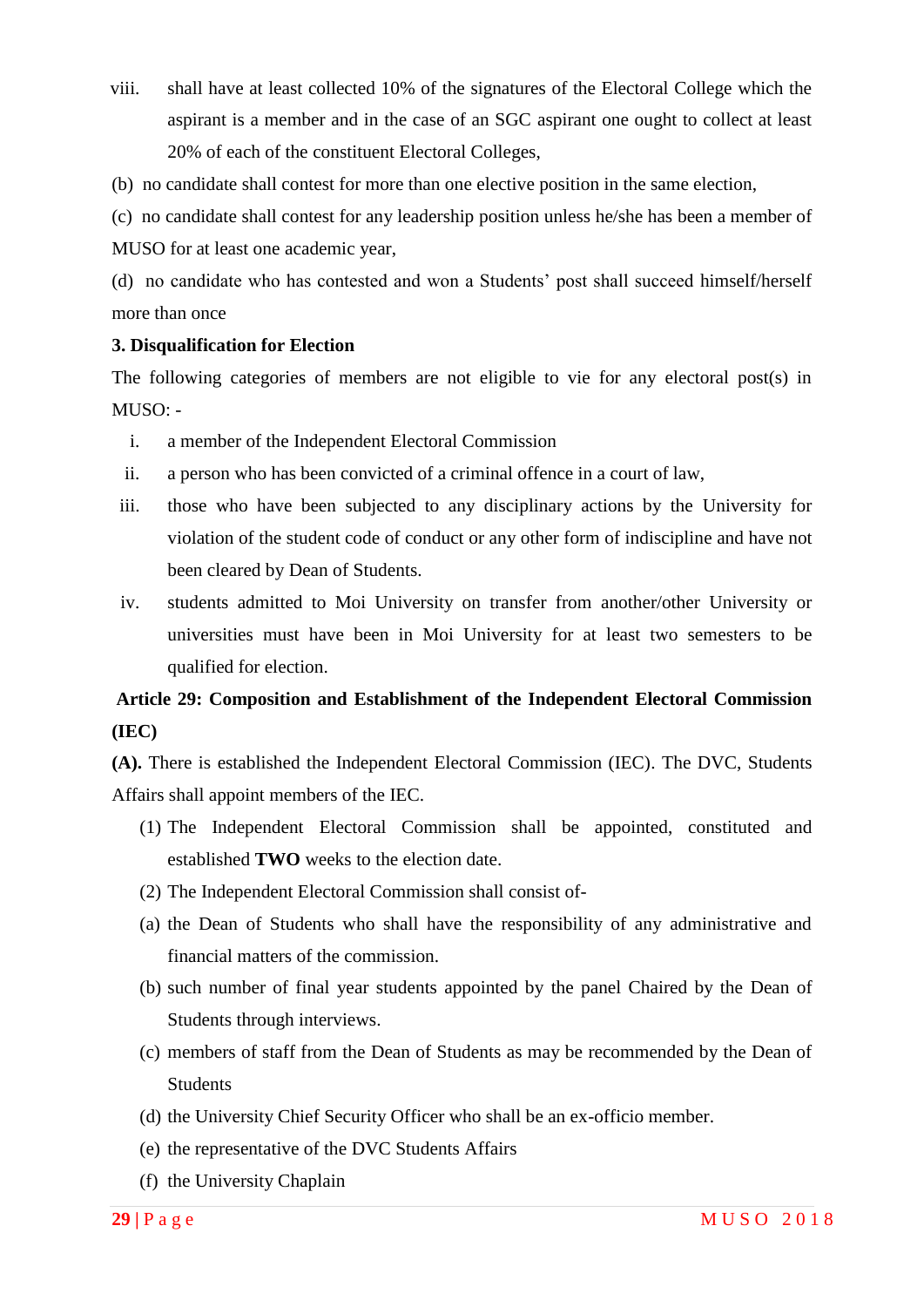(3) Students who have served as officials of MUSO (College Representatives or Students Council) shall **NOT** be eligible to serve in the Independent Electoral Commission.

(4) Decisions at every meeting of the commission shall be reached by consensus.

(5) The Independent Electoral Commission shall have powers to investigate and may dismiss a member of the Commission where there shall be evidence of misconduct or reasonable dissatisfaction from MUSO members. Such decisions shall be final.

(6) The Independent Electoral Commission in its first sitting once constituted shall elect from among them a Chairperson and a Secretary.

(7) Appointment of the Independent Electoral Commissioners

(i) Members of staff to form the Independent Electoral Commission shall be appointed under Article 29 A. (4) c,d,e and f

(ii) The Dean of Students shall advertise in the University Notice Boards to invite students to apply to be members of the IEC indicating qualifications required

- (iii) Qualified candidates shall be invited for interviews
- (iv) Successful applicants shall be appointed by the DVC Students Affairs to form part of the Independent Electoral Commission.

## **(B) IEC Executive Committee**

(1) The Committee will be composed of the Chairman of IEC, Secretary, Dean of Students, DVC- Students Affairs and one other IEC member.

(2) The IEC Executive Committee"s major role will be the appointment of the Returning Officers whose Qualification shall be a full Professor and MUST have been a Dean of School or Director of a Directorate.

## **(C). Functions of the Independent Electoral Commission**

**(1)** Subject to the provisions of this Constitution, the Electoral Commission shall:

- i) conduct and supervise MUSO"s elections.
- ii) promote free and fair elections.
- iii) determine the date of submissions for applicants of candidacy and clearance.
- iv) supervise the preparation of the voter register, ballot papers and boxes, and designation of polling stations.
- v) facilitate observation and evaluation of MUSO"s elections.
- vi) promote civic education within the University.
- vii)provide a voting procedure that is understandable and precise.
- viii) regulate the method of campaigning.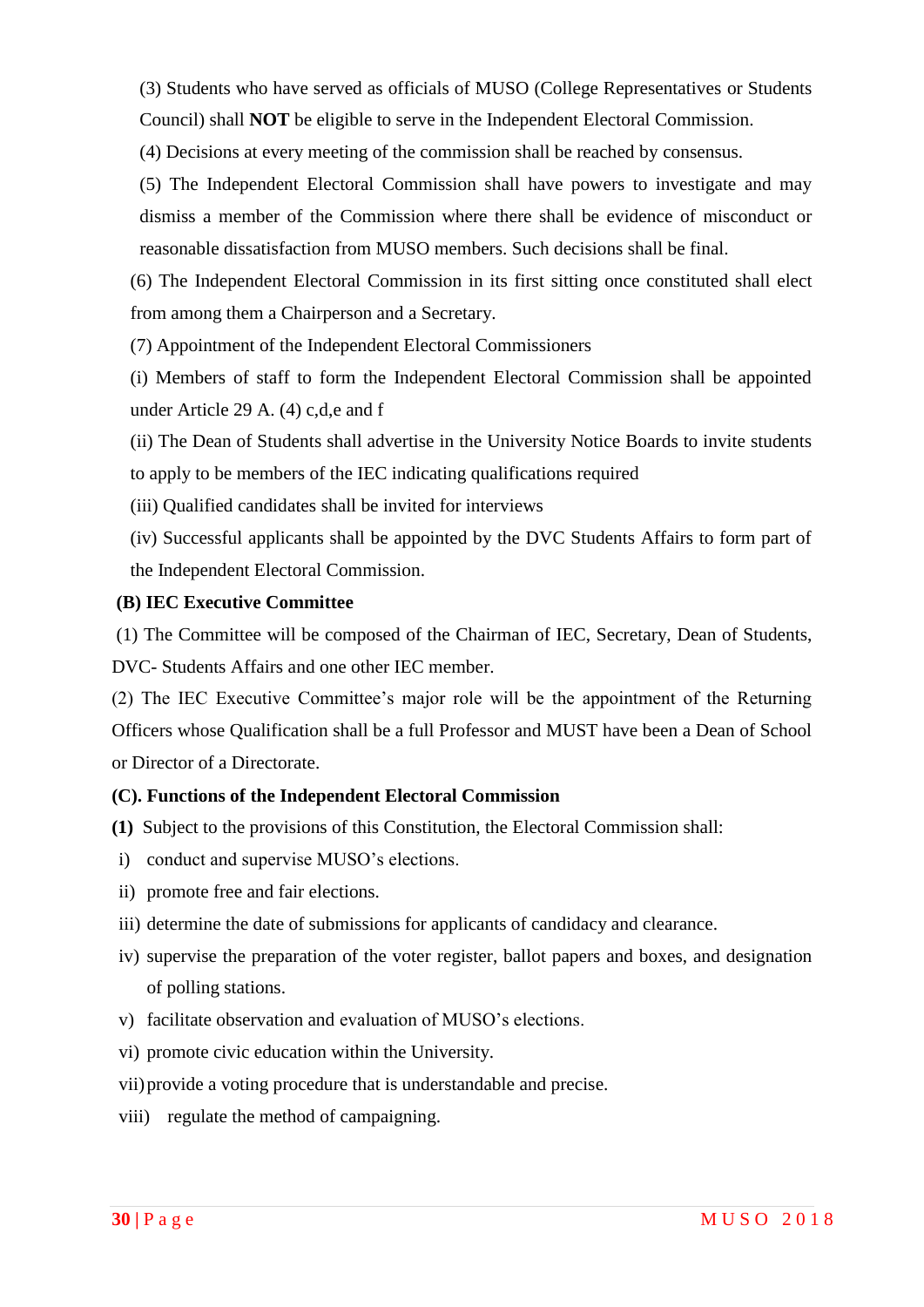- ix) prepare and post a list of candidates qualified for election, and a list of applicants disqualified and reasons for the disqualification.
- x) verify all nominations for candidates according to the procedure it shall establish on the elections code.
- xi) conduct a one-day seminar for cleared candidates to familiarize them with the University"s Statutes, this Constitution, the Student Handbook or any subsequent student guide and the electoral code.
- xii)declare a seven (7) day campaign period upon the release of the names of the qualified candidates. All qualified candidates shall be allowed to peacefully and lawfully conduct their campaign within the campus.
- xiii) release and announce the results of the voting by the Returning Officers of and at each polling station.
- xiv) warn candidates and disqualify them for violating the electoral code as established by this Constitution and the Board.

#### <span id="page-31-0"></span>**Article 30: Election Rules and Procedures**

The finer details of the election procedure and requirements shall be provided by the office of the Dean of Students.

#### **A. Election Procedure**

1) Voting shall commence at 6am and end at 5pm on the polling day but the period may be extended by the Commission depending on the prevailing circumstances;

2) Every MUSO election shall be by secret ballot, on the principle of one member three votes for the college representatives (delegates);

3) The electoral roll/register shall be prepared by the Students Electoral Commission in consultation with the Dean of Students;

4) Every voter shall be required to produce a valid student identity card to be verified against the nominal roll after which the name shall be crossed out;

5) The ballot boxes shall be transparent, of a fixed number, clearly labeled, counted, certified and recorded.

6) No campaign of any kind will be allowed within the polling station on Elections day. Contravention of this rule shall disqualify the candidate from the election.

7) No member in possession of campaign materials (e.g. photos, leaflets, portraits and any such other campaign material) will be allowed within the polling station and its vicinity.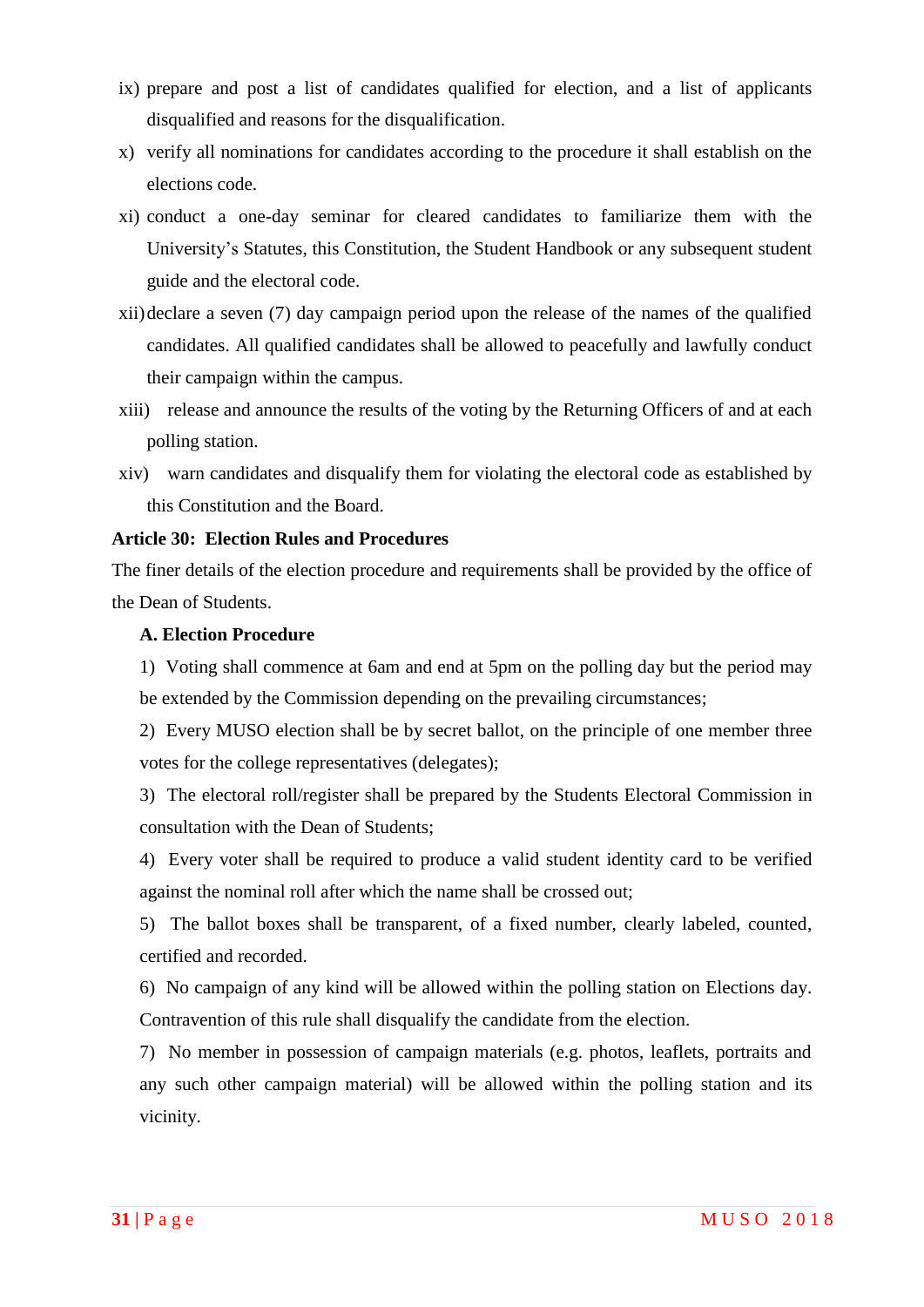8) Each candidate shall be allowed to register agents one week to elections with the Electoral Commission. Each candidate shall not have more than one (1) agent at a time inside a polling station.

9) Candidates and/or their agents have the right to witness the counting and tallying of votes.

10) A voter shall cast his/her vote by use of a ballot paper, or electronically or both provided that in the case of electronic elections, the Students Electoral Commission will give prior guidelines and civil education on the methods to be used.

11) Each voter shall be issued with one ballot paper bearing names of all contesting candidates and he/she shall mark in the box against the name of the candidate of choice by either putting a cross (X) or tick ( $\sqrt{ }$ ). He/she shall then take the ballot paper so as to conceal the vote and drop it into the ballot box.

12) A voter who is unable to vote owing to disability, impairment restricting the use of his/her hands, or is indisposed may be assisted or supported by a person of the voter's own free choice after permission is sought from the Returning Officer.

13) A voter who accidentally damages his/her ballot paper before casting a vote may obtain another ballot paper provided he/she shows evidence on how that ballot paper got spoilt.

14) The spoilt ballot paper shall be immediately cancelled and the counterfoil thereof marked accordingly.

15) The Returning Officer shall seal any ballot box that is full in the presence of candidate(s) and/or their agents.

16) Counting shall be done at the respective polling stations and immediately after voting, the Returning Officer in the presence of the candidate (s) and/or their agents:-

a) he/she shall open each ballot box,

b) empty its contents onto the table or any other facility provided for the purpose,

c) shall for every ballot paper, announce the candidate in whose favor the vote was cast,

d) display to the candidates and/or agents the ballot paper and,

e) put the ballot at a place on the counting table, or other facility provided for this purpose.

17) Ballot papers shall be rejected during counting if they are not designed for that particular election, marks have been made in respect of more than one candidate per post, marks identifying the voter have been made or they are unmarked.

18) Immediately after the results of the poll from all polling stations in a college have been received by a Returning Officer, the returning officer shall in the presence of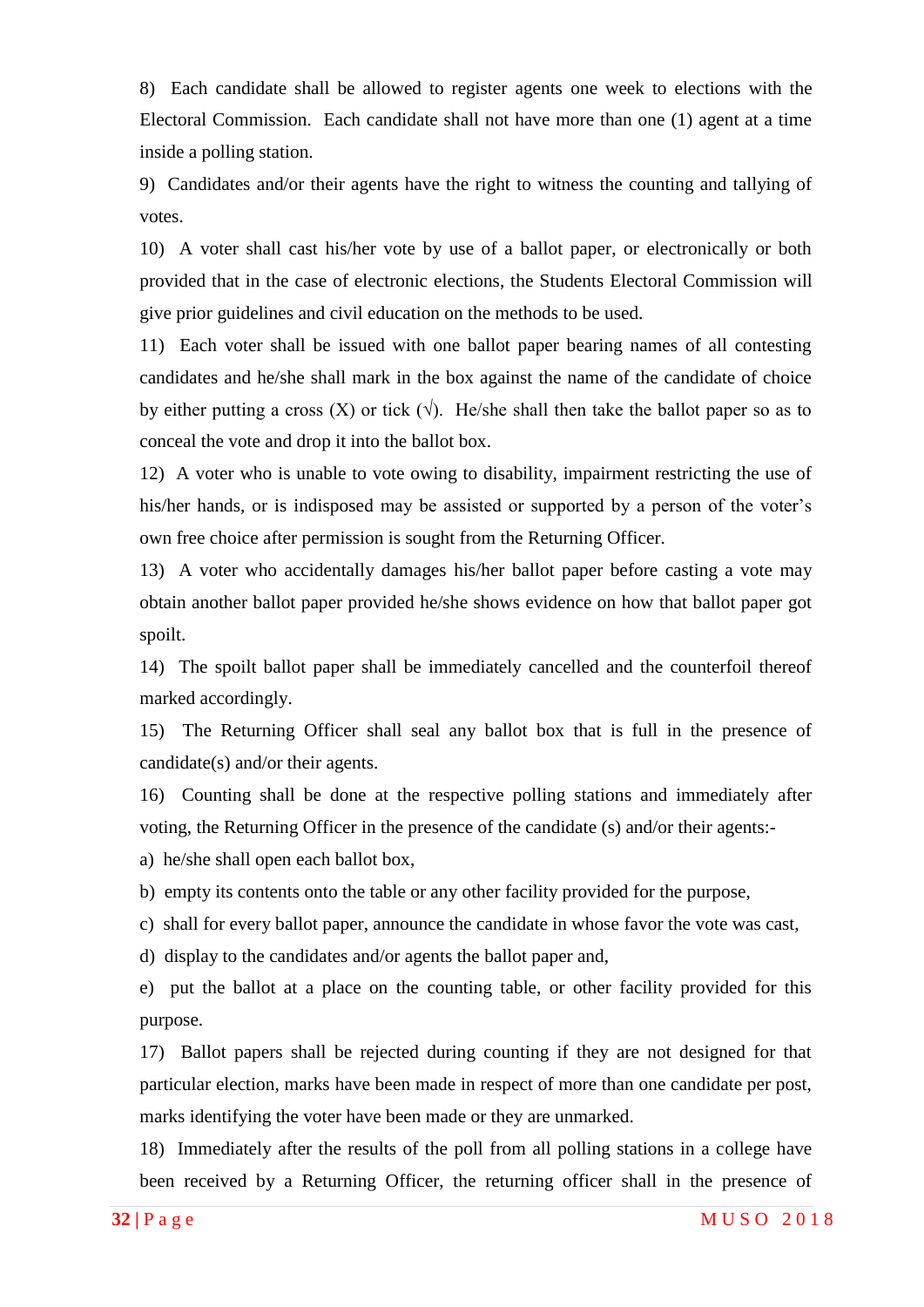candidates and/or agents and members of the electoral commission, announce the winner(s).

(a) Once counting is completed, the Returning Officer shall officially announce the results of the elections within 24 hours.

(b) In case of a tie, Returning Officer shall order a recount.

(c) If there is still a tie after a recount, the Returning Office shall declare a new date of a fresh election. Only the tying candidates will contest in such an election.

(d) The Electoral Commission chairperson shall submit to the Dean of Students the names of the elected officials within 24 hours of announcing the election results.

(19) Upon the request of a candidate or agent who was not present when the counting was completed, the Returning Officer may have the votes rechecked and recounted. A candidate shall be entitled to a maximum of two recounts;

(20) The Electoral Commission shall have discretionary powers to make other rules, regulations and procedures to govern elections.

21) (a) The Returning Officer may order the removal of any person who misconducts himself/herself at the polling stations, or fails to obey any lawful instructions or orders of the Returning Officer, and such person shall be removed by the security officer present.

b) A person removed from the polling station under sub regulation (a) shall not re-enter the polling station during the continuance of the poll without the permission of the Returning Officer.

#### **(A) COLLEGE REPRESENTATIVES**

The students' organization shall constitute itself into electoral colleges based on either academic departments, Schools or faculties, as captured under Schedule (1) and shall elect three representatives from amongst persons who are not candidates under Article 28(B) and of whom not more than **two-thirds** shall be of the same gender. The representatives of each Electoral College shall elect the members of the Students" Council within thirty days of the election.

#### **(B) The Student Council**

1). The elected representatives of each Electoral College shall elect the members of the Students' Council within thirty days of the election.

2). Every Students" Council shall be elected in accordance with this Constitution and its membership shall reflect;

- a) national diversity;
- b) and not more than two-thirds of its members being of the same gender; the Vice Chairperson being of the opposite gender to the Chairperson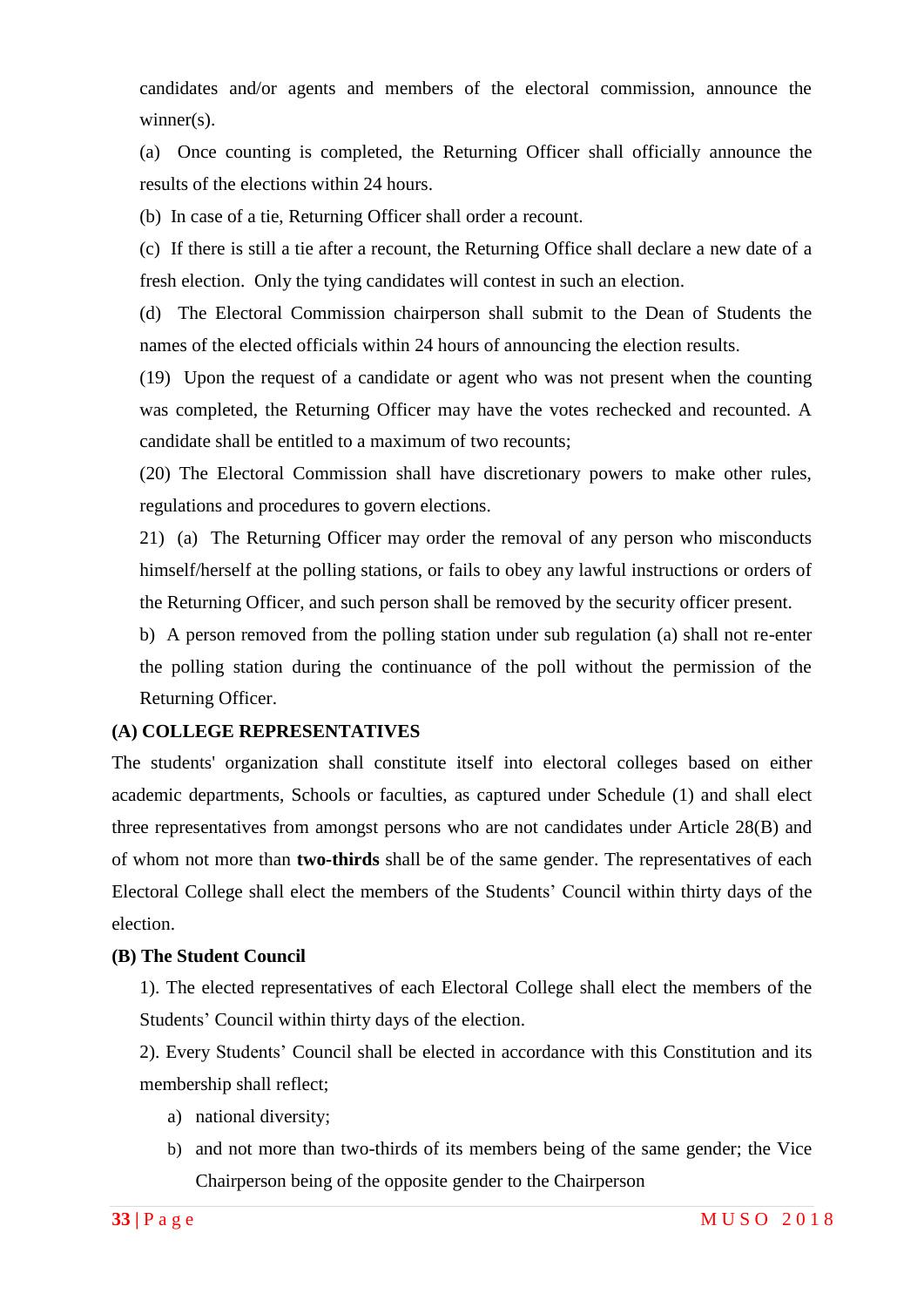3). For purposes of the elections for Students" Governing Council, the venue of the elections shall be at the Main Campus of the University or such a place as may be determined by the University Senate.

4). The election shall be by secret ballot, on the principle of one member six votes for the Students Council.

5). The ballot boxes shall be transparent, of a fixed number, clearly labeled, counted, certified and recorded

6). The elections shall be presided over by the Returning Officer and other appointees that the Dean of Students shall deem necessary.

7). Candidates and/or their agents have the right to witness the counting and tallying of votes.

8). Each candidate for the SC post shall be allowed to register an agent with the Dean of Students one week before election date. Each candidate shall have an agent at a time inside the polling station.

9).Each voter shall be issued with one ballot paper bearing names of all contesting candidate (s) and he/she shall mark in the box against the name of the candidate of choice by either putting a cross  $(X)$  or tick  $(\sqrt{)}$ . He/she shall then take the ballot paper so as to conceal the vote and put it into the ballot box.

10).A voter who is unable to vote owing to disability, impairment restricting the use of his/her hands, or is indisposed may be assisted or supported by a person of the voter's own free choice after permission is sought from the Returning Officer.

11).Counting shall be done at the polling station, immediately after voting, by the officials appointed by the Dean of Students in the presence of the candidates and/or their agents.

The Returning Officer shall: -

a) open each ballot box,

b) empty its contents onto the table or any other facility provided for the purpose,

c) shall for every ballot paper, announce the candidate in whose favor the vote was cast,

d) display to the candidates and/or agents the ballot paper and,

e) put the ballot at a place on the counting table, or other facility provided for this purpose.

12). Ballot papers shall be rejected during counting if they are not designed for that particular election, marks have been made in respect of more than one candidate per post, marks identifying the voter have been made or they are unmarked.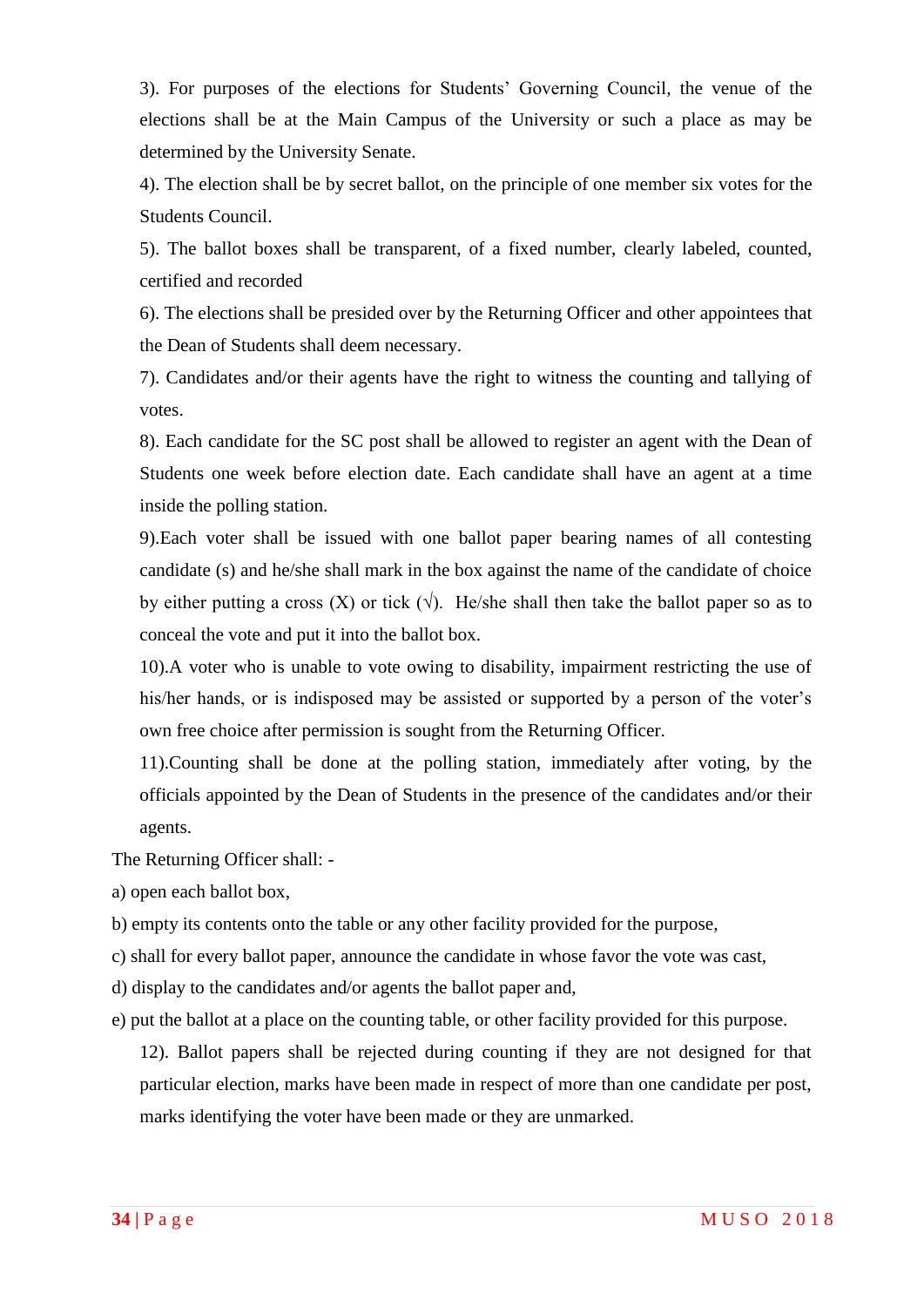13). Upon the request of a candidate or agent who was not present when the counting was completed, the Returning Officer may have the votes rechecked and recounted. A candidate shall be entitled to a maximum of two recounts.

14). The Returning Officer shall announce the results within 24 hours of the elections and cause them to be prominently published within the University immediately thereafter.

## <span id="page-35-0"></span>**Article 31: Spoilt Votes**

- (i). During counting of the ballot papers, a spoilt vote shall not be tallied on to any of the candidates; and
- (ii). For purpose of this section a spoilt vote shall mean;
	- a) one that is obliterated, or damaged, or ambiguous or illegible that it cannot be deciphered the candidate for whom it was cast,
	- b) any ballot paper not designated for that college or election
	- c) where marks have been made for more than one candidate,
	- d) unmarked ballot papers.

#### <span id="page-35-1"></span>**Article 32: Election Offences**

- (i). An election offence shall disqualify a candidate.
- (ii). For purposes of this section an election offence includes rigging, use of physical force, intimidation, giving false information, campaigning on the polling day, evidence of external funding intended to influence the outcome of the elections and/or any other act or omission which defeats the tenets of free and fair elections.
- (iii). Any student involved in electoral malpractice will be subjected to the normal university disciplinary procedures.

#### <span id="page-35-2"></span>**Article 33: Re-run of elections**

- (i). In the event of a tie between the third and fourth candidate and where the first and second candidates on the merit list are already of opposite genders then the Chairperson of the Electoral Commission shall declare a re-run of the election between the tied candidates who obtained a simple majority.
- (ii). When elections are nullified, the Chairperson of the Electoral Commission shall issue notice for a re-run of elections within five calendar days.

#### <span id="page-35-3"></span>**Article 34: Dissolution of Electoral Commission.**

(i). The Electoral Commission shall, if there is no petition against election results, stand dissolved, and hand over their returns to the Dean of Students.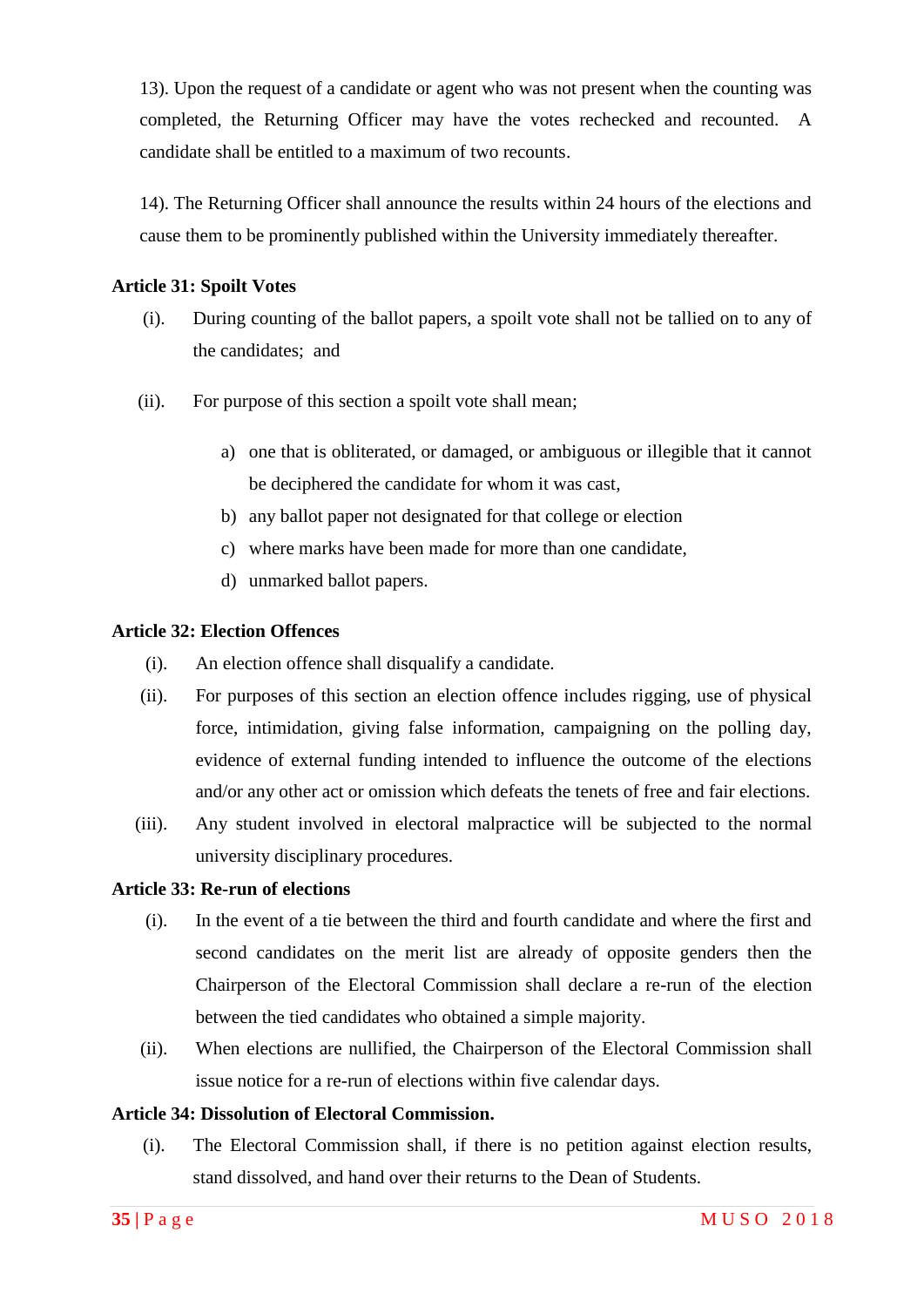(ii). In the event of a petition against election results by any person, the Electoral Commission shall await to act on the resolution reached by the Independent Electoral Petitions Panel on the said petition before it stands dissolved.

#### <span id="page-36-0"></span>**Article 35: Independent Electoral Petitions Panel**

(1) There is established an Independent Election Petition Panel, herein after referred to as "The IEPP".

a) The Panel shall consist of five (5) members appointed by the Students Electoral Commission and shall consist members of the University staff who are not members of Electoral Commission.

b) The Panel shall be constituted of **2 students** and 3 staff members recommended by the Dean of Students in consultation with the Deputy Vice Chancellor in charge of Students Affairs.

c) The Panel shall be constituted five (5) days before the election date.

2) Functions of the **IEPP.**

a) Formulate rules and regulations for proper conduct of its business and the procedures of election petitions.

b) Receive any written petition against the election results within 24 hours of announcement of the election results.

c) Within **Two** days of receiving a petition, uphold or nullify the contested vote and forward a written notification of its judgment to the Electoral Commission.

d) Rulings of the **IEPP** shall be final and binding.

e) If the IEPP does not receive any written petitions within 24 hours then the IEPP stands dissolved.

## <span id="page-36-1"></span>**Article 36: Elections Petitions**

1) A petition may be lodged with the **IEPP** by a candidate or any member of MUSO (the petitioner) challenging nominations, campaigns or elections on any of the following grounds:

a) whenever such a candidate or member has reason to believe or has evidence that there has been a contravention of any election rules and procedures during the election period.

b) whenever there is an allegation of bribery, intimidation and/or harassment of voters and or candidate;

c) Whenever there is an allegation that a candidate has otherwise breached this Constitution.

2) Upon receipt of a petition, the Panel shall peruse the petition and if it;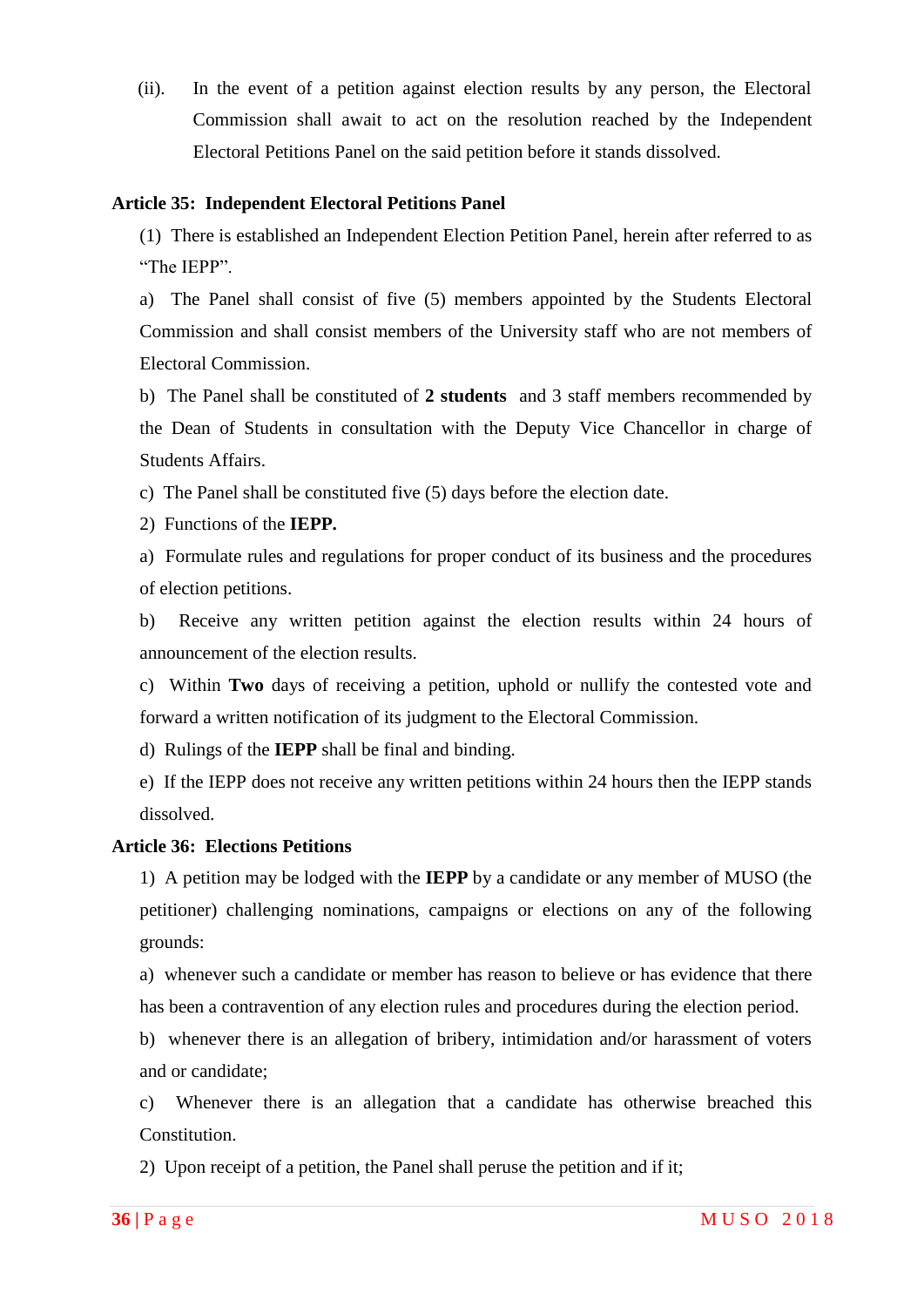a) Considers that it is frivolous, malicious or has not disclosed sufficient grounds, it may reject the petition summarily and inform the petitioner of its decision within twenty-four (24) hours;

b) In apparent that there is a reasonable case to be heard, the chairperson of the Panel shall notify the parties concerned of the lodging of the petition; and parties concerned shall appear before the Panel within twenty-four (24) hours.

c) The Panel shall, within twenty-four (24) hours after 3(b), make a ruling and forward a written notification of its judgment to the Electoral Commission.

4) The **IEPP** shall sit at such places as it may determine from time to time;

5) The IEPP shall determine petitions regarding nominations, campaigns and elections expeditiously and in any case within **Two** (2) days;

6) During the hearing of petition, all parties shall be present provided that;

a) Where a petitioner fails to attend the hearing by himself/herself without any reasonable excuse or prior notification to the IEPP, the respondent may request the IEPP to dismiss the petition.

b) Where the respondent fails to attend the hearing by himself/herself without any reasonable excuse or prior notification to the IEPP, the petitioner may be heard in full and a date set for judgment;

7) The decision of the IEPP shall be final and binding and shall be submitted to the executive Electoral Commission for execution.

#### <span id="page-37-0"></span>**Article 37: By-Elections.**

1) A by-election shall be held whenever an officer or seat falls vacant by reason of;

a) a successful petition;

b) cessation of studentship through expulsion from, or discontinuation by the University;

- c) imprisonment;
- d) death, or mental infirmity;

e) contravention of the provisions of the Kenya Constitution, 2010, the Anti-Corruption and Economic Crime Act, 2003 (2016 Revised Edition) or any other law of the land;

f) resignation or suspension from the University for a Period longer than ninety (90) days.

2) The by-election shall normally take place within sixty (60) days of the office or seat falling vacant, and shall follow the same procedure for elections as provided in this Constitution.

3) No by-election shall be held ninety (90) days prior to the next General Election.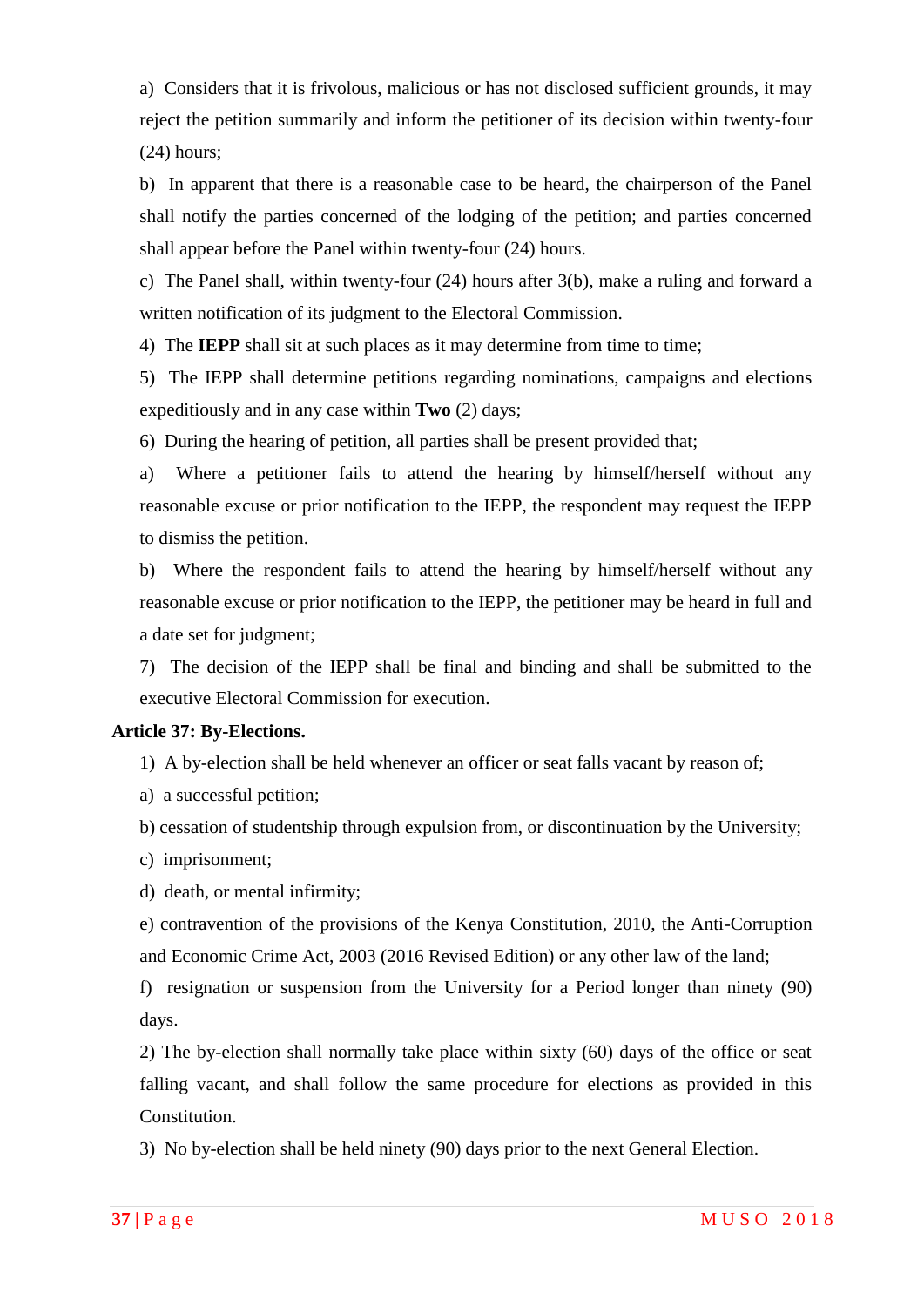4) Where the seat of a member of the Students" Council falls vacant, The Student Council shall appoint another member from among themselves in an acting capacity for the vacant seat, subject to the approval of the Congress.

5) In the event a vacancy is created in the office of Congress in the normal course of its functions:-

(a) Congress shall sanction a by-election for purpose of filling in the vacancy: or

(b) depending on the prevailing circumstances at the time, Congress shall provide a clear direction.

## <span id="page-38-0"></span>**Article 38: Swearing In**

1) The elected officials shall be sworn in by the University"s Legal Officer within a fortnight from the date results are announced.

2) The swearing-in ceremony shall take place in the Students Centre within the University within 8.00am and 6.00pm or as determined by University Senate.

3) Elected officials shall take office immediately upon being sworn in.

## <span id="page-38-1"></span>**Article 39: Transition.**

- (i). Within three working days after the election results are announced, the Dean of Students shall organize, oversee and preside over the handing over of instruments of office from the outgoing members of the Students" Governing Council to the newly elected members of the Students" Council.
- (ii). Newly elected members to the Students" Council shall be inaugurated to office, in a ceremony held in public within the University by the Vice Chancellor within two weeks after the handing over of the instruments of office as provided in subsection (1) here above.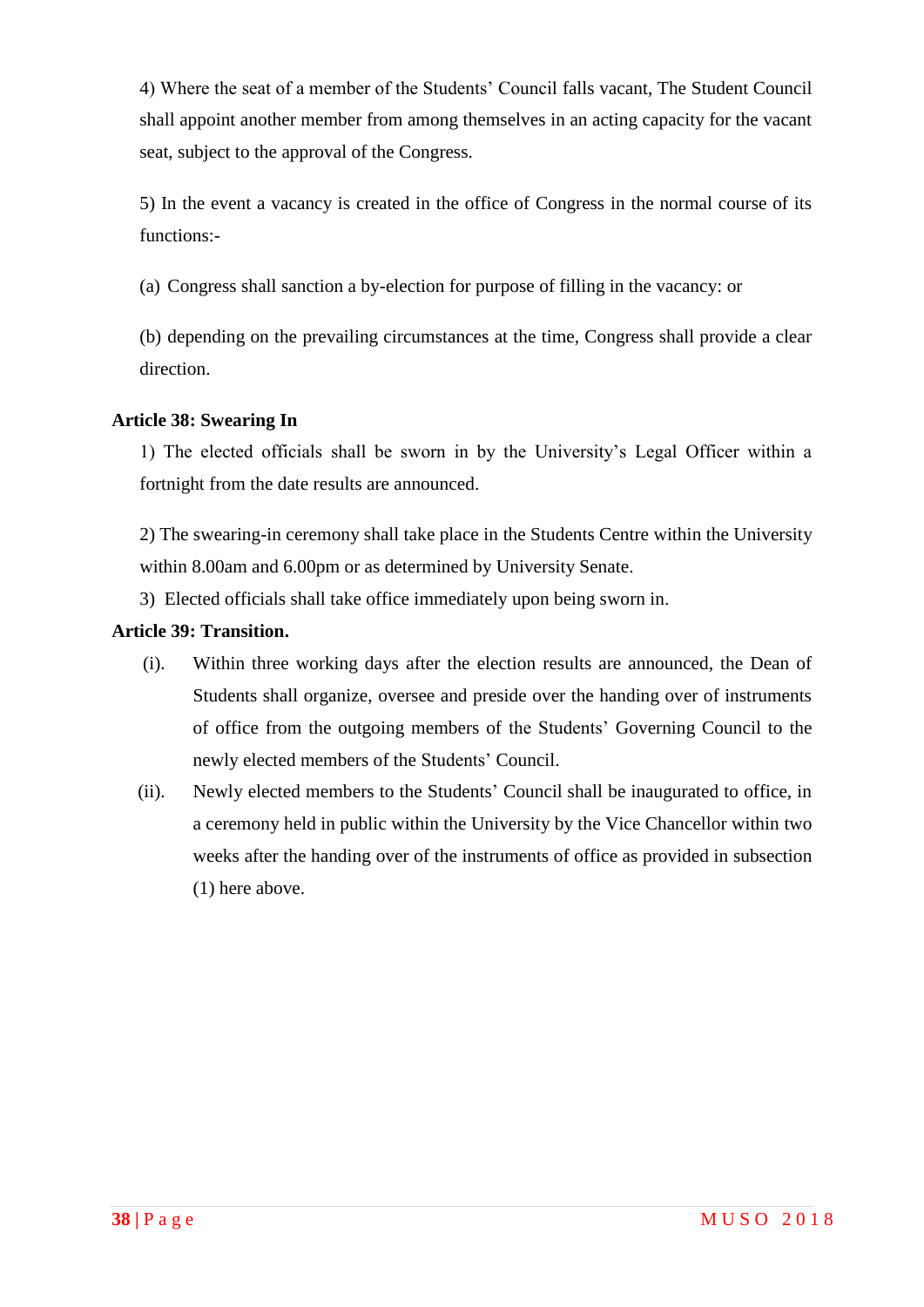#### **CHAPTER SEVEN: MISCELLANEOUS**

## <span id="page-39-1"></span><span id="page-39-0"></span>**Article 40: By-Laws**

#### **A:**

- (i). Subject to this Constitution, every by-law and/or policy to govern the functions of MUSO, shall be drawn by the Students" Council and be approved by Congress provided, however, that such by-laws or policy is not in any way contradictory or inconsistent with any section of this Constitution.
- (ii). Any member of Congress may initiate a by-law and/or policy in Congress
- (iii). Any by-law and/or policy passed by Congress shall be binding to all organs and MUSO members; and violation thereof shall invite disciplinary measures as provided herein.
- (iv). The seal of MUSO will not be used without the authority of the SC.
- (v). In this constitution "he" whenever used denotes both genders.
- (vi). The Organization or its members shall be capable of suing and being sued.

## **B: Students' Academic Leave for SC Officials**

- 1) Only the Presiding Chairperson and the Secretary General among the members of the SC, may at their own discretion, apply for a Students' Academic leave or reduced number of course units offered in any semester to reduce the academic work load during one's term in office in order to serve students, provided that such a decision shall receive the assent of the following interested parties whichever is/are applicable:-
- (a) University senate,
- (b) Parent/ guardian,
- (c) The sponsor, and
- (d) such a member shall not have taken a Students" Academic leave before.

## <span id="page-39-2"></span>**Article 41: Alteration of laws**

- (i). The proposal for alteration of the MUSO Constitution shall be submitted in writing to the Secretary General of the Organization and to all interested parties through public notices endorsed by one third  $(1/3)$  of the members of the Organization one month before the meeting is convened to discuss the alteration.
- (ii). This Constitution can only be altered by a resolution supported by 65% of the members, after approval of at least 75% of the members of Congress.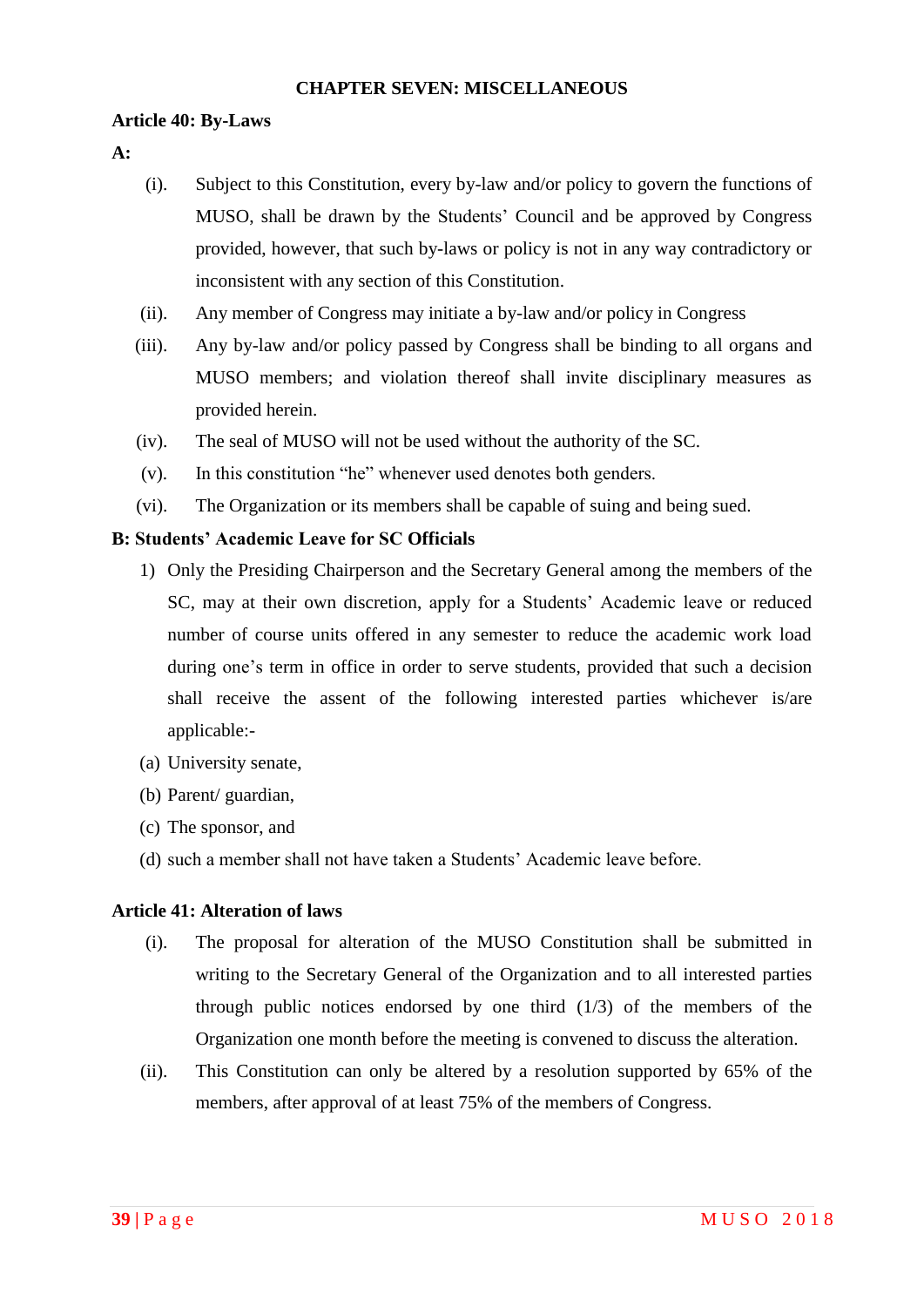- (iii). Subject to the provisions of this Constitution, the by-laws and rules approved by Congress and the schedules annexed hereto may be altered by the Students' Council upon approval by two-thirds of members of Congress.
- (iv). In this section references to the alteration of the constitution, by-law, schedule or rule are references to the amendment, modification, suspension or repeal of any provision in this Constitution, by law, schedule or rule.

## <span id="page-40-0"></span>**Article 42: Affiliation**

MUSO shall not be an affiliate to any political organization within and outside Kenya, but it may, however, work with such Organizations as professional clubs, unions and societies as shall be approved by Congress.

#### <span id="page-40-1"></span>**Article 43: Dissolution of MUSO**

- (i). The proposal of dissolution of the Organization shall be submitted, in writing to the Secretary General of the Organization and all interested parties through public notices endorsed by one third  $(1/3)$  of the members of the Organization, one month before the meeting is convened to discuss the dissolution. The grounds raised by the members should be of great concern and it is up to the University Council to determine the validity of the concern.
- (ii). The Organization shall be dissolved by a resolution supported by not less than 85% of the members present in the meeting provided, however, that the quorum for such meetings shall be 65% of the total membership of the **Organization**
- (iii). In the event MUSO is dissolved, its assets shall be released to pay its creditors and the remaining assets handed over to the University for safekeeping.
- (iv). Upon the dissolution of MUSO, this Constitution shall become null and void.

#### <span id="page-40-2"></span>**Article 44: Students' Welfare Committee**

- (i). The Students Welfare Committee shall be composed of Deputy Vice Chancellor in charge of Student affairs, the University Finance Officer, the Legal Officer, the Dean of Students, University Chaplain and three MUSO members.
- (ii). The Students" welfare committee shall determine Monthly Allowance for Governing Council members and upon dissolution of this constitution: -
	- (a) organize and evaluate the assets of MUSO
	- (b) pay creditors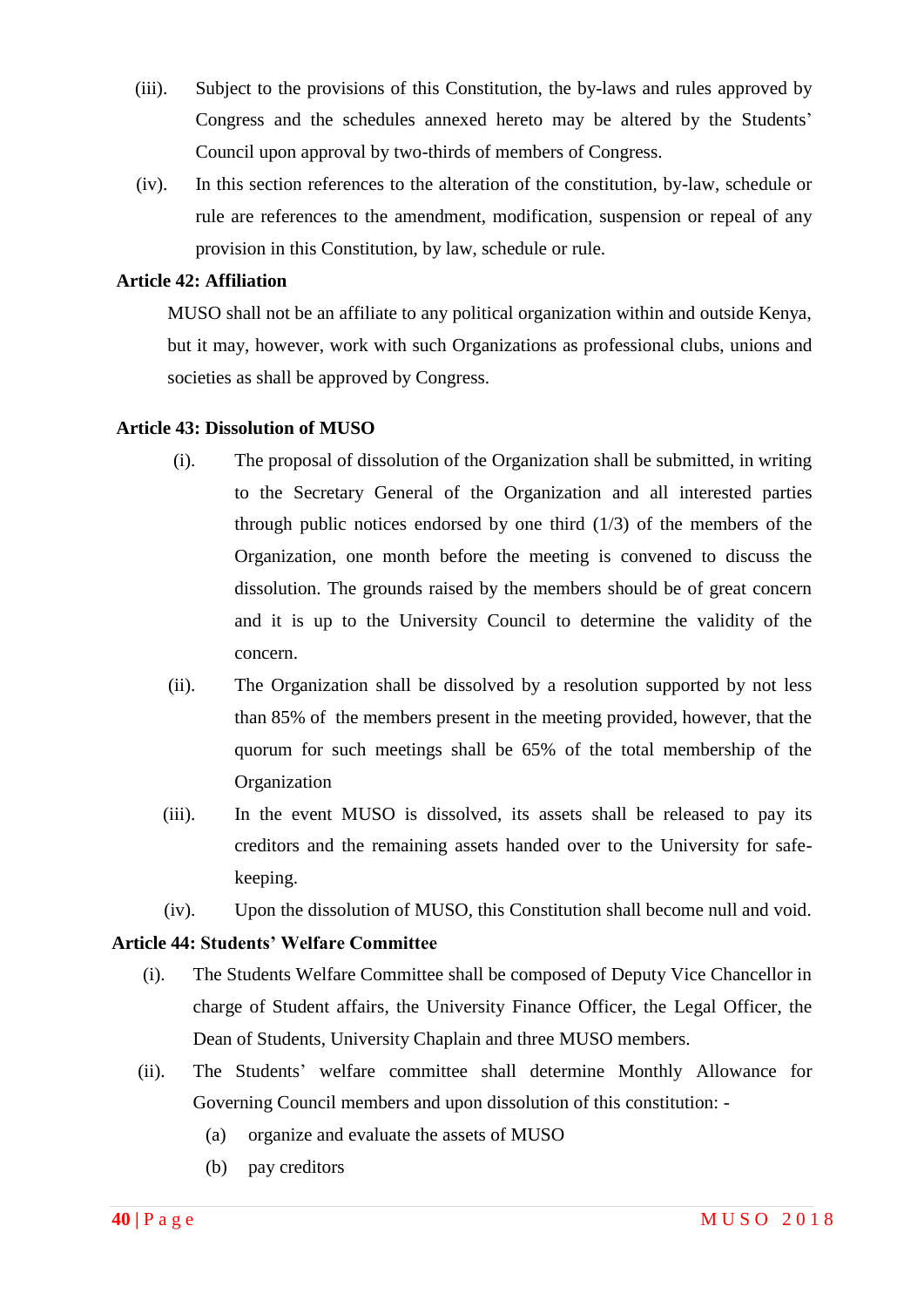(c) Hand over the remaining assets to the University for safe-keeping.

#### <span id="page-41-0"></span>**Article 45: Interpretation of the constitution**

- (i). This constitution is based on the ultimate supremacy of Moi University with regard here-in and this constitution shall be interpreted in a manner that:-
	- (a) promotes the tenets of good education; and
	- (b) permits the creative development of the students; and
	- (c) avoids technicalities which defeat the purpose of this constitution; and
	- (d) advances the preamble statement of this Constitution.

#### <span id="page-41-1"></span>**Article 46: Discipline**

For purposes of this Constitution,

- (i). discipline shall mean compliance to the rules for proper conduct as embodied in this Constitution, by-laws and rules as shall be formulated from time to time by the relevant authority, Students Handbook, the University Act, and the Statutes of Moi University.
- (ii). discipline among members in the conduct of the affairs and operation of MUSO shall be enforced by the Students' Council.
- (iii). Any member, other than office bearers, accused of not adhering to discipline shall be summoned in writing to appear before the Students" Council within one week of the accusation being reported in the company of not more than two persons of his/her choice and shall be entitled to a fair hearing: and in the event such a person fails to appear before the Students" Council without any reasonable justification for his/her failure, then the Students' Council shall proceed thirty minutes after the stated time of the commencement of the meeting, to subject him to any of the decisions they resolve in his absence.
- (iv). Any member or office bearer found to be in violation of the provisions of this section shall, depending on the extent of the violation, be subjected to:-
	- (a) warning shall be issued to any one member or office bearer, on occasions not exceeding two; or
	- (b) financial penalty of an amount, in compensation for damage caused as a result of the violation, as determined by the Students' Council or
	- (c) a combination of both paragraphs (a) and (b) here above.
- (v). A member or an office bearer, dissatisfied with the resolutions of the Students" Council under this section paragraph three (3) shall have the right to make a written appeal within two weeks to the Congress through its Secretary and he/she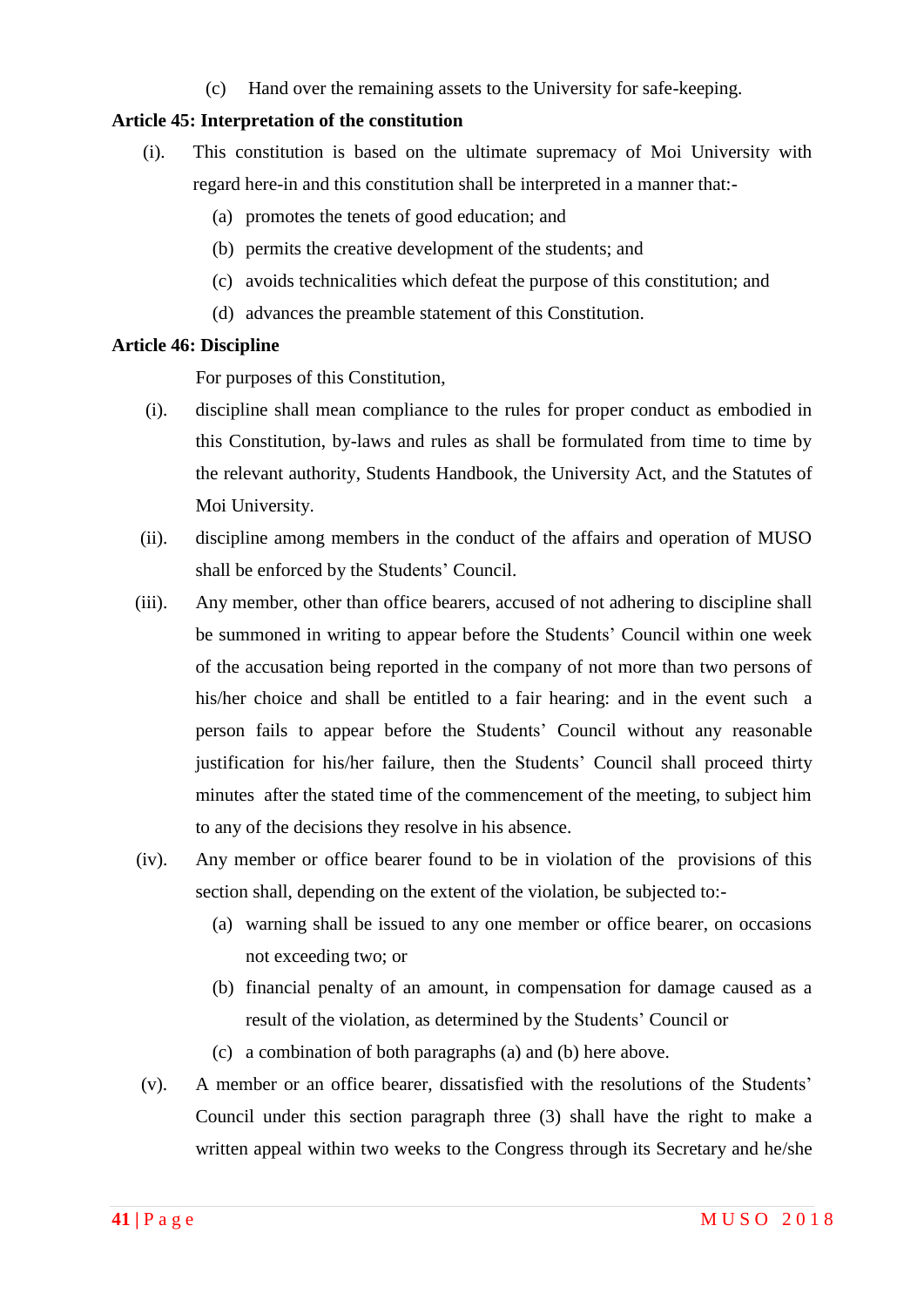shall have the right to a fair hearing, and the decision of the Congress thereafter shall be final, binding and conclusive.

(vi).

- (a) No member may sit in an authority that is considering whether such member is innocent or otherwise.
- (b) No person shall arrogate to any authority to oneself, which does not emanate from this Constitution.
- (c) A person or authority interpreting this Constitution may refer to matters and/or facts, which will assist in the purposive interpretation of this Constitution.

#### <span id="page-42-0"></span>**Article 47: Definition of Terms**

- (i). Unless, expressly otherwise, provided in the constitution:-
	- (a) references to the "academic year" are references to the period from last day of the second semester of the academic year (as prescribed by the University Council) to the last day of the next following second semester of the academic year; and
	- (b) references to the "University" are references to Moi University as established by the Laws of Kenya; and
	- (c) references to "office bearers" are references to any person elected or nominated to hold a position of authority and responsibility as provided in this Constitution; and
	- (d) references insinuating a male person, are references to either male or female person, as the situation may be at the time; and
	- (e) references to the "Dean of Students" are references to the Dean of students
	- (f) references to a "calendar day" are references to a day in the week including weekends and public holidays; and
	- (g) references to a "working day" are references to a day in the week except any day that falls on a Saturday and/or Sunday and any day that is declared a national public holiday.
	- (h) reference to "Chairperson" are references to either man or woman
	- (i) reference to "congressman" are references to either man or woman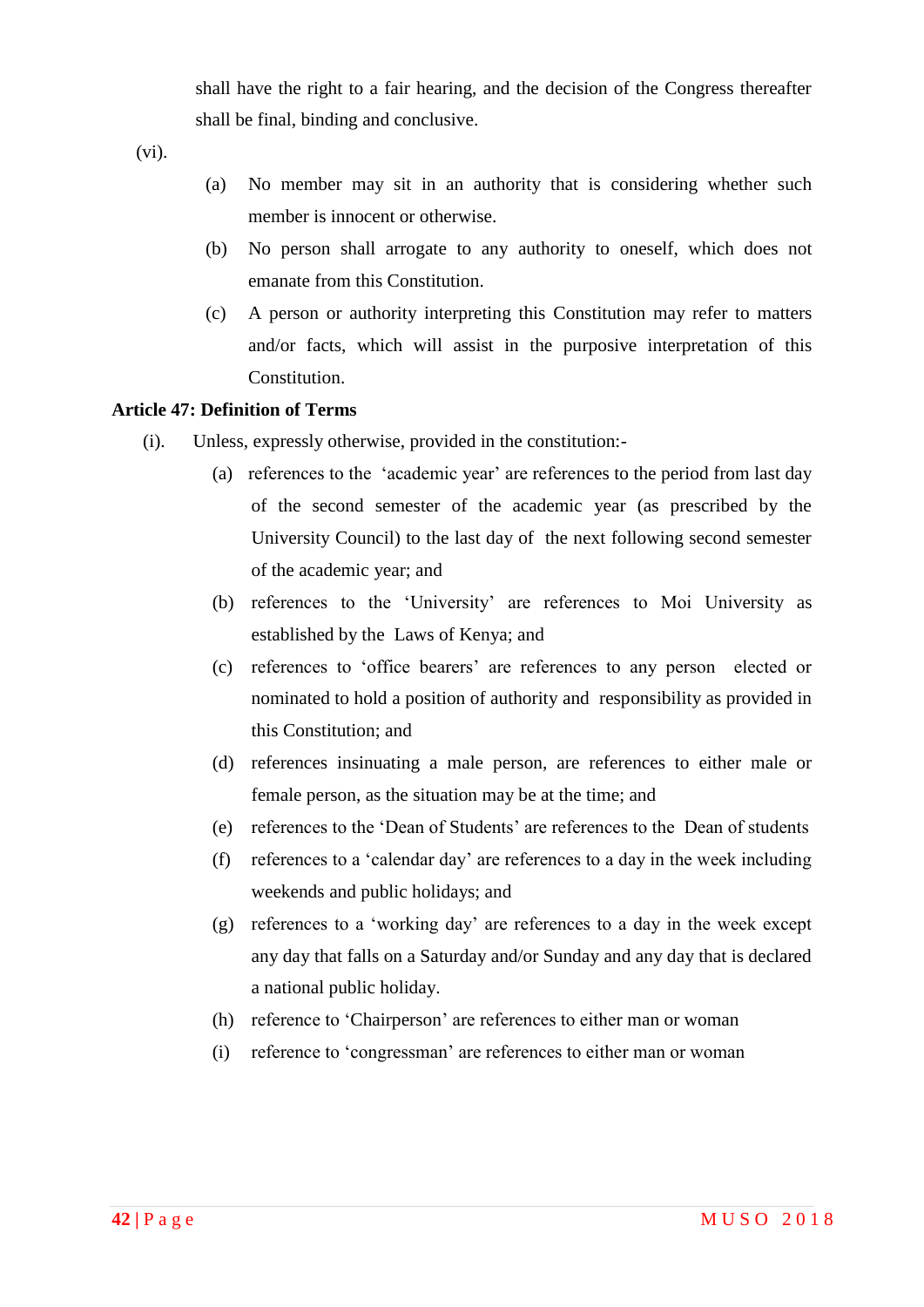## **CHAPTER EIGHT: TERMINATION OF OFFICE**

#### <span id="page-43-1"></span><span id="page-43-0"></span>**Article 48: Expiry of term of office**

1) The Students" Governing Council shall be dissolved at the expiry of the term of office.

2) The term of office for all officials shall be one calendar year, that is, the same month after one calendar year of election.

3) In the event of failure to hold elections as required by this Constitution, the Dean of Students in consultation with the University Management Board will, decide on the next election date and communicate the same within thirty (30) days.

#### <span id="page-43-2"></span>**Article 49: Cessation of MUSO**

In the event of *dire threat* to the operations of the University, the University Council may call for the cessation of MUSO in consultation with the Students" Council itself.

#### <span id="page-43-3"></span>**Article 50: Amendment**

1) Any member of MUSO may propose an amendment to this Constitution by bringing to the Congress for discussion to amend the Constitution.

2) The meeting to discuss an amendment(s) shall have a quorum of two-thirds (⅔) of the Congress members.

3) Any amendment to this Constitution shall be effected when approved by at least two-third (⅔) majority of the MUSO members in a referendum to be conducted by the Dean of Students.

3) Any amendment to this Constitution shall be effected when approved by at least three (3) years upon its implementation. Subsequent amendments shall only be undertaken biannually.

## <span id="page-43-4"></span>**Article 51: By-Laws**

1) Subject to this Constitution, the Students" Council shall prepare by-laws and policies governing the functions of MUSO and submit them to Congress for approval.

2) By-laws and policies approved by Congress shall be binding on all members of MUSO violators of these by-laws and policies shall be subject to the disciplinary measures provided for in this Constitution.

3) Any member of the Congress may propose a by-law or policy that he/she shall submit to the relevant congressional committee for discussion which if approved by that committee will be tabled in Congress.

4) Any member of Congress may propose amendments to existing by-laws, policies, and the various schedules annexed to this Constitution.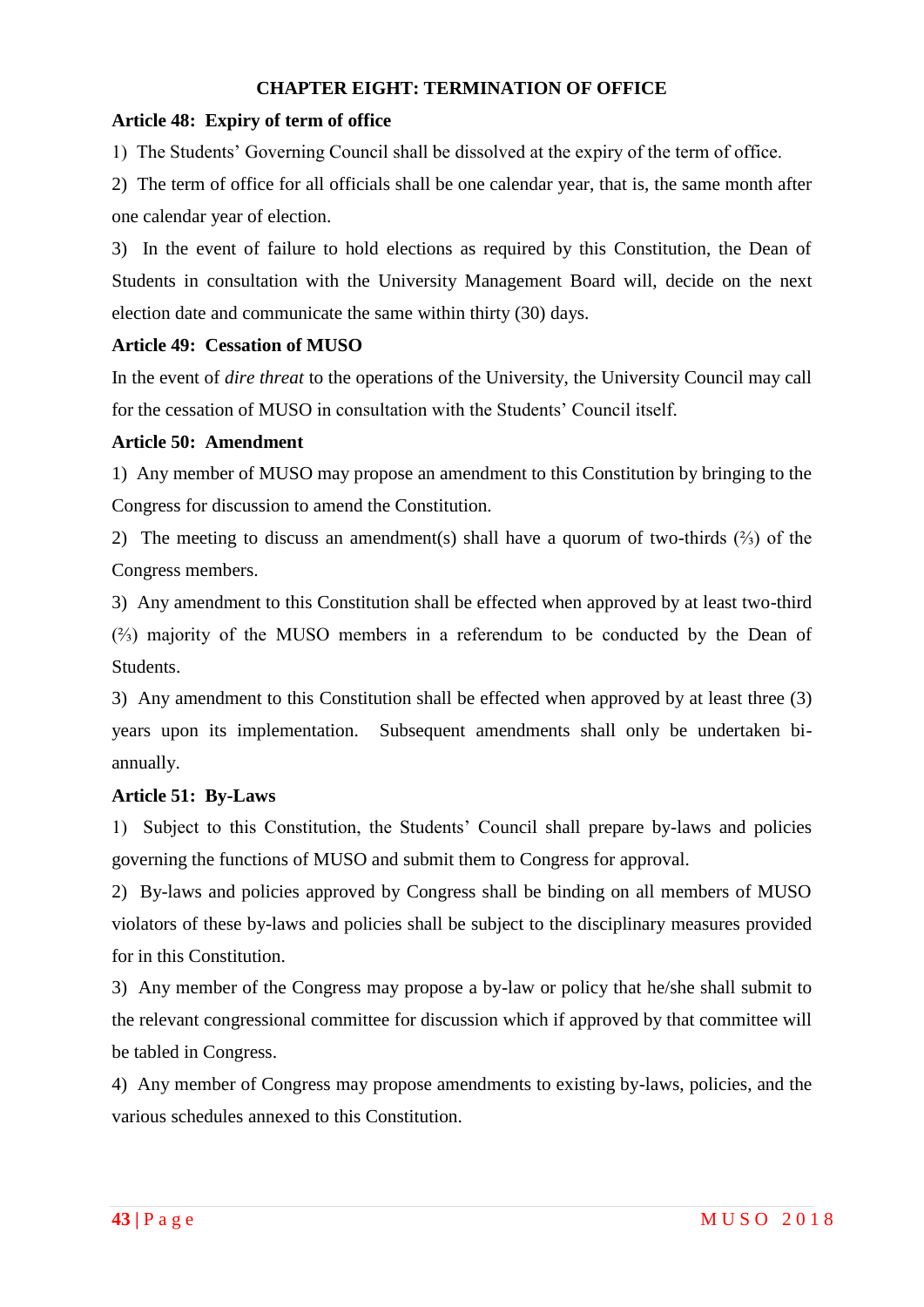## <span id="page-44-0"></span>**Article 52: Honoraria**

At the end of the term, MUSO Students' officials shall be paid honoraria per official. These honoraria shall be determined by the University Management Board.

## <span id="page-44-1"></span>**Article 53: Transitional provisions**

1) This Constitution shall come into effect once it has been approved by MOI University Council.

2) Upon enactment of this Constitution, the Constitution of Moi University Students" Organization {Revised in 2001 ( $2<sup>nd</sup>$  edition) ……………………………………} shall immediately cease to apply.

3). There shall be a transition period to provide for full implementation of either this Constitution or any amendment made to this Constitution.

4). Where under this Constitution, the organization is required to make/ change articles, rules or regulations, the existing ones shall apply until such a time as when the organization makes other articles/ rules or regulations.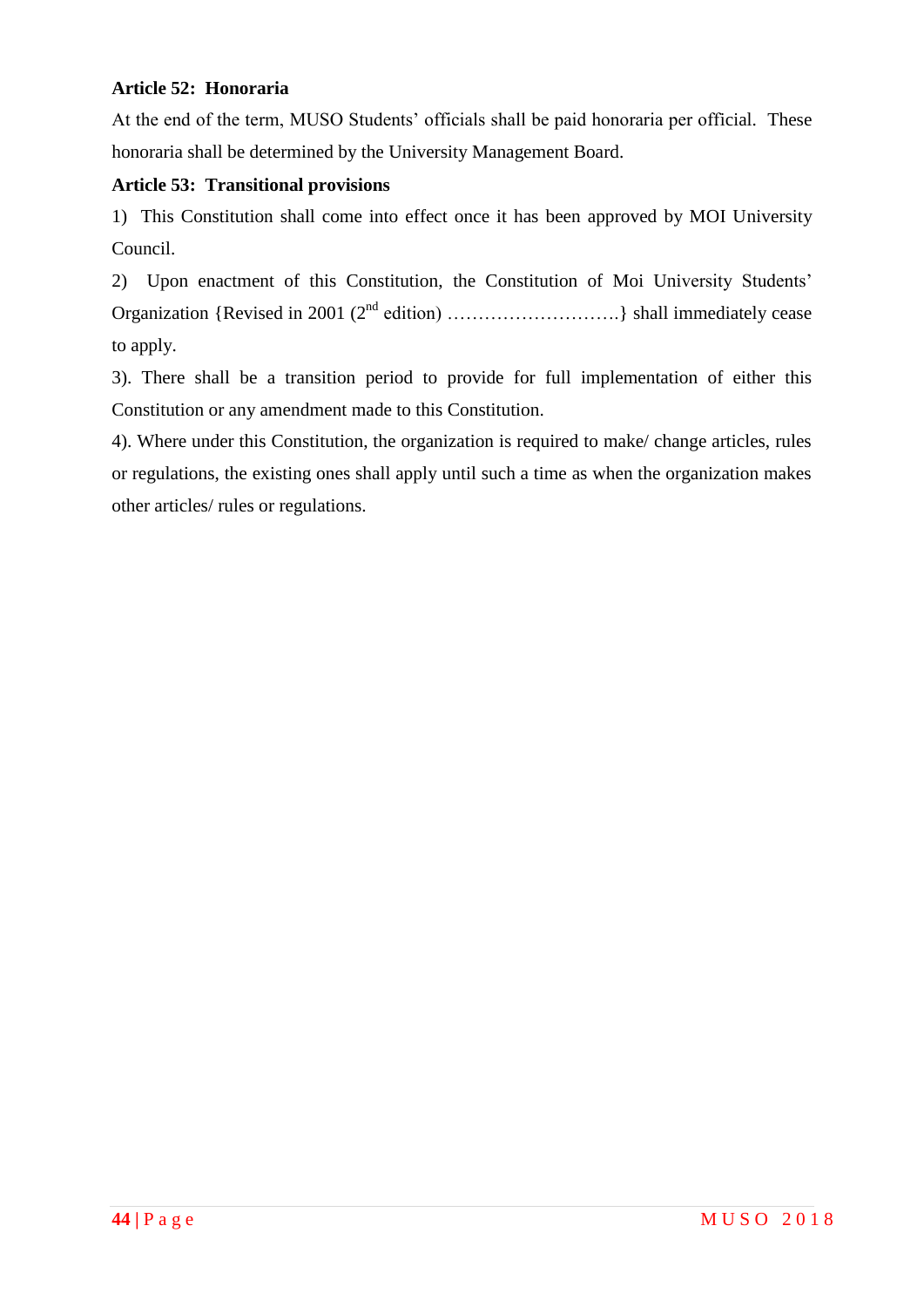#### **SCHEDULES**

#### **SCHEDULE 1: STRUCTURE OF THE COLLEGES**

<span id="page-45-1"></span><span id="page-45-0"></span>Delegates will be elected from the following colleges.

- 1) At main campus ( three (3) colleges)
	- a) School of Education, Business & Economics (College 001)
	- b) School of Arts & Social Sciences and Information Science (College 002)
	- c) School of Biological & Physical Sciences and Engineering (College 003)
- 2) Annex Campus (College 004)
- 3) Town Campus (College 005)
- 4) College of Health Sciences (College 006)
- 5) West Campus (College 007)
- 6) Kitale Campus (College 008)
- 7) Nairobi Campus (College 09)
- 8) Coast Campus (College 010)
- 9) Odera Akang"o (College 011)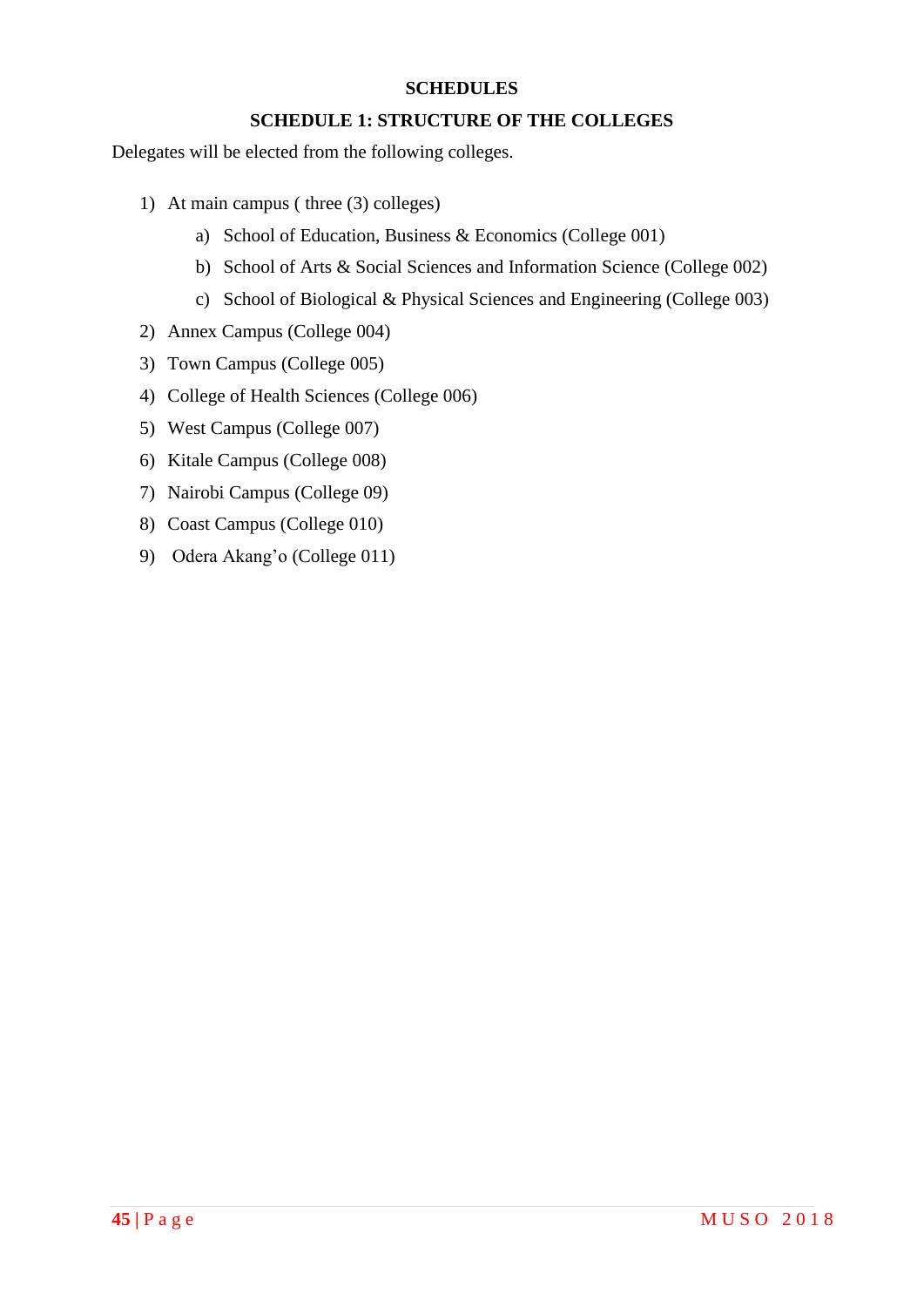# **SCHEDULE 2: MEMBERSHIP AND SUBSCRIPTION FEES**

<span id="page-46-0"></span>

| <b>Membership Category</b> | <b>Membership Category</b>  | <b>Subscription Fee (Paid once)</b> |  |
|----------------------------|-----------------------------|-------------------------------------|--|
|                            |                             | per academic year                   |  |
| <b>Ordinary Member</b>     | Determined by the Students' | Determined by the Students'         |  |
|                            | Welfare Committee and       | Welfare Committee and               |  |
|                            | ratified by Moi University  | ratified by Moi University          |  |
|                            | Senate                      | Senate                              |  |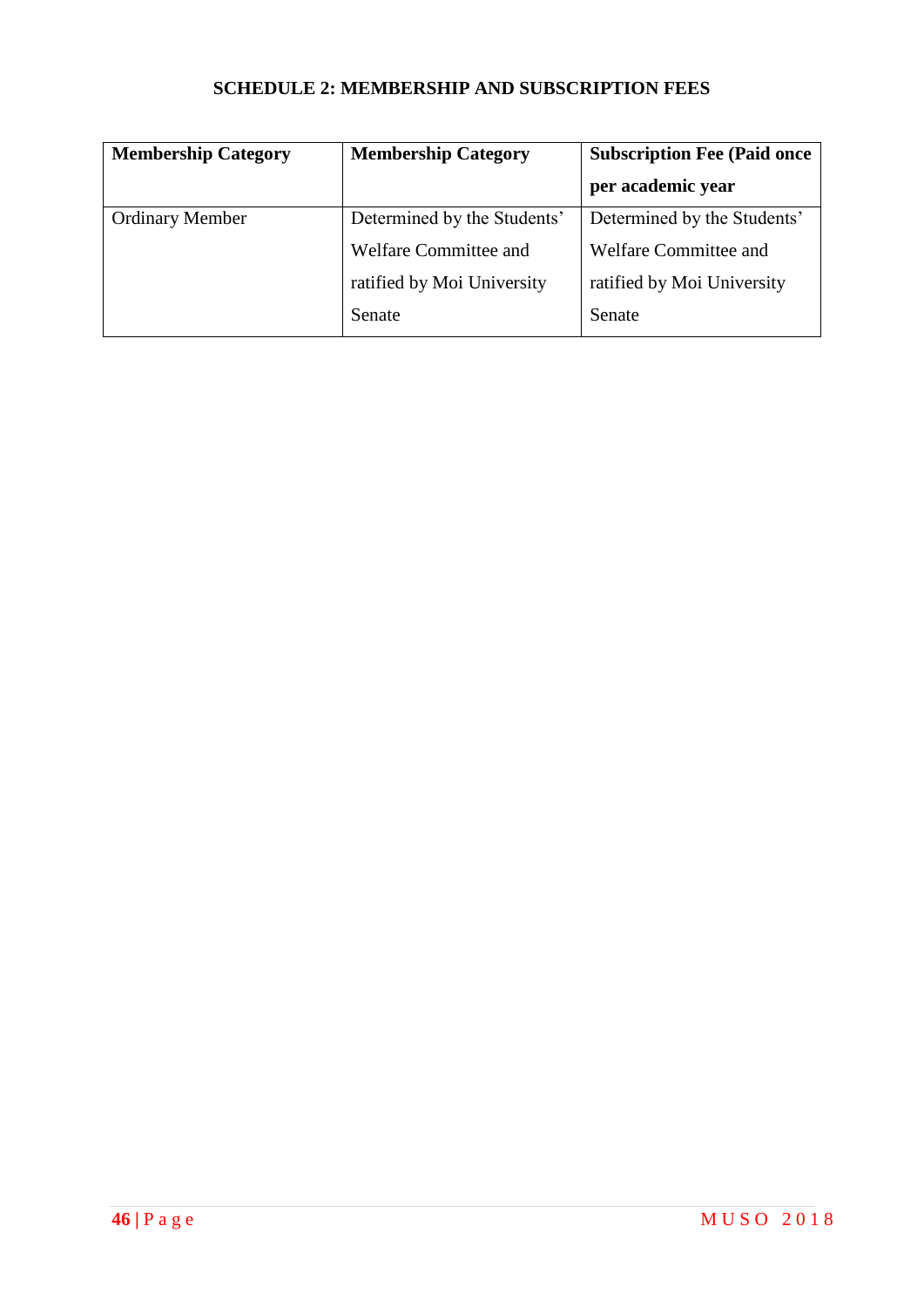#### **SCHEDULE 3: FINANCIAL BENEFITS OF OFFICE BEARERS**

<span id="page-47-0"></span>

| <b>Office</b>                              | <b>M.A.</b>                                  |
|--------------------------------------------|----------------------------------------------|
| Chairperson                                | As to be determined from time to time by the |
| Vice-Chairperson                           | students' welfare committee in consultation  |
| <b>Secretary General</b>                   | with the Dean of Students                    |
| <b>Finance Secretary</b>                   | $\zeta\,\zeta$                               |
| <b>Academics Secretary</b>                 | $\zeta$ $\zeta$                              |
| Co-curricular Activities Secretary         | cc                                           |
| Special needs and social affairs secretary | $\zeta$ $\zeta$                              |

## **Allowances:**

- (a) There will be no sitting allowance for any official
- (b) Members of the governing council shall receive their allowances from the current assets and the returns on the investment of MUSO.
- (c) No office bearer will be entitled to receive allowances for more than one office.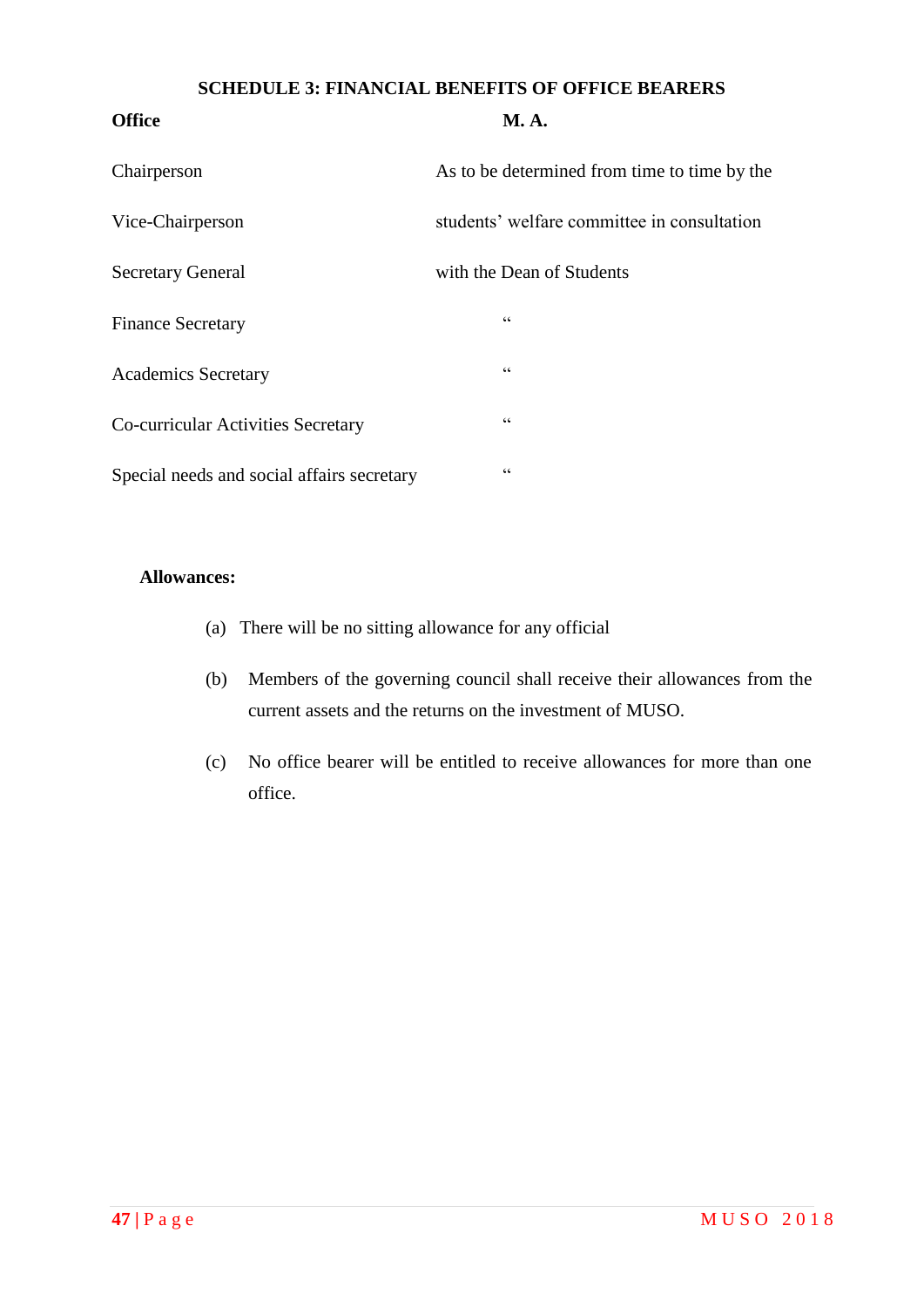#### **SCHEDULE 4: OATH OF ALLEGIANCE**

<span id="page-48-0"></span>Every member elected to an Executive position shall take the following oath of allegiance.

## **Oath of Solemn Affirmation of Due Execution of Office**

I………………………………........having been elected as the ……………………………. of the Moi University Students Organization (MUSO) do hereby swear and pledge that, I shall uphold and defend the constitution of MUSO, and shall seek to defend and respect the democratic-rights and liberties of all MUSO members. I shall conscientiously exercise my duties with diligence and competence as provided for in this Constitution without fear or favor, hate or hindrance and without personal biases. I shall serve all members equally irrespective of race, creed, color, gender, religion, or tribe and political affiliations; I shall conscientiously discharge the duties of my office (for the executive members only). I shall not compromise the rights and privileges of any member, and pledge this with the full knowledge of my responsibility and bind myself with the same.

So help me God.

| <b>NAME</b> | REG. NOF.NO: SIGN | <b>DATE</b> |
|-------------|-------------------|-------------|
|             |                   |             |
|             |                   |             |
| 3. WITNESS  |                   |             |
|             |                   |             |

**DEAN OF STUDENTS**

## **Oath / Affirmation of Members of Congress**

(i). I………………………..having been elected as a member of the Congress do solemnly affirm that I will obey, respect, uphold, preserve, protect and defend the Constitution; and that I will faithfully and conscientiously discharge the duties of a member of Congress.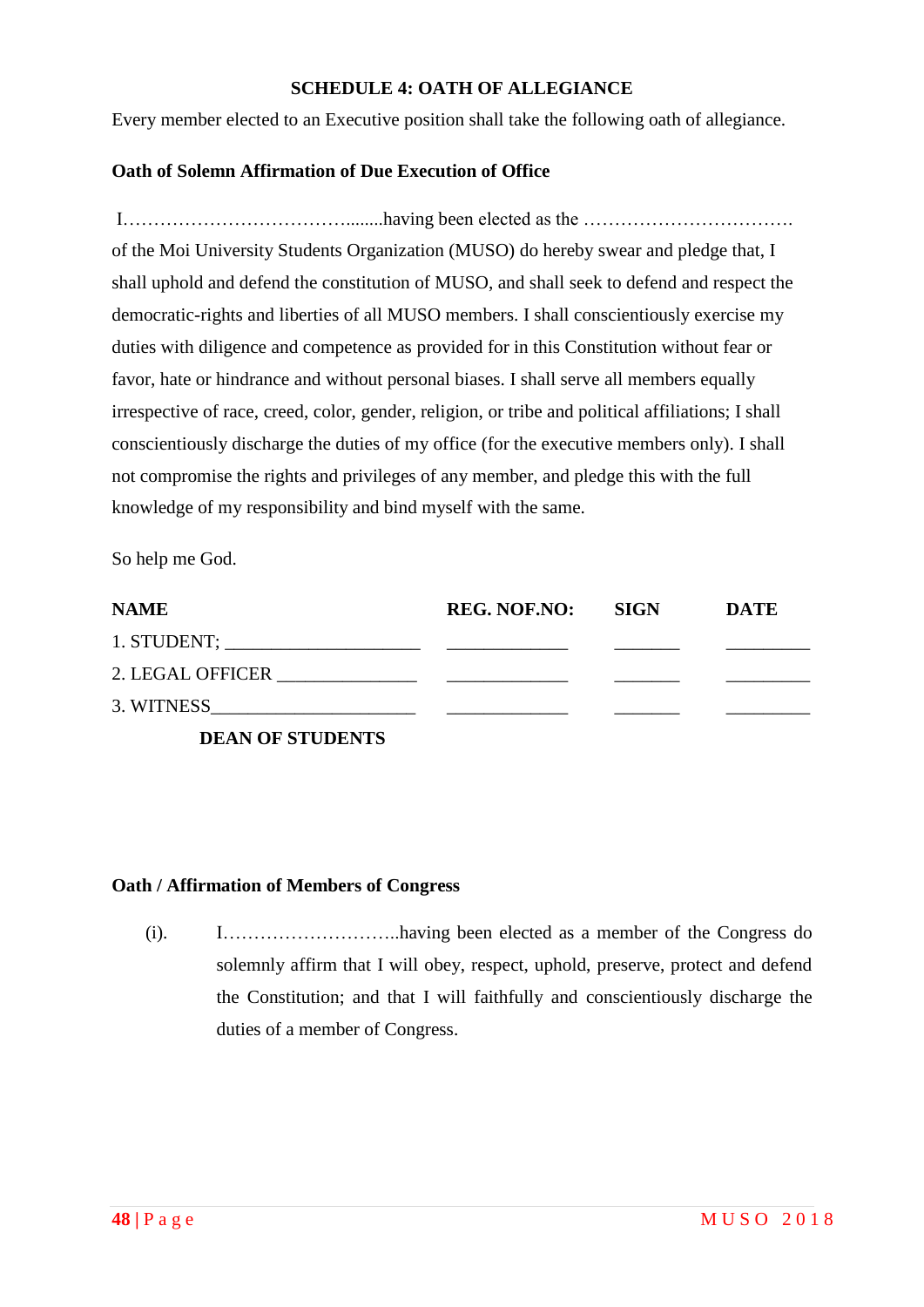#### **SCHEDULE 5: TRANSITIONAL ARRANGEMENTS**

- <span id="page-49-0"></span>(i). All rights, duties, obligations, assets and liabilities of MUSO existing immediately before the adoption of this Constitution shall be deemed to be transferred to MUSO upon adoption of this Constitution.
- (ii). This Constitution will come into force immediately it is approved by the University Council subject to the provisions of this schedule.
	- a) All existing offices immediately before the coming into force of this Constitution shall continue to execute and exercise their authority and responsibility until the next general elections held under this constitution provided that the MUSO officers currently in office have no power to alter or amend this constitution before the general elections are held under this constitution.
	- b) Any new office created in this Constitution shall only be affected by operation of law through the first General Elections held under the provision of this Constitution.
- (iii). There is created the MUSO constitutional transitional committee to be constituted of;
	- (a) The Deputy Dean of Students who shall preside over as its chairman and convener; and
	- (b) All members of the outgoing Students" council, none of whom will be a candidate for the first elections held under this constitution; and
	- (v) The Constitutional Transitional Committee will constitute immediately this constitution is adopted by the University Senate and will stand dissolved one week after the inauguration and the first sitting of the first Moi University Students" Governing Council elected under this constitution.
	- (vi) The Constitutional Transitional Committee shall be established to:-
		- (a) oversee the initial implementation of the new constitution;
		- (b) oversee the handing over of office from the current structure to the new structure; and
		- (c) assist in drafting provisional rules and regulations for the operations of the Moi University Students" Council in its subsequent meetings; and
		- (d) assist in providing direction in the manner of executing official functions of the offices under the old structure in line with the provision of the new Constitution; and
		- (e) keep the various stakeholders in the university updated of the developments in the implementation of the new constitution; and
		- (f) ensure the university organs are adequately informed of the new administrative and organizational structure of MUSO; and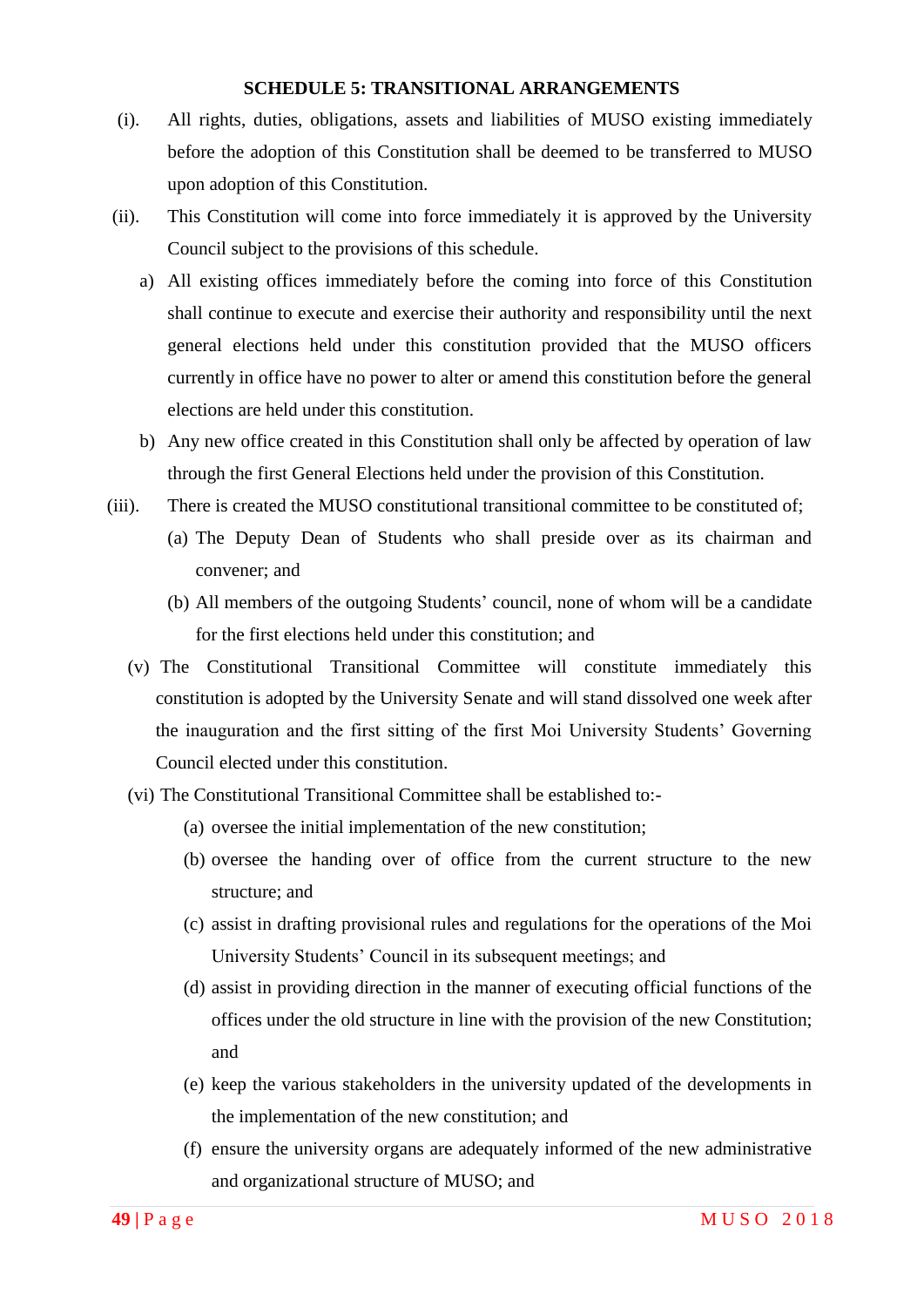- (g) to facilitate awareness and education among the general students" population of the changes and effects of the changes provided in this constitution with regard to the Organization and Structure of MUSO.
- (vii) The Constitutional Transitional Committee shall attach two members each to the Electoral Commission organizing the first elections held for the first time under this Constitution as ex-officio members and two other members to the elections appeals committee as ex-officio members.
- (viii)The Constitutional Transitional Committee"s mandate shall cease upon the inauguration of Moi University Students' Council and after its sitting provided that if any issue arises, it may be reconstituted as an ad-hoc committee for the purpose of those issues that may arise.